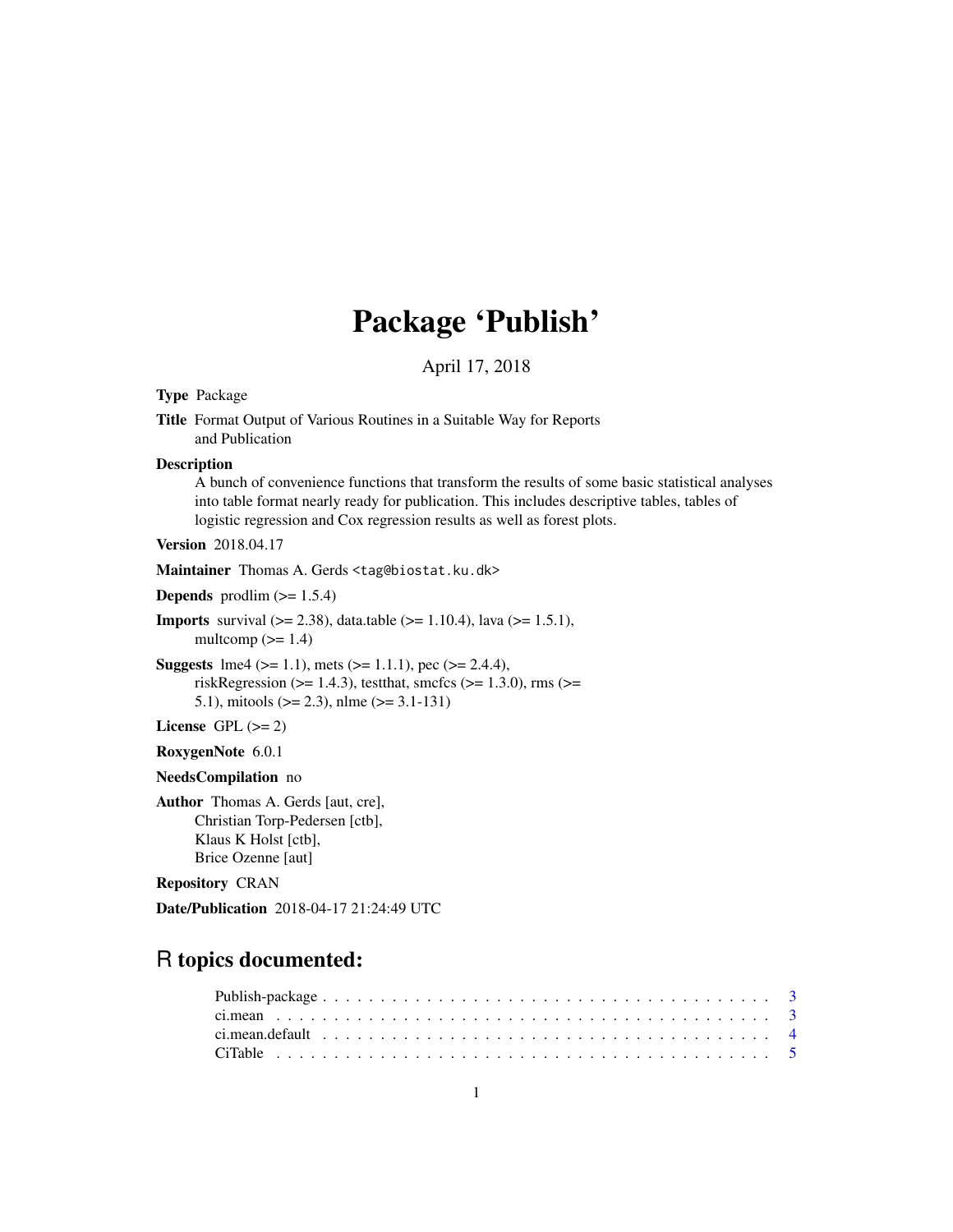|                                                                                                                      | 5  |
|----------------------------------------------------------------------------------------------------------------------|----|
|                                                                                                                      | 6  |
| $fixRegressionTable \dots \dots \dots \dots \dots \dots \dots \dots \dots \dots \dots \dots \dots \dots \dots \dots$ | 8  |
|                                                                                                                      | 9  |
|                                                                                                                      | 10 |
|                                                                                                                      | 11 |
|                                                                                                                      | 12 |
|                                                                                                                      | 13 |
|                                                                                                                      | 14 |
|                                                                                                                      | 15 |
|                                                                                                                      | 16 |
|                                                                                                                      | 18 |
|                                                                                                                      | 19 |
|                                                                                                                      | 26 |
| $print. table2x2 \ldots \ldots \ldots \ldots \ldots \ldots \ldots \ldots \ldots \ldots \ldots \ldots \ldots$         | 27 |
|                                                                                                                      | 28 |
|                                                                                                                      | 28 |
|                                                                                                                      | 29 |
|                                                                                                                      | 30 |
|                                                                                                                      | 31 |
|                                                                                                                      | 32 |
|                                                                                                                      | 34 |
|                                                                                                                      | 36 |
|                                                                                                                      | 37 |
|                                                                                                                      | 38 |
|                                                                                                                      | 41 |
|                                                                                                                      | 42 |
|                                                                                                                      | 43 |
|                                                                                                                      | 44 |
|                                                                                                                      | 44 |
| SpaceT                                                                                                               | 47 |
|                                                                                                                      | 47 |
|                                                                                                                      | 48 |
|                                                                                                                      |    |
|                                                                                                                      |    |
| summary.ci                                                                                                           | 53 |
|                                                                                                                      | 54 |
|                                                                                                                      | 55 |
|                                                                                                                      | 56 |
| $table2x2$                                                                                                           | 57 |
|                                                                                                                      | 58 |
|                                                                                                                      | 59 |
|                                                                                                                      | 60 |
|                                                                                                                      |    |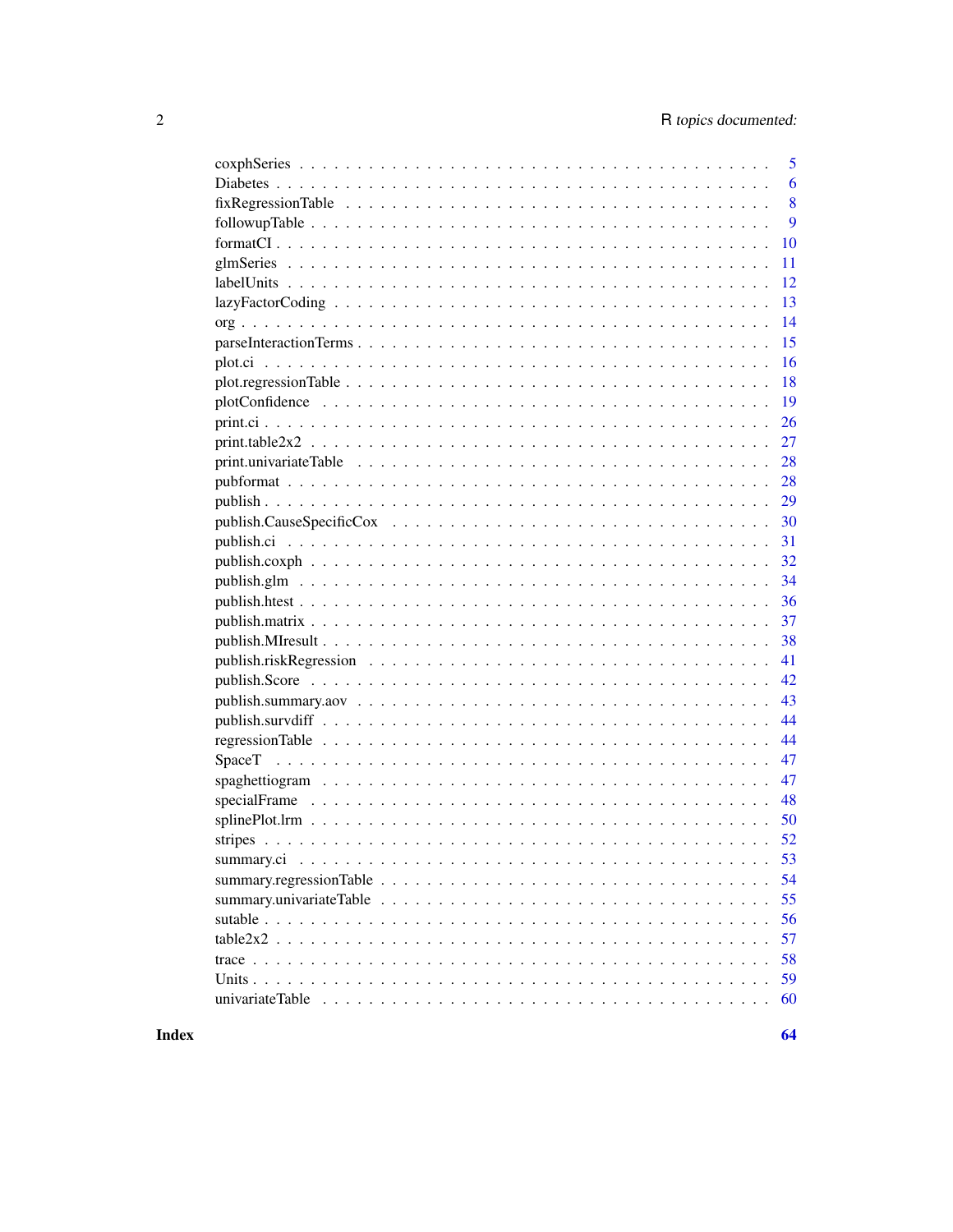<span id="page-2-0"></span>This package processes results of descriptive statistcs and regression analysis into final tables and figures of a manuscript

ci.mean *Compute mean values with confidence intervals*

# Description

Compute mean values with confidence intervals

# Usage

 $ci.macan(x, ...)$ 

# Arguments

| x       | object passed to methods |
|---------|--------------------------|
| $\cdot$ | passed to methods        |

# Details

Normal approximation

# Value

a list with mean values and confidence limits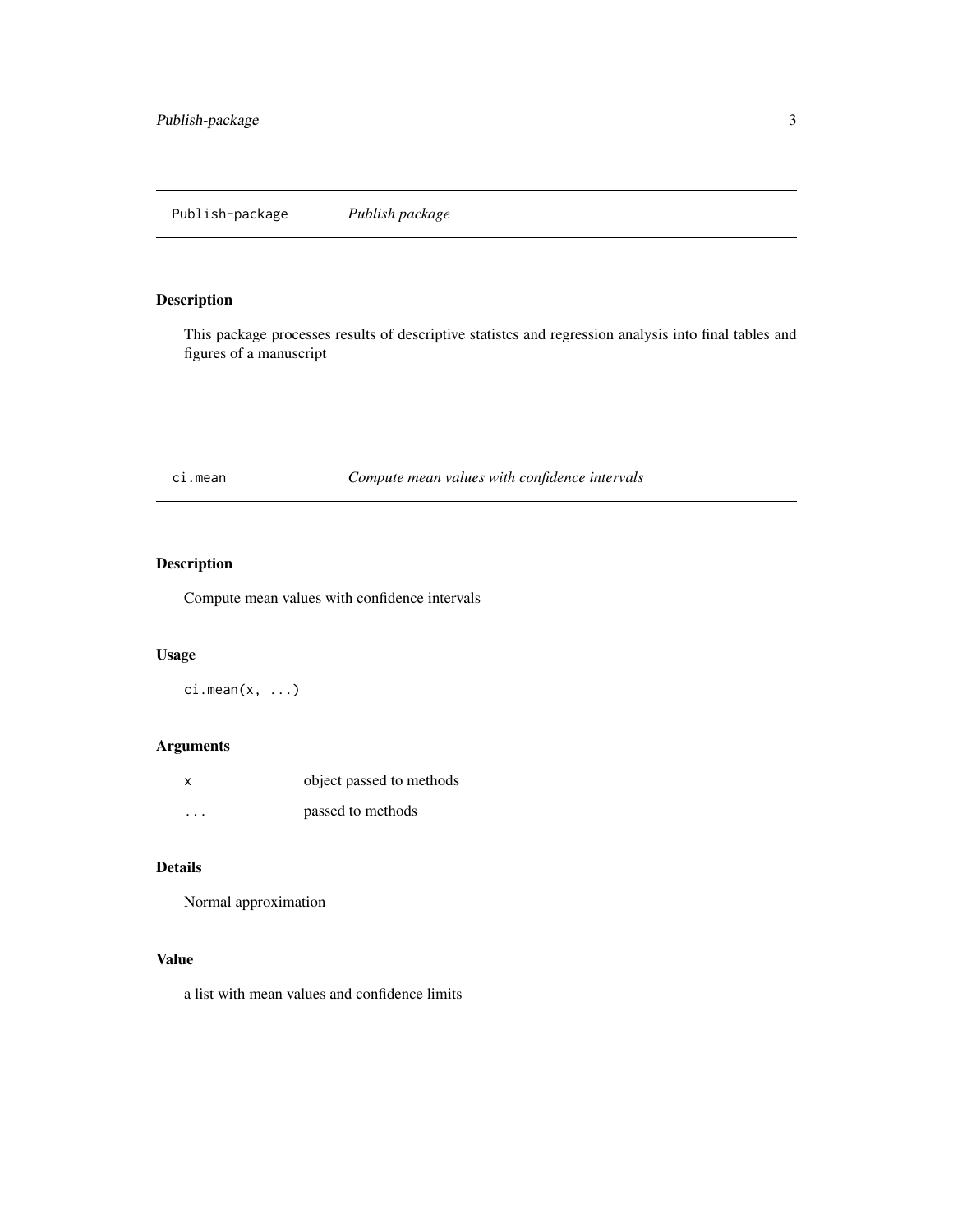<span id="page-3-0"></span>

Compute mean values with confidence intervals

# Usage

```
## Default S3 method:
ci.macan(x, alpha = 0.05, normal = TRUE, na.rm = TRUE,statistic = "arithmetic", ...)
```
# Arguments

| x         | numeric vector                                                                                                                                |
|-----------|-----------------------------------------------------------------------------------------------------------------------------------------------|
| alpha     | level of significance                                                                                                                         |
| normal    | If TRUE use quantile of t-distribution else use normal approximation and quantile<br>of normal approximation. Do you think this is confusing? |
| na.rm     | If TRUE remove missing values from x.                                                                                                         |
| statistic | Decide which mean to compute: either "arithmetic" or "geometric"                                                                              |
| $\ddots$  | not used                                                                                                                                      |

# Details

Normal approximation

#### Value

a list with mean values and confidence limits

#### Author(s)

Thomas Gerds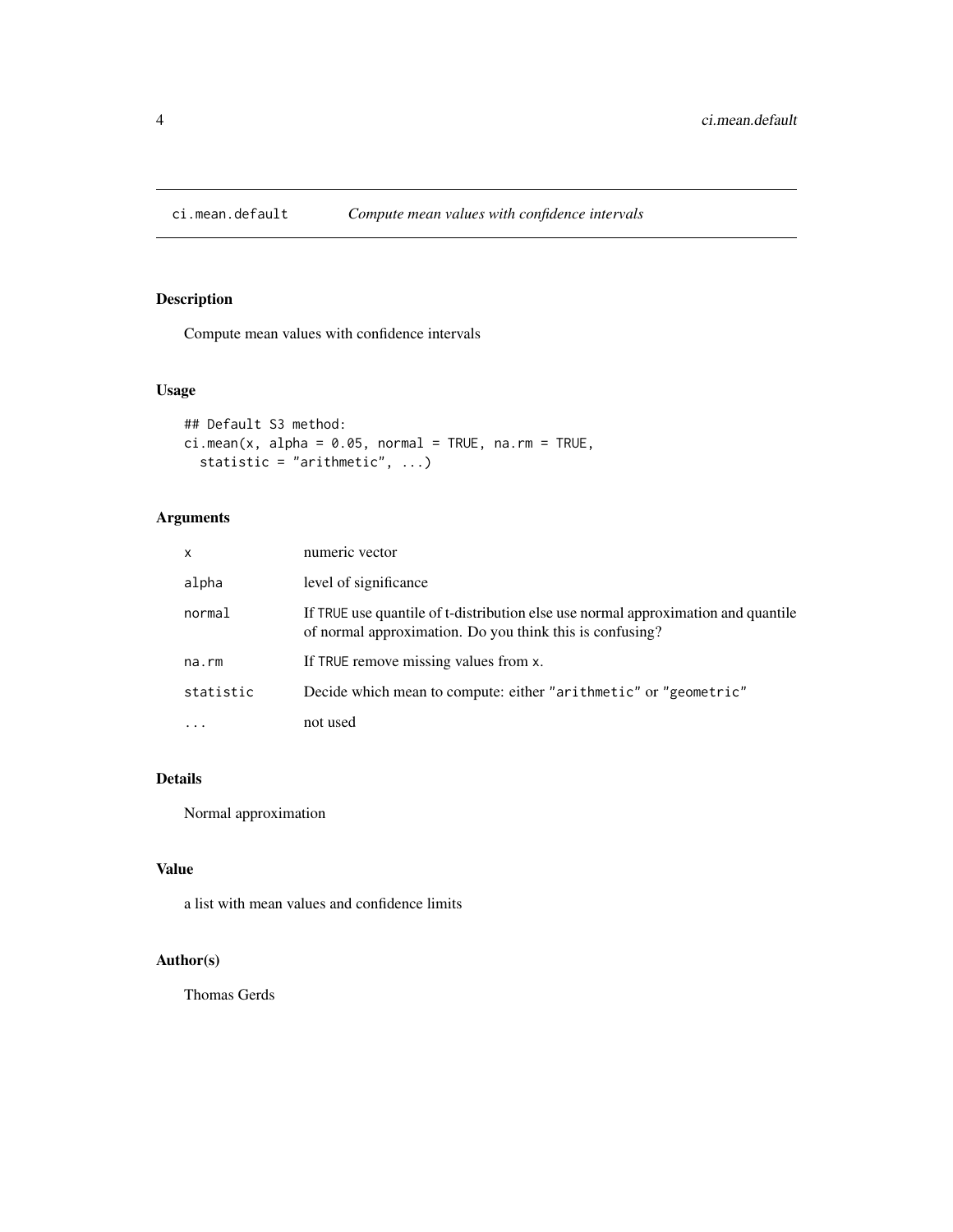<span id="page-4-0"></span>

These data are used for testing Publish package functionality.

# Format

A data frame with 27 observations on the following 9 variables.

Drug Time Drug.Time Dose Mean SD n **HazardRatio** lower upper p

#### Examples

```
data(CiTable)
labellist <- split(CiTable[,c("Dose","Mean","SD","n")],CiTable[,"Drug"])
labellist
plotConfidence(x=CiTable[,c("HazardRatio","lower","upper")], labels=labellist)
```
coxphSeries *Run a series of Cox regression models*

# Description

Run a series of Cox regression analyses for a list of predictor variables and summarize the results in a table. The Cox models can be adjusted for a fixed set of covariates

This function runs on coxph from the survival package.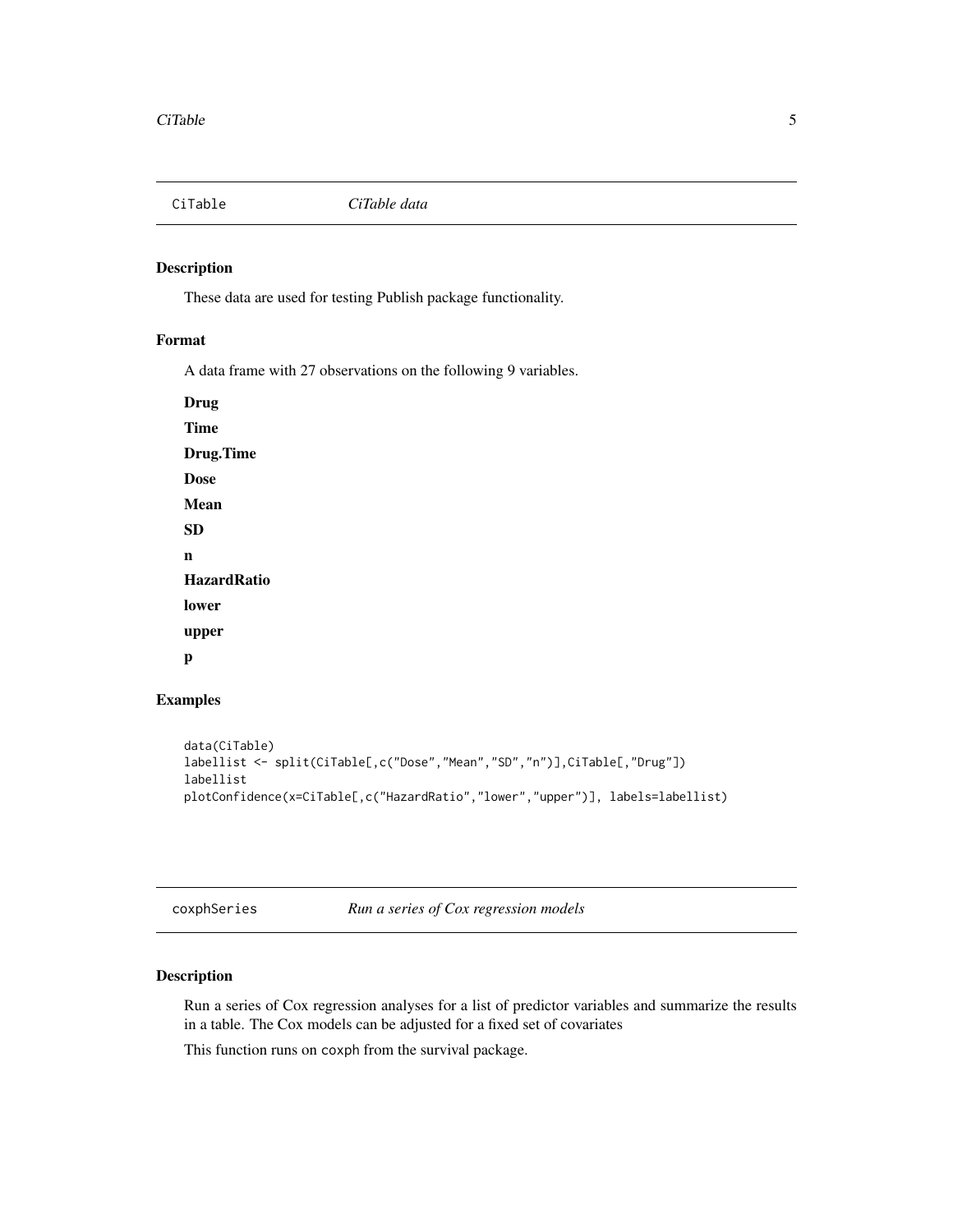#### <span id="page-5-0"></span>Usage

```
coxphSeries(formula, data, vars, ...)
```
#### Arguments

| formula | The fixed part of the regression formula. For univariate analyses this is sim-<br>ply Surv(time, status)~1 where Surv(time, status) is the outcome vari-<br>able. When the aim is to control the effect of vars in each element of the<br>series by a fixed set of variables it is $Surv(time, status) \sim x1+x2$ where again<br>Surv(time, status) is the outcome and x1 and x2 are confounders. |
|---------|----------------------------------------------------------------------------------------------------------------------------------------------------------------------------------------------------------------------------------------------------------------------------------------------------------------------------------------------------------------------------------------------------|
| data    | A data. frame in which the formula gets evaluated.                                                                                                                                                                                                                                                                                                                                                 |
| vars    | A list of variable names, the changing part of the regression formula.                                                                                                                                                                                                                                                                                                                             |
| .       | passed to publish.coxph                                                                                                                                                                                                                                                                                                                                                                            |

# Value

matrix with results

#### Author(s)

Thomas Alexander Gerds

#### Examples

```
library(survival)
data(pbc)
## collect hazard ratios from three univariate Cox regression analyses
pbc$edema <- factor(pbc$edema,levels=c("0","0.5","1"),labels=c("0","0.5","1"))
uni.hr <- coxphSeries(Surv(time,status==2)~1,vars=c("edema","bili","protime"),data=pbc)
uni.hr
## control the logistic regression analyses for age and gender
## but collect only information on the variables in `vars'.
controlled.hr <- coxphSeries(Surv(time,status==2)~age+sex,vars=c("edema","bili","protime"),data=pbc)
controlled.hr
```
Diabetes *Diabetes data of Dr John Schorling*

### Description

These data are courtesy of Dr John Schorling, Department of Medicine, University of Virginia School of Medicine. The data consist of 19 variables on 403 subjects from 1046 subjects who were interviewed in a study to understand the prevalence of obesity, diabetes, and other cardiovascular risk factors in central Virginia for African Americans. According to Dr John Hong, Diabetes Mellitus Type II (adult onset diabetes) is associated most strongly with obesity. The waist/hip ratio may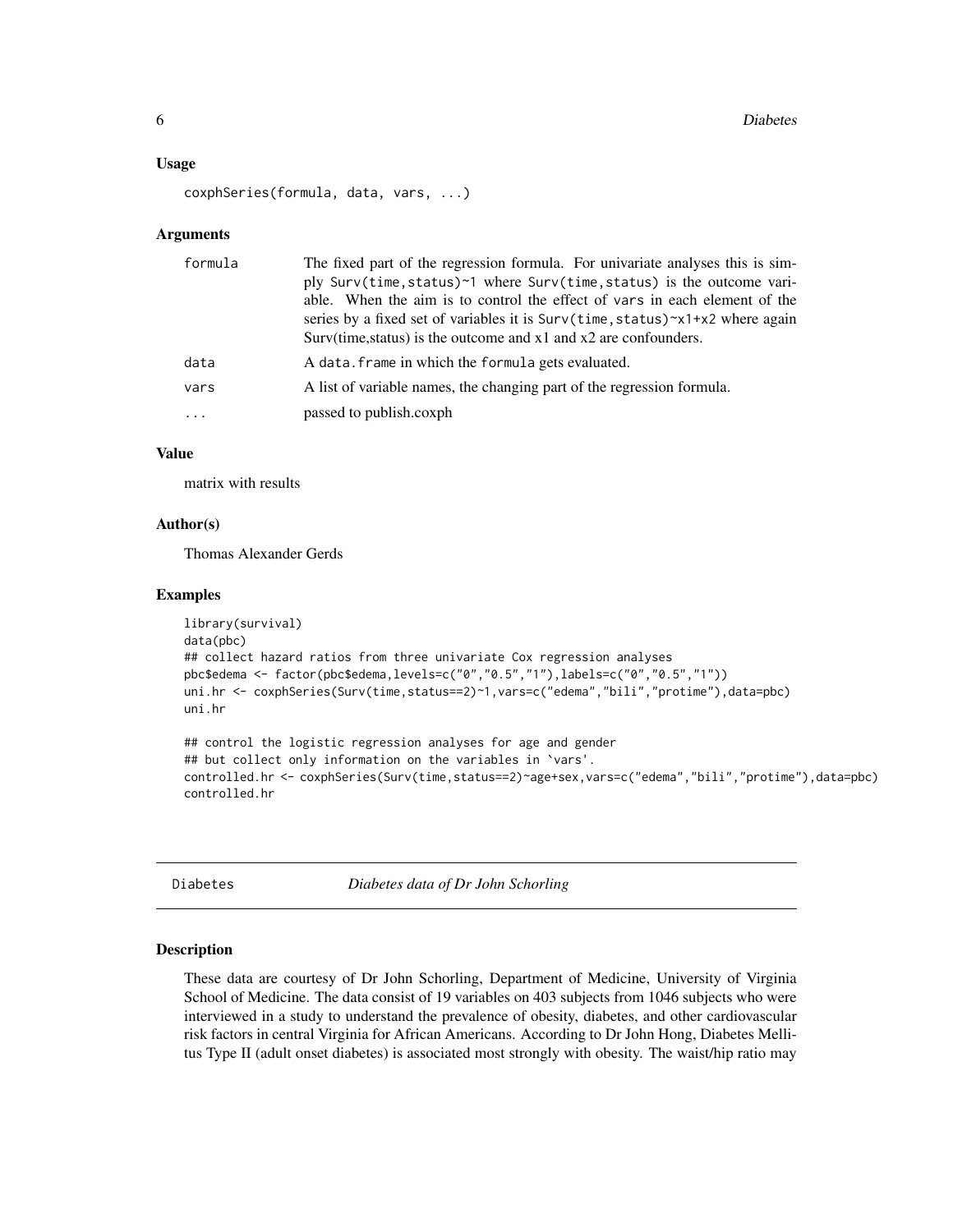#### Diabetes **7**

be a predictor in diabetes and heart disease. DM II is also agssociated with hypertension - they may both be part of "Syndrome X". The 403 subjects were the ones who were actually screened for diabetes. Glycosolated hemoglobin  $> 7.0$  is usually taken as a positive diagnosis of diabetes.

# Format

A data frame with 205 observations on the following 12 variables.

id subject id chol Total Cholesterol stab.glu Stabilized Glucose hdl High Density Lipoprotein ratio Cholesterol/HDL Ratio glyhb Glycosolated Hemoglobin location a factor with levels (Buckingham,Louisa) age age (years) gender male or female height height (inches) height.europe height (cm) weight weight (pounds) weight.europe weight (kg) frame a factor with levels (small,medium,large) bp.1s First Systolic Blood Pressure bp.1d First Diastolic Blood Pressure bp.2s Second Diastolic Blood Pressure bp.2d Second Diastolic Blood Pressure waist waist in inches hip hip in inches time.ppn Postprandial Time when Labs were Drawn in minutes AgeGroups Categorized age

BMI Categorized BMI

#### Source

<http://192.38.117.59/~tag/Teaching/share/data/Diabetes.html>

#### References

Willems JP, Saunders JT, DE Hunt, JB Schorling: Prevalence of coronary heart disease risk factors among rural blacks: A community-based study. Southern Medical Journal 90:814-820; 1997 Schorling JB, Roach J, Siegel M, Baturka N, Hunt DE, Guterbock TM, Stewart HL: A trial of church-based smoking cessation interventions for rural African Americans. Preventive Medicine 26:92-101; 1997.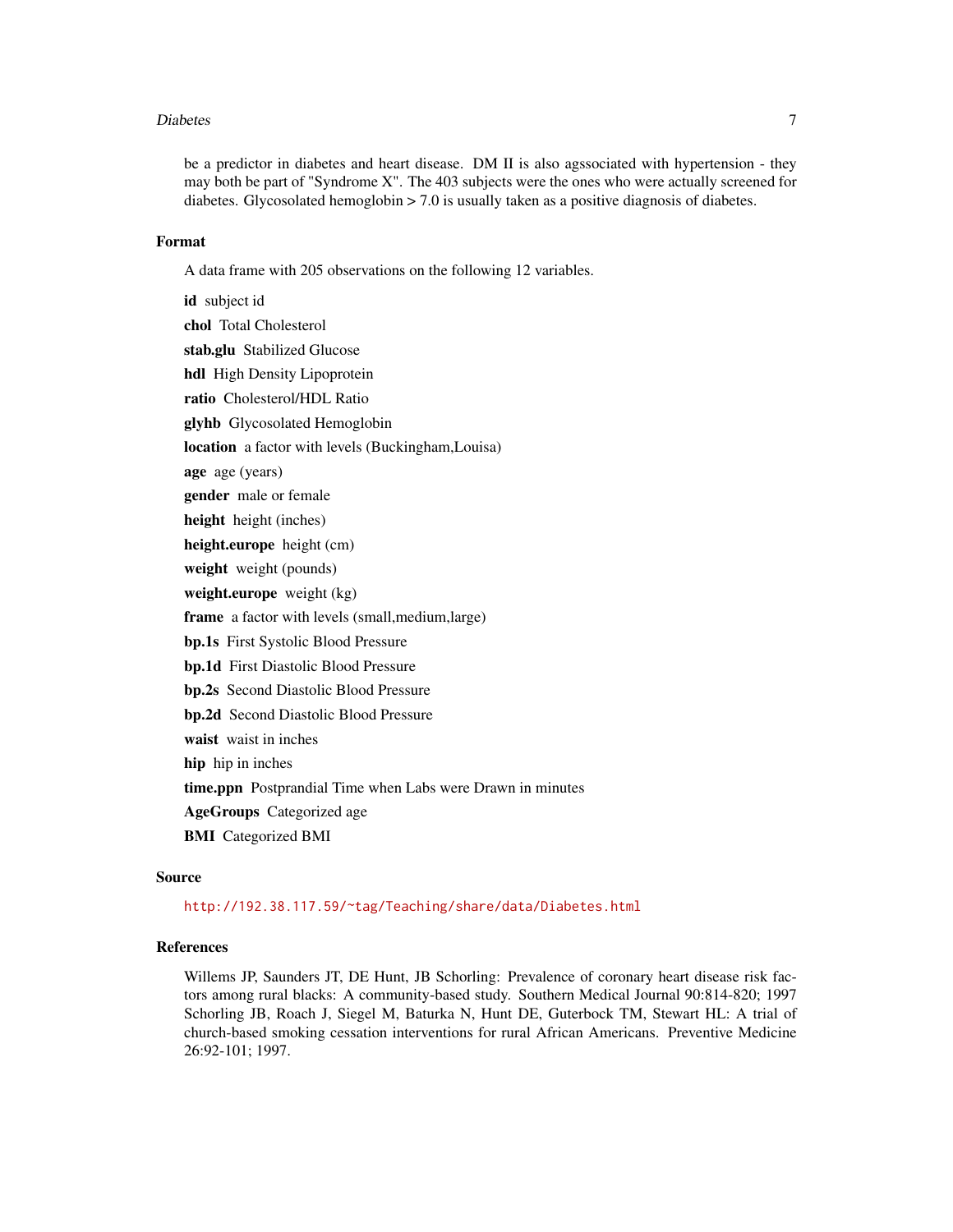# <span id="page-7-0"></span>Examples

data(Diabetes)

fixRegressionTable *Expand regression coefficient table*

# Description

Expand regression coefficient table

# Usage

```
fixRegressionTable(x, varnames, reference.value, reference.style = NULL,
 factorlevels, scale = NULL, nmiss, intercept)
```
#### Arguments

| x                           | object resulting from 1m, g1m or coxph.                                                                                    |
|-----------------------------|----------------------------------------------------------------------------------------------------------------------------|
| varnames<br>reference.value | Names of variables                                                                                                         |
|                             | Reference value for reference categories                                                                                   |
| reference.style             |                                                                                                                            |
|                             | Style for showing results for categorical variables. If "extraline" show an<br>additional line for the reference category. |
| factorlevels                | Levels of the categorical variables.                                                                                       |
| scale                       | Scale for some or all of the variables                                                                                     |
| nmiss                       | Number of missing values                                                                                                   |
| intercept                   | Intercept                                                                                                                  |

#### Details

This function expands results from "regressionTable" with extralines and columns

For factor variables the reference group is shown. For continuous variables the units are shown and for transformed continuous variables also the scale. For all variables the numbers of missing values are added.

#### Value

a table with regression coefficients

### Author(s)

Thomas Alexander Gerds <tag@biostat.ku.dk>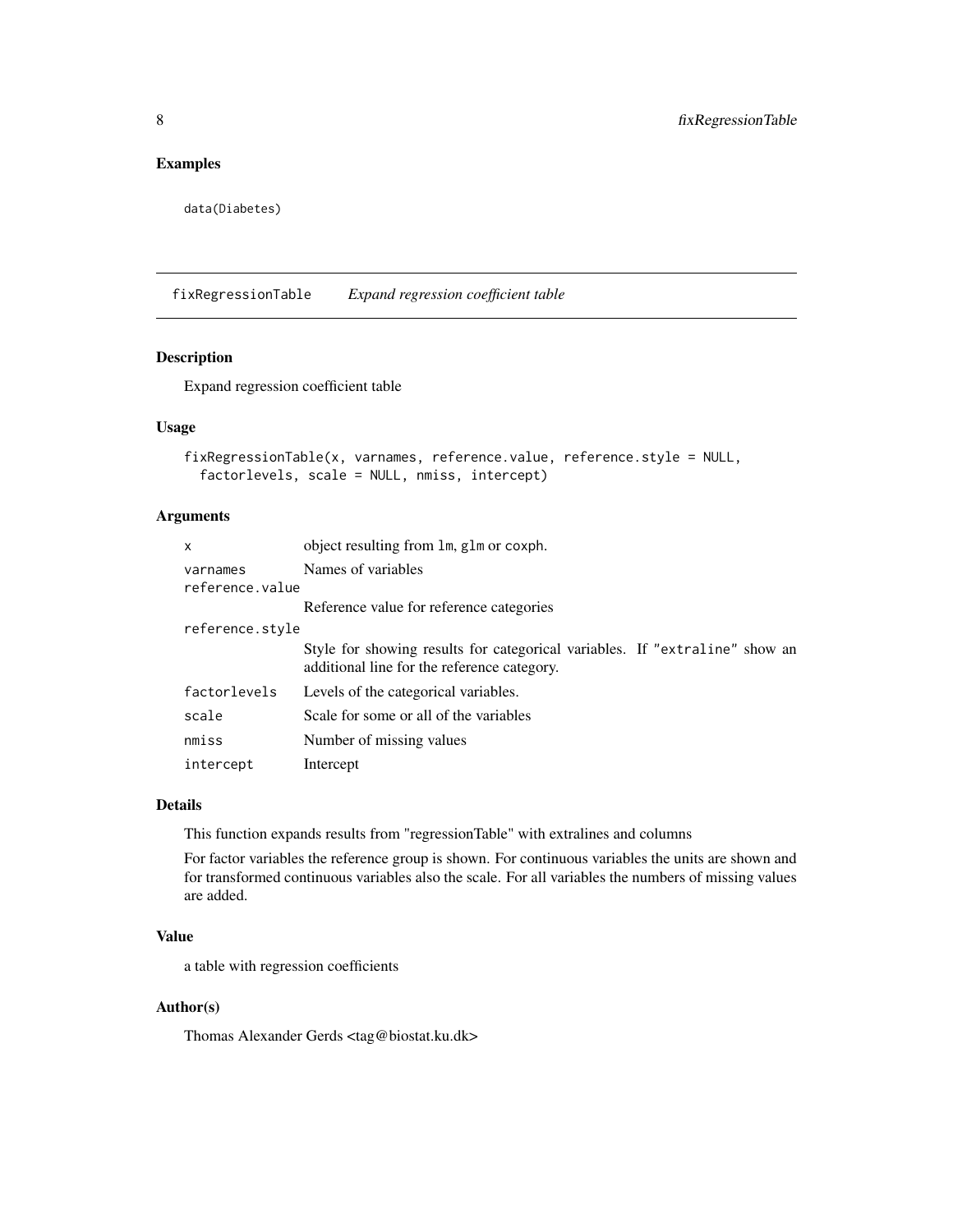<span id="page-8-0"></span>

Summarize baseline variables in groups defined by outcome at a given followup time point

#### Usage

followupTable(formula, data, followup.time, compare.groups, ...)

#### Arguments

| formula       | Formula A formula whose left hand side is a Hist object. In some special cases<br>it can also be a Surv response object. The right hand side is as in utable. |
|---------------|---------------------------------------------------------------------------------------------------------------------------------------------------------------|
| data          | A data frame in which all the variables of formula can be interpreted.                                                                                        |
| followup.time | Time point at which to evaluate outcome status.                                                                                                               |
|               | compare groups Method for comparing groups.                                                                                                                   |
| $\ddots$ .    | Passed to utable. All arguments of utable can be controlled in this way except<br>for compare.groups which is set to "Cox". See details.                      |

#### Details

If compare.groups!=FALSE, p-values are obtained from stopped Cox regression, i.e., all events are censored at follow-up time. A univariate Cox regression model is fitted to assess the effect of each variable on the right hand side of the formula on the event hazard and shown is the p-value of anova(fit), see [anova.coxph](#page-0-0).

#### Value

Summary table.

#### Author(s)

Thomas A. Gerds <tag@biostat.ku.dk>

# See Also

univariateTable

```
library(survival)
data(pbc)
pbc$edema <- factor(pbc$edema,levels=c("0","0.5","1"),labels=c("0","0.5","1"))
pbc$sex <- factor(pbc$sex,levels=c("m","f"),labels=c("m","f"))
followupTable(Hist(time,status)~age+edema+sex,data=pbc,followup.time=1000)
```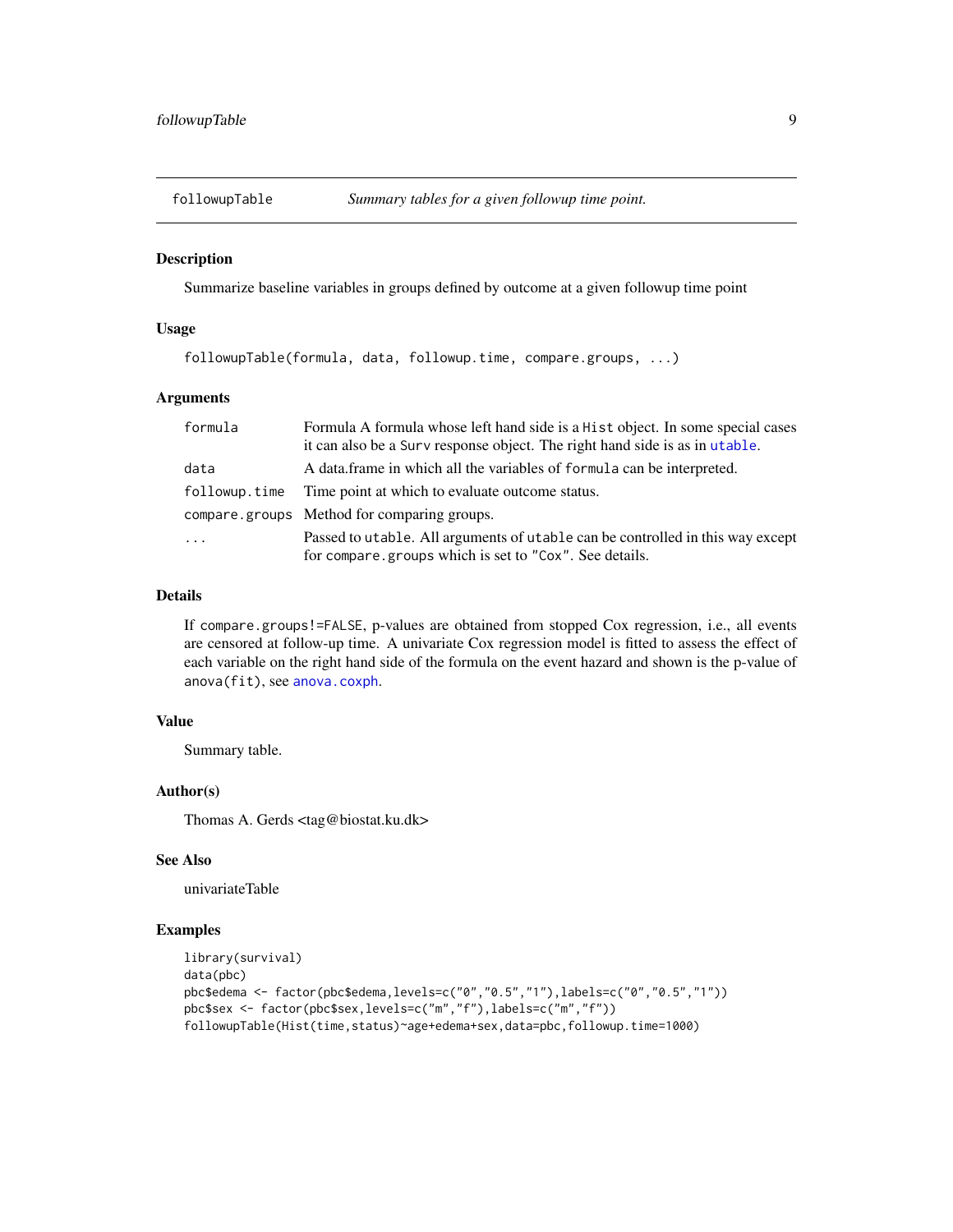<span id="page-9-1"></span><span id="page-9-0"></span>

Format confidence intervals

# Usage

```
formatCI(x, lower, upper, show.x = FALSE, handler = "sprintf",
  format = "[1;u]", degenerated = "asis", digits = 2, nsmall = digits,
  trim = TRUE, sep = "", reference.pos, reference.label = "", ...)
```
# Arguments

| X                                | not used (for compatibility with format)                                                                                                                                                                                                                                                                  |
|----------------------------------|-----------------------------------------------------------------------------------------------------------------------------------------------------------------------------------------------------------------------------------------------------------------------------------------------------------|
| lower                            | Numeric vector of lower limits                                                                                                                                                                                                                                                                            |
| upper                            | Numeric vector of upper limits                                                                                                                                                                                                                                                                            |
| show.x                           | Logical. If TRUE show value of x in front of confidence interval.                                                                                                                                                                                                                                         |
| handler                          | Function to format numeric values. Default is sprintf, also supported are<br>format and prettyNum                                                                                                                                                                                                         |
| format                           | Character string in which 1 will be replaced by the value of the lower limit<br>(argument lower) and u by the value of the upper upper limit. For example,<br>$(1, u)$ yields confidence intervals in round parenthesis in which the upper and<br>lower limits are comma separated. Default is $[1; u]$ . |
| degenerated                      | String to show when lower==upper. Default is $\cdot$ –'                                                                                                                                                                                                                                                   |
| digits                           | If handler format or prettyNum used format numeric vectors.                                                                                                                                                                                                                                               |
| nsmall                           | If handler format or pretty Num used format numeric vectors.                                                                                                                                                                                                                                              |
| trim                             | Used to aligning resulting intervals. Also, if handler format or pretty Num used<br>format numeric vectors.                                                                                                                                                                                               |
| sep                              | Field separator                                                                                                                                                                                                                                                                                           |
| reference.pos<br>reference.label | Position of factor reference                                                                                                                                                                                                                                                                              |
|                                  | Label for factor reference                                                                                                                                                                                                                                                                                |
| .                                | passed to handler                                                                                                                                                                                                                                                                                         |

# Details

The default format for confidence intervals is [lower; upper].

# Value

String vector with confidence intervals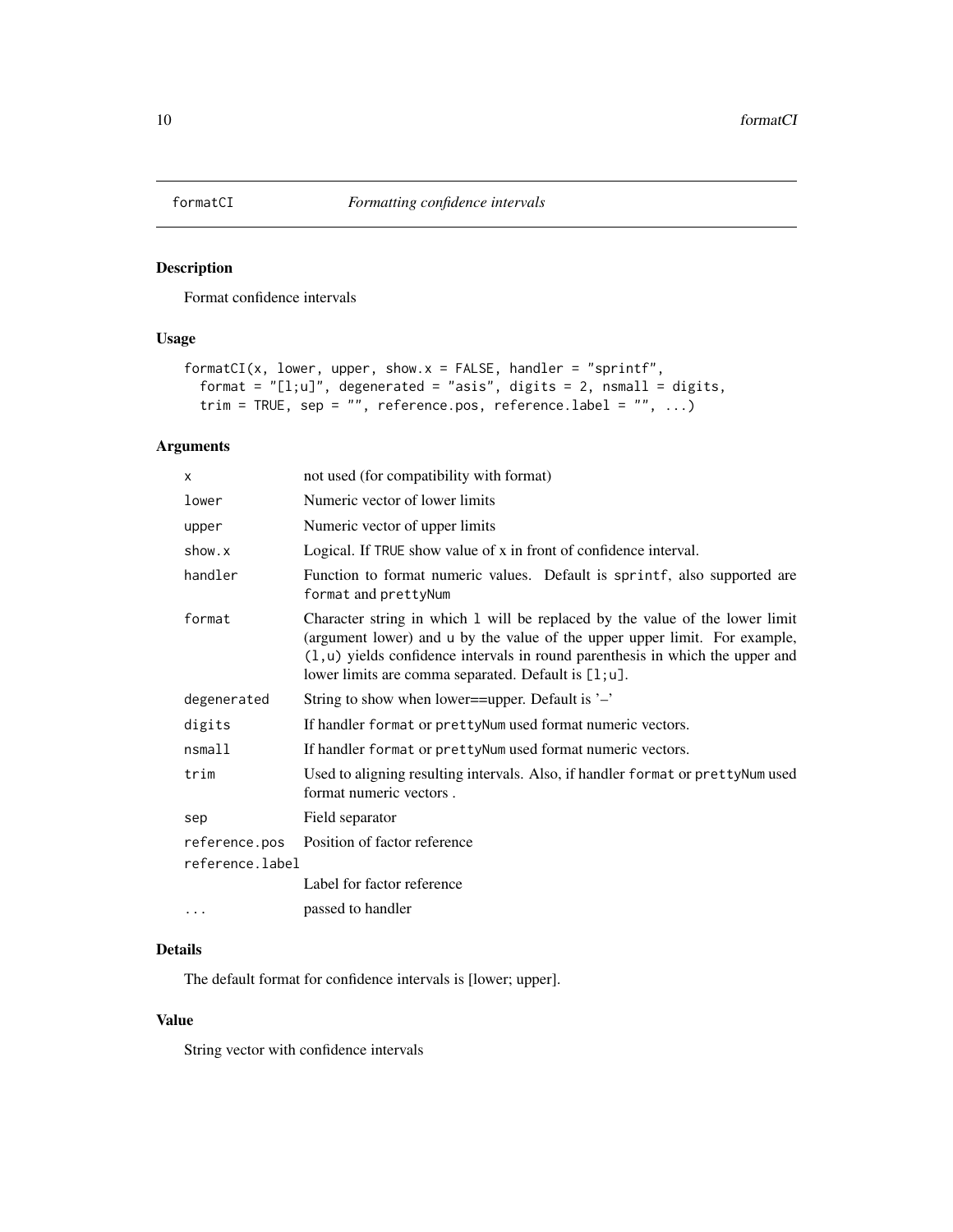#### <span id="page-10-0"></span>glmSeries 11

#### Author(s)

Thomas A. Gerds <tag@biostat.ku.dk>

#### See Also

plot.ci ci.mean

### Examples

```
x=ci.mean(rnorm(10))
formatCI(lower=x[3],upper=x[4])
formatCI(lower=c(0.001,-2.8413),upper=c(1,3.0008884))
# change format
formatCI(lower=c(0.001,-2.8413),upper=c(1,3.0008884),format="(l, u)")
# show x
formatCI(x=x$mean,lower=x$lower,upper=x$upper,format="(l, u)",show.x=TRUE)
# if the first lower limit is shorter than the second (missing negative sign),
# then, option trim will make a difference:
formatCI(lower=c(0.001,-2.8413),upper=c(1,3.0008884),format="l--u",trim=FALSE)
formatCI(lower=c(0.001,-2.8413),upper=c(1,3.0008884),format="l--u",trim=TRUE)
# change of handler function
l < -c(-0.0890139, 0.0084736, 144.898333, 0.000000001)u <- c(0.03911392,0.3784706,3338944.8821221,0.00001)
cbind(format=formatCI(lower=l,upper=u,format="[l;u)",digits=2,nsmall=2,handler="format"),
    prettyNum=formatCI(lower=l,upper=u,format="[l;u)",digits=2,nsmall=2,handler="prettyNum"),
    sprintf=formatCI(lower=l,upper=u,format="[l;u)",digits=2,nsmall=2,handler="sprintf"))
```
glmSeries *Run a series of generalized linear regression analyses*

#### **Description**

Run a series of generalized linear regression analyses for a list of predictor variables and summarize the results in a table. The regression models can be adjusted for a fixed set of covariates.

# Usage

```
glmSeries(formula, data, vars, ...)
```
#### Arguments

formula The fixed part of the regression formula. For univariate analyses this is simply y~1 where y is the outcome variable. When the aim is to control the effect of vars in each element of the series by a fixed set of variables it is  $y \sim x1 + x2$  where again y is the outcome and x1 and x2 are confounders.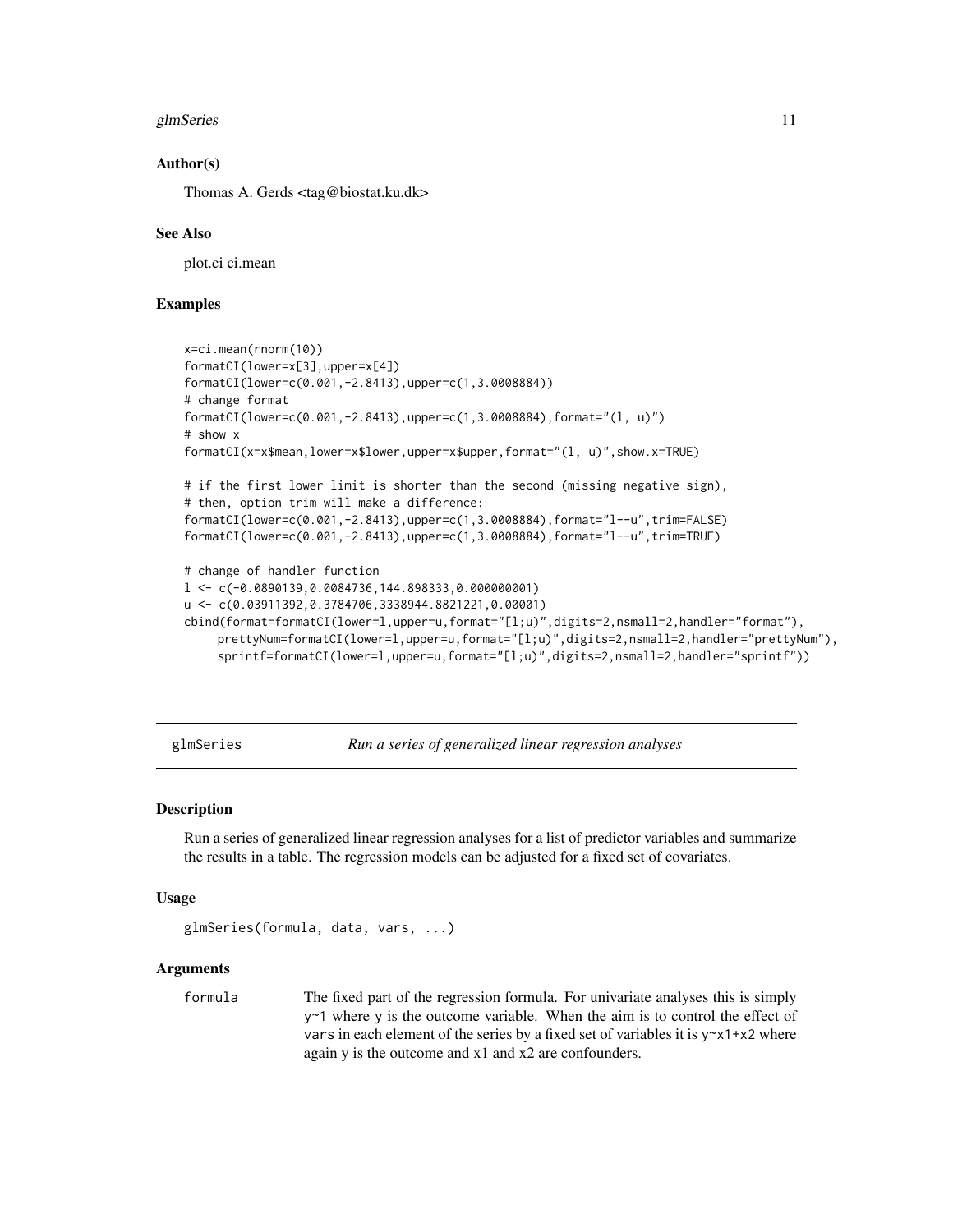<span id="page-11-0"></span>12 labelUnits and the set of the set of the set of the set of the set of the set of the set of the set of the set of the set of the set of the set of the set of the set of the set of the set of the set of the set of the se

| data     | A data, frame in which we evaluate the formula.                        |
|----------|------------------------------------------------------------------------|
| vars     | A list of variable names, the changing part of the regression formula. |
| $\cdots$ | passed to glm                                                          |

# Value

Matrix with regression coefficients, one for each element of vars.

### Author(s)

Thomas Alexander Gerds

#### Examples

```
data(Diabetes)
Diabetes$hyper1 <- factor(1*(Diabetes$bp.1s>140))
## collect odds ratios from three univariate logistic regression analyses
uni.odds <- glmSeries(hyper1~1, vars=c("chol","hdl","location"), data=Diabetes, family=binomial)
uni.odds
## control the logistic regression analyses for age and gender
## but collect only information on the variables in `vars'.
controlled.odds <- glmSeries(hyper1~age+gender,
                             vars=c("chol","hdl","location"),
                             data=Diabetes, family=binomial)
```
controlled.odds

labelUnits *labelUnits*

#### Description

Label output tables

#### Usage

```
labelUnits(x, ...)
```
#### Arguments

|         | A matrix obtained with univariateTable. |
|---------|-----------------------------------------|
| $\cdot$ | not used                                |

# Details

Modify labels and values of variables in summary tables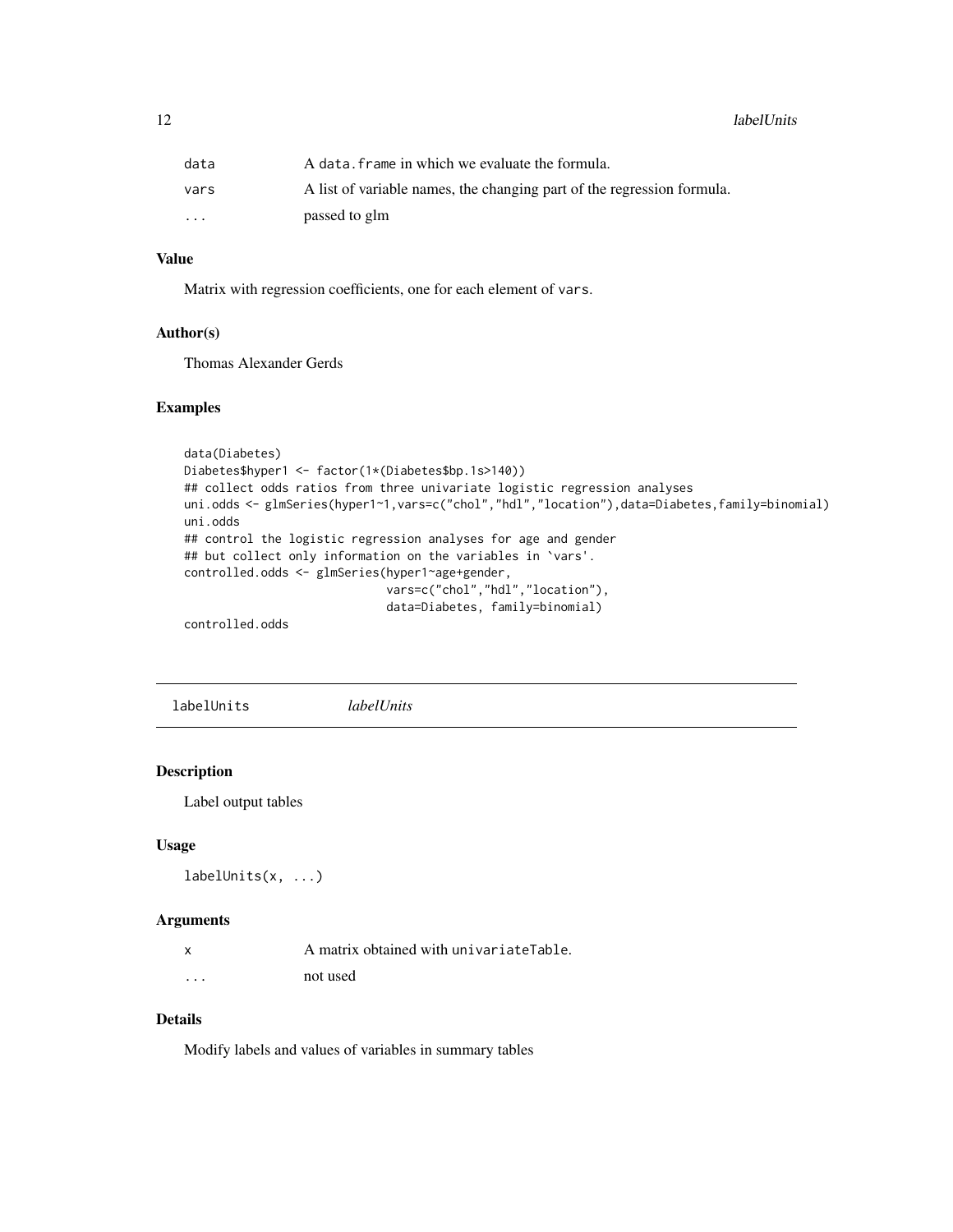# <span id="page-12-0"></span>lazyFactorCoding 13

# Value

The re-labeled matrix

#### Author(s)

Thomas A. Gerds <tag@biostat.ku.dk>

# See Also

univariateTable

# Examples

```
data(Diabetes)
tab <- summary(univariateTable(gender~AgeGroups+chol+waist,data=Diabetes))
publish(tab)
ltab <- labelUnits(tab,"chol"="Cholesterol (mg/dL)","<40"="younger than 40")
publish(ltab)
## pass labels immediately to utable
utable(gender~AgeGroups+chol+waist,data=Diabetes,
      "chol"="Cholesterol (mg/dL)","<40"="younger than 40")
## sometimes useful to state explicitly which variables value
## should be re-labelled
utable(gender~AgeGroups+chol+waist,data=Diabetes,
      "chol"="Cholesterol (mg/dL)","AgeGroups.<40"="younger than 40")
```
lazyFactorCoding *Efficient coding of factor levels*

# Description

This function eases the process of generating factor variables with relevant labels. All variables in a data.frame with less than a user set number of levels result in a line which suggests levels and labels. The result can then be modified for use.

#### Usage

```
lazyFactorCoding(data, max.levels = 10)
```
#### Arguments

| data       | Data frame in which to search for categorical variables.                                                 |
|------------|----------------------------------------------------------------------------------------------------------|
| max.levels | Treat non-factor variables only if the number of unique values less than max. levels.<br>Defaults to 10. |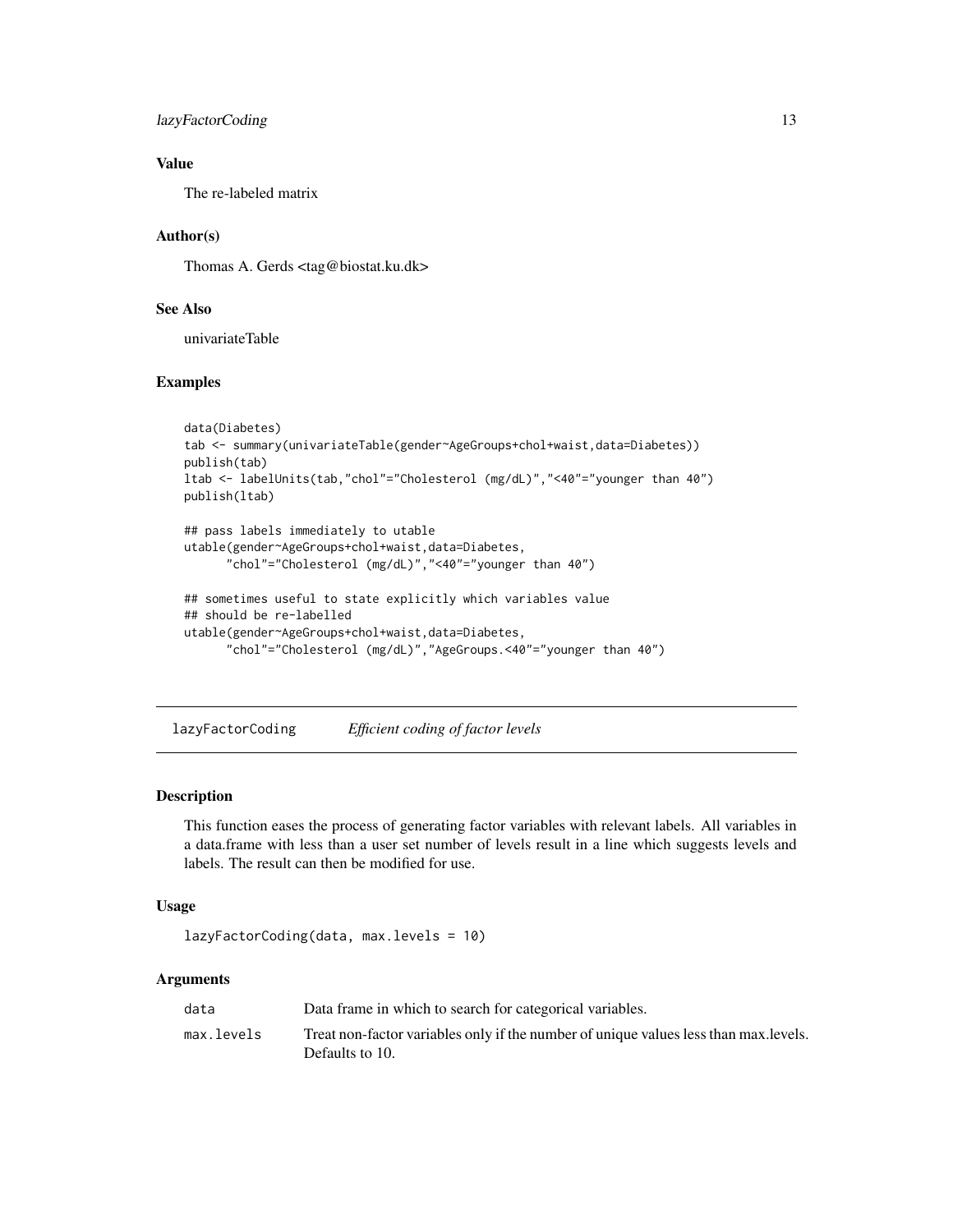# <span id="page-13-0"></span>Details

The code needs to be copy-and-pasted from the R-output buffer into the R-code buffer. This can be customized for the really efficiently working people e.g. in emacs.

# Value

R-code one line for each variable.

# Author(s)

Thomas Alexander Gerds

# Examples

```
data(Diabetes)
lazyFactorCoding(Diabetes)
```
org *Wrapper function for publish with output format org*

# Description

Wrapper for publish(...,org=TRUE)

# Usage

 $org(x, \ldots)$ 

# Arguments

| x                       | object to format as org |
|-------------------------|-------------------------|
| $\cdot$ $\cdot$ $\cdot$ | passed to publish       |

#### Value

See publish

# Author(s)

Thomas Alexander Gerds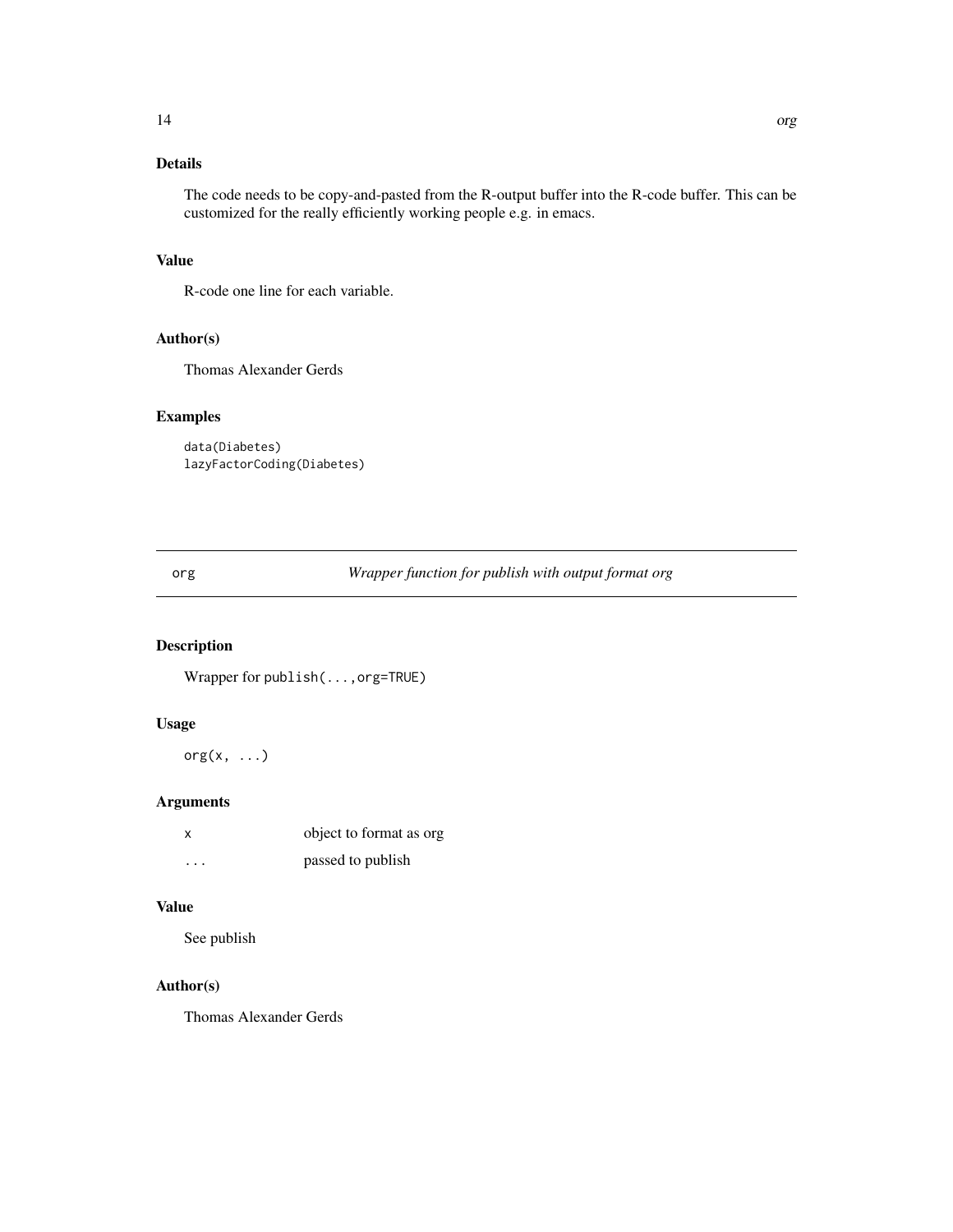<span id="page-14-0"></span>parseInteractionTerms *Parse interaction terms*

# Description

Parse interaction terms for regression tables

# Usage

```
parseInteractionTerms(terms, xlevels, units, format.factor, format.contrast,
  format.scale, format.scale.unit, sep = ": ", ...)
```
# Arguments

| Terms of a formula                                                                                                                                                                                                                                                                              |
|-------------------------------------------------------------------------------------------------------------------------------------------------------------------------------------------------------------------------------------------------------------------------------------------------|
| Factor levels corresponding to the variables in terms                                                                                                                                                                                                                                           |
| named list with unit labels, names should match variable names in formula.                                                                                                                                                                                                                      |
| For categorical variables. A string which specifies the format for factor labels.<br>The string should contain the keywords "var" and "level" which will be re-<br>placed by the name of the variable and the current level, respectively. Default is<br>"var(level)".                          |
| format.contrast                                                                                                                                                                                                                                                                                 |
| For categorical variables. A string which specifies the format for constrast state-<br>ments. The string should contain the keywords "var", "level" and "ref"<br>which will be replaced by the name of the variable, the current level and the<br>reference level, respectively.                |
| For continuous variables. For categorical variables. A string which specifies<br>the format for factor labels. The string should contain the keywords "var" and<br>"level" which will be replaced by the name of the variable and the current<br>level, respectively. Default is "var (level)". |
| format.scale.unit                                                                                                                                                                                                                                                                               |
| For continuous variables which have a unit. A string which specifies the format<br>for factor labels. The string should contain the keywords "var" and "unit"<br>which will be replaced by the name of the variable and the unit, respectively.<br>Default is "var(unit)".                      |
| a character string to separate the terms. Default is ": ".                                                                                                                                                                                                                                      |
| Not yet used                                                                                                                                                                                                                                                                                    |
|                                                                                                                                                                                                                                                                                                 |

# Details

Prepare a list of contrasts which combines regression coefficients to describe statistical interactions.

# Value

List of contrasts which can be passed to lava:: estimate.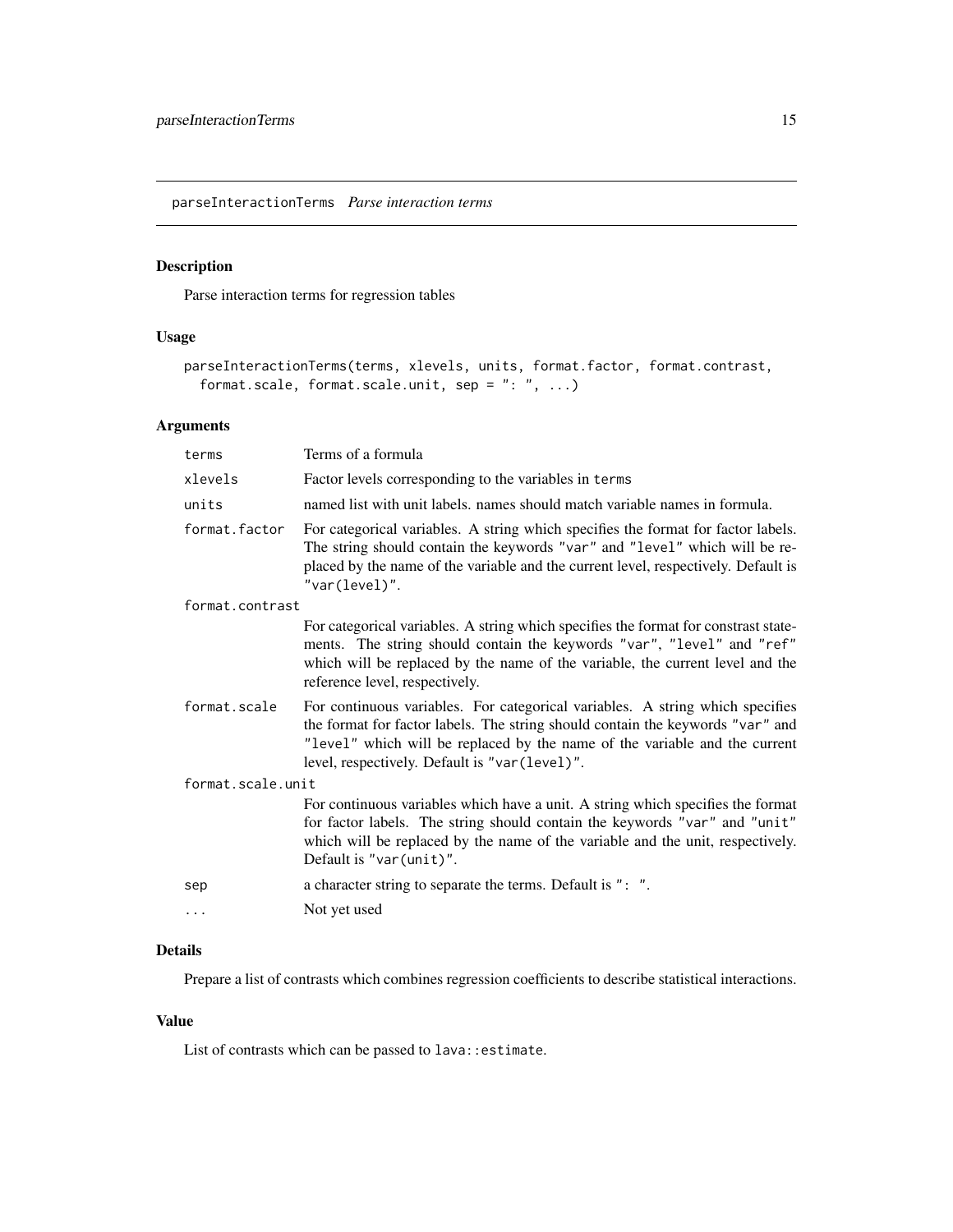#### <span id="page-15-0"></span>Author(s)

Thomas A. Gerds <tag@biostat.ku.dk>

#### See Also

lava::estimate

#### Examples

```
tt <- terms(formula(SBP~age+sex*BMI))
xlev <- list(sex=c("male","female"),BMI=c("normal","overweight","obese"))
parseInteractionTerms(terms=tt,xlevels=xlev)
parseInteractionTerms(terms=tt,xlevels=xlev,format.factor="var level")
parseInteractionTerms(terms=tt,xlevels=xlev,format.contrast="var(level:ref)")
tt2 <- terms(formula(SBP~age*factor(sex)+BMI))
xlev2 <- list("factor(sex)"=c("male","female"))
parseInteractionTerms(terms=tt2,xlevels=xlev2)
parseInteractionTerms(terms=tt2,xlevels=xlev2,units=list(age="yrs"))
data(Diabetes)
fit <- glm(bp.2s~age*factor(gender)+BMI,data=Diabetes)
parseInteractionTerms(terms=terms(fit$formula),xlevels=fit$xlevels,
                      format.scale="var -- level:ref",units=list("age"='years'))
```

```
parseInteractionTerms(terms=terms(fit$formula),xlevels=fit$xlevels,
                     format.scale.unit="var -- level:ref",units=list("age"='years'))
it <- parseInteractionTerms(terms=terms(fit$formula),xlevels=fit$xlevels)
ivars <- unlist(lapply(it,function(x)attr(x,"variables")))
lava::estimate(fit,function(p)lapply(unlist(it),eval,envir=sys.parent(-1)))
```
plot.ci *Plot confidence intervals*

#### Description

Function to plot confidence intervals

#### Usage

```
## S3 method for class 'ci'
plot(x, xlim, xlab = "", labels, ...)
```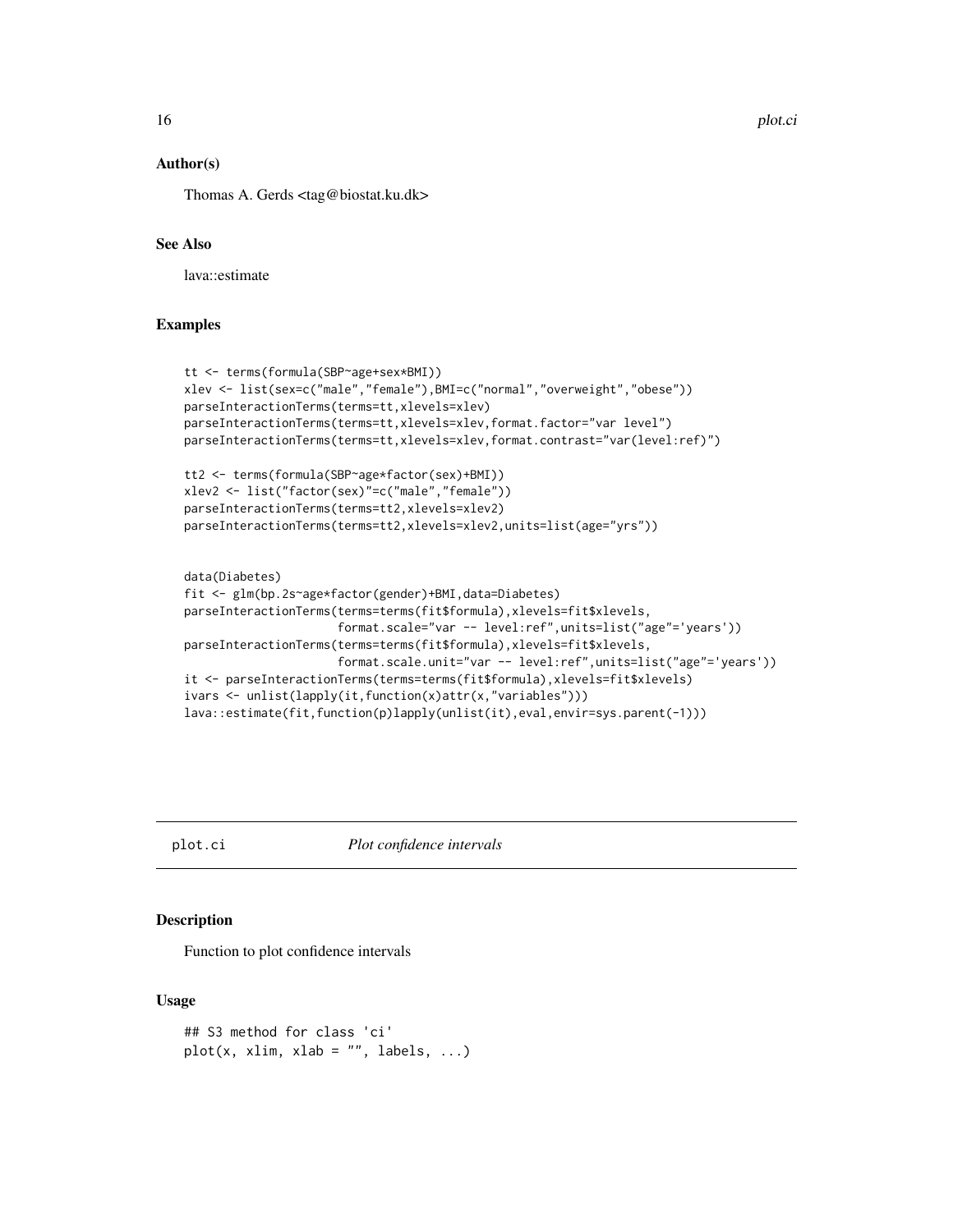#### plot.ci ili alta superiori il suome superiori il 17 della superiori il 17 della superiori il 17 della superiori il 17 della superiori il 17 della superiori il 17 della superiori il 17 della superiori il 17 della superiori

#### **Arguments**

| $\mathsf{x}$ | List, data frame or other object of this form containing point estimates (first ele-<br>ment) and the corresponding confidence intervals as elements lower and upper. |
|--------------|-----------------------------------------------------------------------------------------------------------------------------------------------------------------------|
| xlim         | Limit of the x-axis                                                                                                                                                   |
| xlab         | Label for the y-axis                                                                                                                                                  |
| labels       | labels                                                                                                                                                                |
|              | Used to transport arguments to plotConfidence.                                                                                                                        |

# Details

Function to plot means and other point estimates with confidence intervals

#### Author(s)

Thomas A. Gerds <tag@biostat.ku.dk>

```
data(Diabetes)
x=ci.mean(bp.2s~AgeGroups,data=Diabetes)
plot(x,title.labels="Age groups",xratio=c(0.4,0.3))
x=ci.mean(bp.2s/500~AgeGroups+gender,data=Diabetes)
plot(x,xratio=c(0.4,0.2))
plot(x,xratio=c(0.4,0.2),
     labels=split(x$labels[,"AgeGroups"],x$labels[,"gender"]),
     title.labels="Age groups")
## Not run:
plot(x, leftmargin=0, rightmargin=0)
plotConfidence(x, leftmargin=0, rightmargin=0)
data(CiTable)
with(CiTable,plotConfidence(x=list(HazardRatio),
                               lower=lower,
                               upper=upper,
                               labels=CiTable[,2:6],
                               factor.reference.pos=c(1,10,19),
                               format="(u-1)",
                               points.col="blue",
                               digits=2))
with(CiTable,Publish::plot.ci(x=list(HazardRatio),
                               lower=lower,
                               upper=upper,
                               labels=CiTable[,2:6],
                               factor.reference.pos=c(1,10,19),
                               format="(u-l)",
                               points.col="blue",
                               digits=2,
                               leftmargin=-2,
```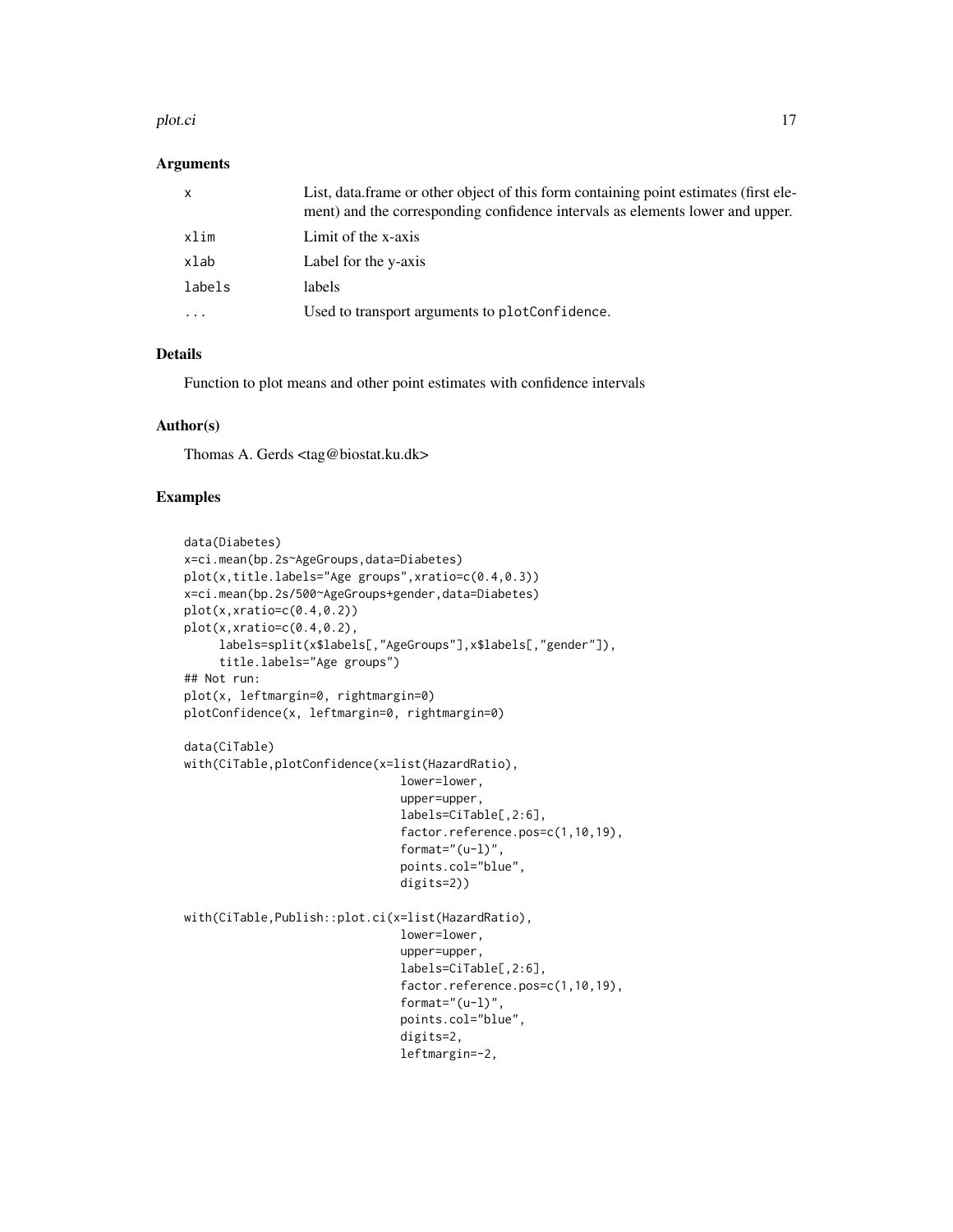# <span id="page-17-0"></span>18 plot.regressionTable

title.labels.cex=1.1, labels.cex=0.8,values.cex=0.8))

## End(Not run)

plot.regressionTable *Plotting regression coefficients with confidence limits*

#### Description

Plotting regression coefficients with confidence limits

#### Usage

## S3 method for class 'regressionTable'  $plot(x, xlim, xlab, style = 1, ...)$ 

# Arguments

|           | regression table obtained with regression Table                        |
|-----------|------------------------------------------------------------------------|
| xlim      | Limits for x-axis                                                      |
| xlab      | Label for x-axis                                                       |
| stvle     | Determines how to arrange variable names and their corresponding units |
| $\ddotsc$ | passed to plotConfidence                                               |

# Author(s)

Thomas A. Gerds <tag@biostat.ku.dk>

#### See Also

regressionTable

#### Examples

```
## linear regression
data(Diabetes)
f <- glm(bp.1s~AgeGroups+chol+gender+location,data=Diabetes)
rtf <- regressionTable(f,factor.reference = "inline")
plot(rtf,cex=1.3)
## logistic regression
data(Diabetes)
f <- glm(I(BMI>25)~bp.1s+AgeGroups+chol+gender+location,data=Diabetes,family=binomial)
rtf <- regressionTable(f,factor.reference = "inline")
plot(rtf,cex=1.3)
```
## Poisson regression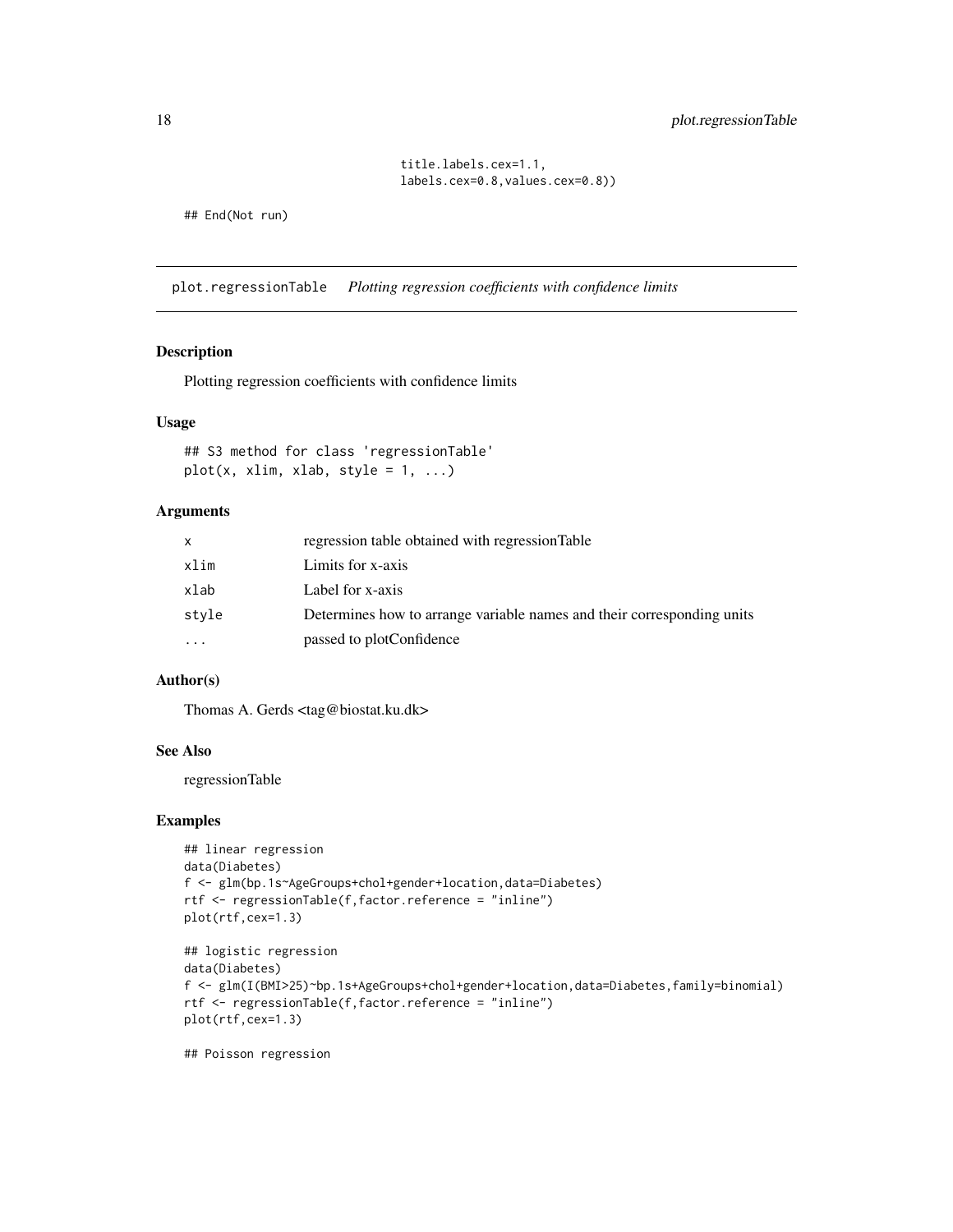# <span id="page-18-0"></span>plotConfidence 19

```
data(trace)
fit <- glm(dead ~ smoking+ sex+ age+Time+offset(log(ObsTime)), family = poisson,data=trace)
rtab <- regressionTable(fit,factor.reference = "inline")
plot(rtab,xlim=c(0.85,1.15),cex=1.8,xaxis.cex=1.5)
## Cox regression
library(survival)
data(pbc)
coxfit <- coxph(Surv(time,status!=0)~age+log(bili)+log(albumin)+factor(edema)+sex,data=pbc)
pubcox <- publish(coxfit)
plot(pubcox,cex=1.5,xratio=c(0.4,0.2))
```
plotConfidence *Plot confidence intervals*

#### Description

Function to plot confidence intervals with their values and additional labels. One anticipated use of this function involves first the generation of a regression object, then arrangement of a result table with "regressionTable", further arrangment of table with with e.g. "fixRegressionTable" and various user defined changes - and then finally table along with forest plot using the current function.

# Usage

```
plotConfidence(x, y.at, lower, upper, pch = 16, cex = 1, lwd = 1,
 col = 4, xlim, xlab, labels, title.labels, values, title.values,
  section.pos, section.sep, section.title = NULL, section.title.x,
  section.title.offset, order, leftmargin = 0.025, rightmargin = 0.025,
  stripes, factor.reference.pos, factor.reference.label = "Reference",
 factor.reference.pch = 16, refline = 1, title.line = TRUE, xratio,
 y.offset = 0, y.title.offset, digits = 2, format,
  extremearrows.length = 0.05, extremearrows.angle = 30, add = FALSE,
  layout = TRUE, xaxis = TRUE, ...
```
# Arguments

| $\mathsf{x}$ | Either a vector containing the point estimates or a list whose first element con-<br>tains the point estimates. Further list elements can contain the confidence inter-<br>vals and labels. In this case the list needs to have names 'lower' and 'upper' to<br>indicate the values of the lower and the upper limits of the confidence intervals,<br>respectively, and may have an element 'labels' which is a vector or matrix or list<br>with labels. |
|--------------|----------------------------------------------------------------------------------------------------------------------------------------------------------------------------------------------------------------------------------------------------------------------------------------------------------------------------------------------------------------------------------------------------------------------------------------------------------|
| y.at         | Optional vector of y-position for the confidence intervals and corresponding val-<br>ues and labels.                                                                                                                                                                                                                                                                                                                                                     |
| lower        | Lower confidence limits. Used if object $x$ is a vector and if $x$ is a list lower<br>overwrites element x\$1 ower.                                                                                                                                                                                                                                                                                                                                      |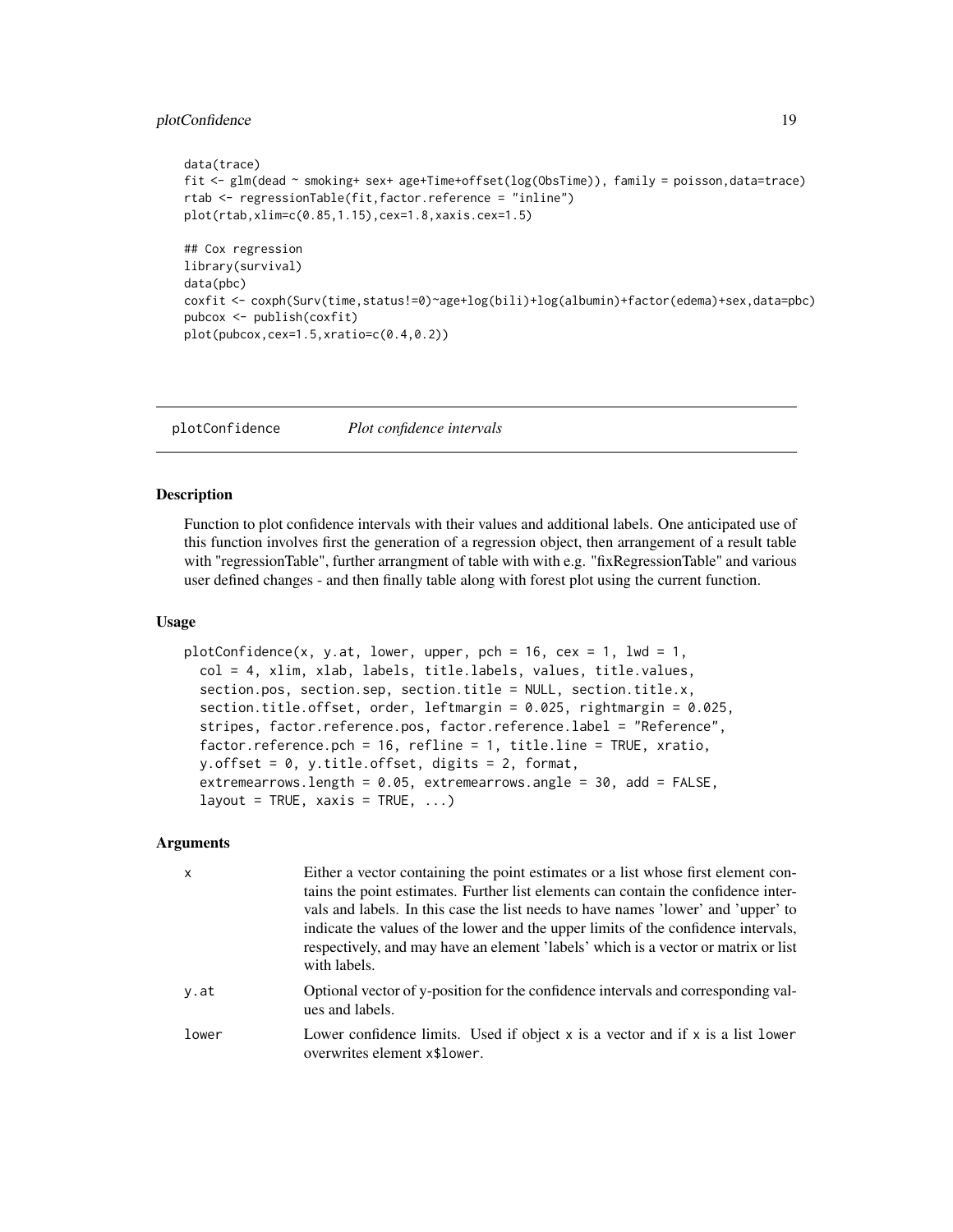| upper                  | Upper confidence limits. Used if object $x$ is a vector and if $x$ is a list upper<br>overwrites element x\$upper.                                                                                                                 |
|------------------------|------------------------------------------------------------------------------------------------------------------------------------------------------------------------------------------------------------------------------------|
| pch                    | Symbol for points.                                                                                                                                                                                                                 |
| cex                    | Defaults size of all figures and plotting symbol. Single elements are controlled<br>separately. See                                                                                                                                |
| lwd                    | Default width of all lines Single elements are controlled separately. See                                                                                                                                                          |
| col                    | Default colour of confidence intervals.                                                                                                                                                                                            |
| xlim                   | Plotting limits for the confidence intervals. See also xratio on how to control<br>the layout.                                                                                                                                     |
| xlab                   | Label for the x-axis.                                                                                                                                                                                                              |
| labels                 | Vector or matrix or list with labels. Used if object x is a vector and if x is a list<br>it overwrites element x\$labels. To avoid drawing of labels, set labels=FALSE.                                                            |
| title.labels           | Main title for the column which shows the labels. If labels is a matrix or list<br>title. labels should be a vector with as many elements as labels has columns<br>or elements.                                                    |
| values                 | Either logical or vector, matrix or list with values. If values=TRUE values are<br>constructed according to format from lower and upper overwrites constructed<br>values. If values=FALSE do not draw values.                      |
| title.values           | Main title for the column values. If values is a matrix or list title. labels<br>should be a vector with as many elements as values has columns or elements.                                                                       |
| section.pos            | Vector with y-axis posititions for section.titles.                                                                                                                                                                                 |
| section.sep            | Amount of space between paragraphs (applies only if labels is a named list)                                                                                                                                                        |
| section.title          | Intermediate section headings.                                                                                                                                                                                                     |
| section.title.x        |                                                                                                                                                                                                                                    |
|                        | x-position for section.titles                                                                                                                                                                                                      |
| section.title.offset   | Y-offset for section.titles                                                                                                                                                                                                        |
| order                  |                                                                                                                                                                                                                                    |
| leftmargin             | Order of the three columns: labels, confidence limits, values. See examples.<br>Percentage of plotting region used for leftmargin. Default is 0.025. See also<br>Details.                                                          |
| rightmargin            | Percentage of plotting region used for rightmargin. Default is 0.025. See also<br>Details.                                                                                                                                         |
| stripes                | Vector of up to three Logicals. If TRUE draw stripes into the background. The<br>first applies to the labels, the second to the graphical presentation of the confi-<br>dence intervals and the third to the values. Thus, stripes |
| factor.reference.pos   |                                                                                                                                                                                                                                    |
| factor.reference.label | Position at which factors attain reference values.                                                                                                                                                                                 |
|                        | Label to use at factor. reference. pos instead of values.                                                                                                                                                                          |
| factor.reference.pch   | Plotting symbol to use at factor.reference.pos                                                                                                                                                                                     |
|                        |                                                                                                                                                                                                                                    |
| refline                | Position of a vertical line to indicate the null hypothesis. Default is 1 which<br>would work for odds ratios and hazard ratios.                                                                                                   |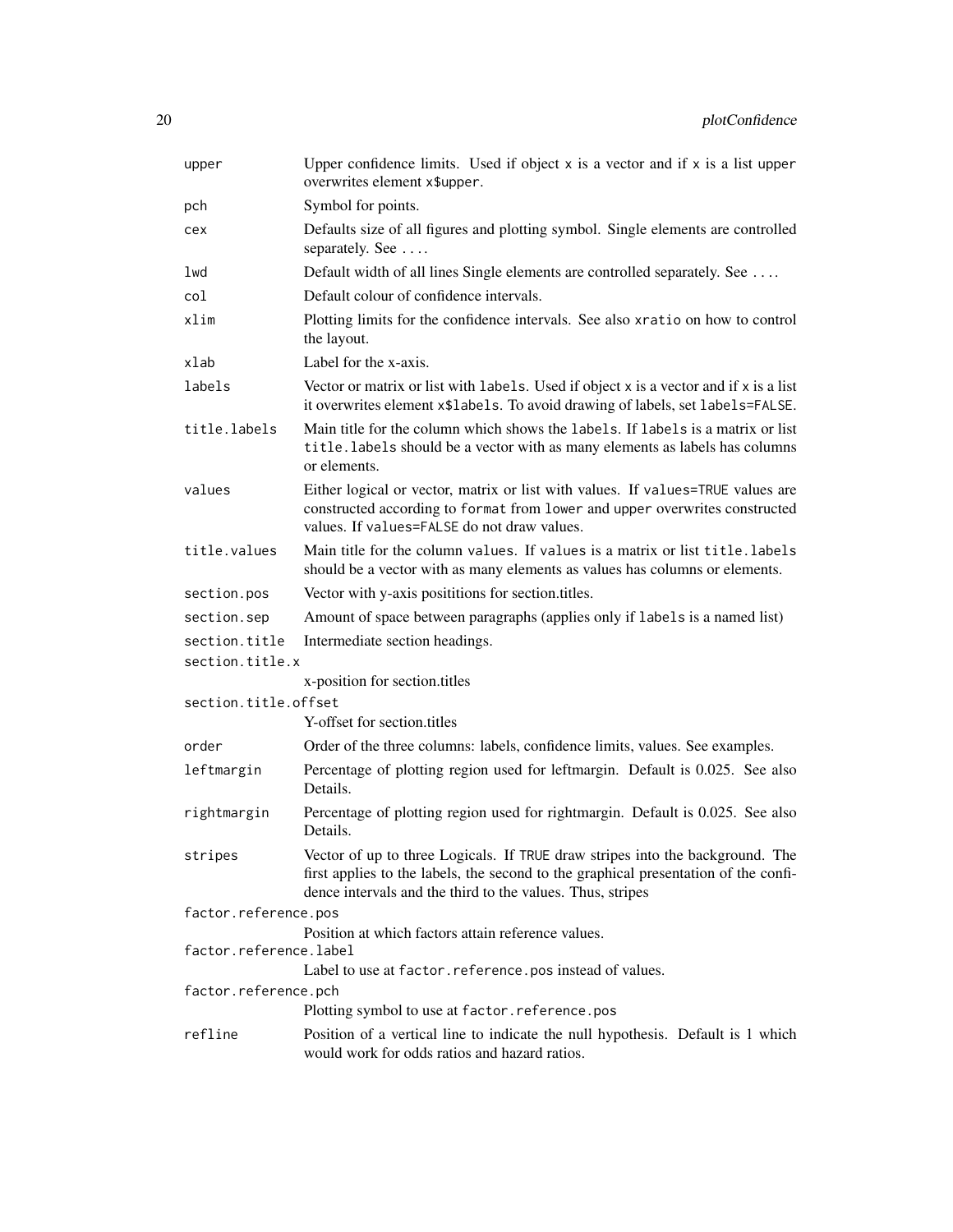<span id="page-20-0"></span>

|  | title.line | Position of a horizontal line to separate the title line from the plot |  |
|--|------------|------------------------------------------------------------------------|--|
|--|------------|------------------------------------------------------------------------|--|

- xratio One or two values between 0 and 1 which determine how to split the plot window in horizontal x-direction. If there are two columns (labels, CI) or (CI, values) only one value is used and the default is 0.618 (goldener schnitt) which gives the graphical presentation of the confidence intervals 38.2 graph. The remaining 61.8 If there are three columns (labels, CI, values), xratio has two values which default to fractions of 0.7 according to the relative widths of labels and values, thus by default only 0.3 are used for the graphical presentation of the confidence intervals. The remaining 30 confidence intervals. See examles.
- y.offset Either a single value or a vector determining the vertical offset of all rows. If it is a single value all rows are shifted up (or down if negative) by this value. This can be used to add a second set of confidence intervals to an existing graph or to achieve a visual grouping of rows that belong together. See examples.

y.title.offset Numeric value by which to vertically shift the titles of the labels and values.

- digits Number of digits, passed to pubformat and formatCI.
- format Format for constructing values of confidence intervals. Defaults to  $'(u;l)$  if there are negative lower or upper values and to '(u-l)' otherwise.

extremearrows.length

Length of the arrows in case of confidence intervals that stretch beyond xlim.

extremearrows.angle Angle of the arrows in case of confidence intervals that stretch beyond xlim. add Logical. If TRUE do not draw labels or values and add confidence intervals to existing plot. layout Logical. If FALSE do not call layout. This is useful when several plotConfidence results should be combined in one graph and hence layout is called externally. xaxis Logical. If FALSE do not draw x-axis. ... Used to control arguments of the following subroutines: plot: Applies to plotting frame of the graphical presentation of confidence intervals. Use arguments of plot, e.g., plot.main="Odds ratio". points, arrows: Use arguments of points and arrows, respectively. E.g., points.pch=8 and arrows.lwd=2. refline: Use arguments of segments, e.g., refline.lwd=2. See [segments.](#page-0-0) labels, values, title.labels, title.values: Use arguments of text, e.g., labels.col="red" or title.values.cex=1.8. xaxis: Use arguments of axis, e.g., xaxis.at= $c(-0.3, 0, 0.3)$  xlab: Use arguments of mtext, e.g., xlab.line=2. stripes: Use arguments of stripes. See examples. See examples for usage.

#### Details

Function to plot means and other point estimates with confidence intervals, their values and additional labels . Horizonal margins as determined by par()\$mar are ignored. Instead layout is used to divide the plotting region horizontally into two or three parts plus leftmargin and rightmargin.

When values is FALSE there are only two parts. The default order is labels on the left confidence intervals on the right. When no labels are given or labels is FALSE there are only two parts. The default order is confidence intervals on the left values on the right.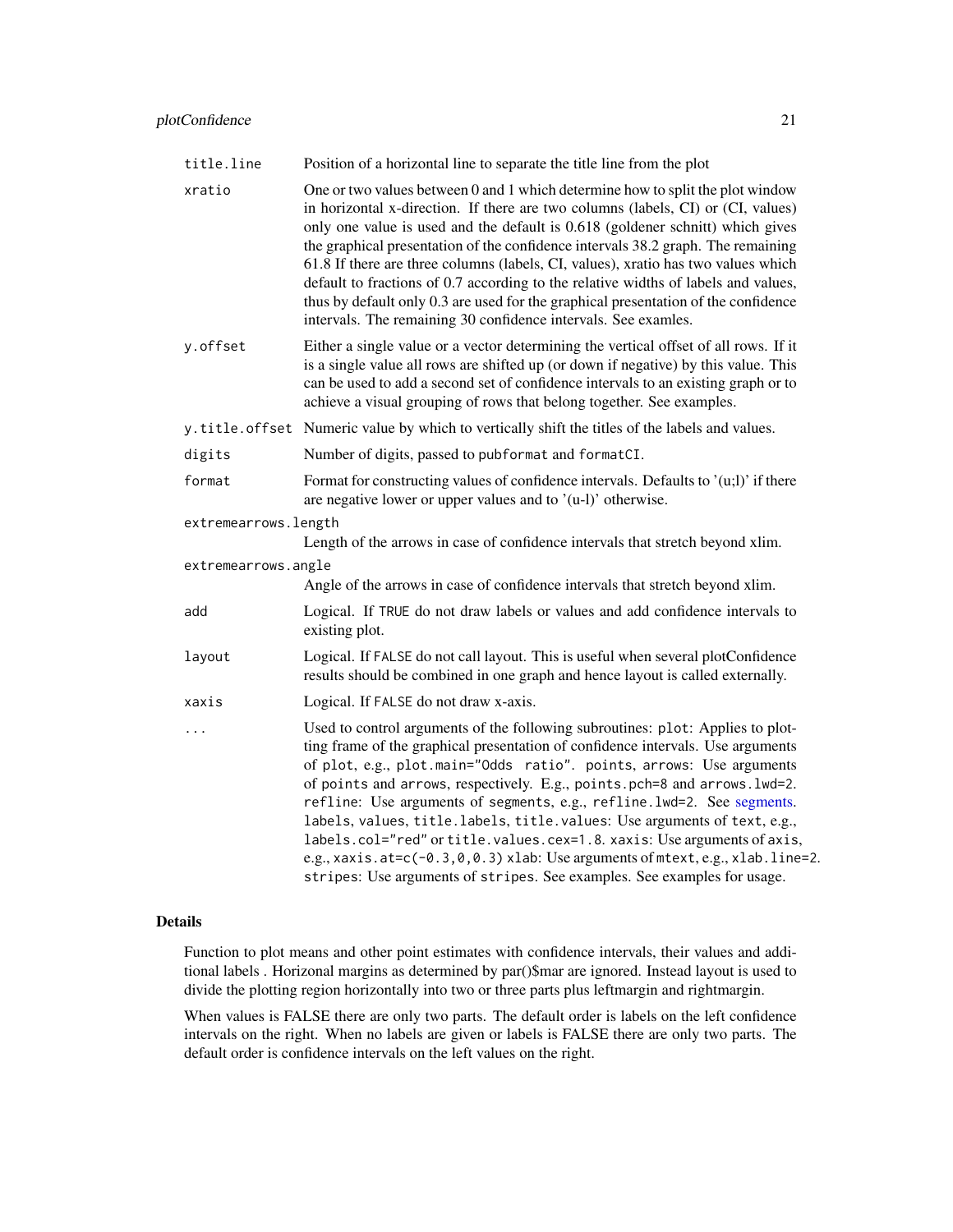The default order of three parts from left to right is labels, confidence intervals, values. The order can be changed as shown by the examples below. The relative widths of the two or three parts need to be adapted to the actual size of the text of the labels. This depends on the plotting device and the size of the font and figures and thus has to be adjusted manually.

Oma can be used to further control horizontal margins, e.g.,  $par(oma = c(0,4,0,4))$ .

If confidence limits extend beyond the range determined by xlim, then arrows are drawn at the x-lim borders to indicate that the confidence limits continue.

#### Value

List of dimensions and coordinates

#### Author(s)

Thomas A. Gerds <tag@biostat.ku.dk>

```
library(Publish)
data(CiTable)
## A first draft version of the plot is obtained as follows
plotConfidence(x=CiTable[,c("HazardRatio","lower","upper","p")],
         labels=CiTable[,c("Drug.Time","Dose","Mean","SD","n")])
## if argument labels is a named list the table is subdivided:
labellist <- split(CiTable[,c("Dose","Mean","SD","n")],CiTable[,"Drug"])
labellist
plotConfidence(x=CiTable[,c("HazardRatio","lower","upper")], labels=labellist)
## The graph consist of at most three columns:
##
## column 1: labels
## column 2: printed values of the confidence intervals
## column 3: graphical presentation of the confidence intervals
##
## NOTE: column 3 appears always, the user decides if also
## column 1, 2 should appear
##
## The columns are arranged with the function layout
## and the default order is 1,3,2 such that the graphical
## display of the confidence intervals appears in the middle
##
## the order of appearance of the three columns can be changed as follows
plotConfidence(x=CiTable[,c("HazardRatio","lower","upper")],
               labels=CiTable[,c("Drug.Time","Dose","Mean","SD","n")],
               order=c(1,3,2))
plotConfidence(x=CiTable[,c("HazardRatio","lower","upper")],
               labels=CiTable[,c("Drug.Time","Dose","Mean","SD","n")],
```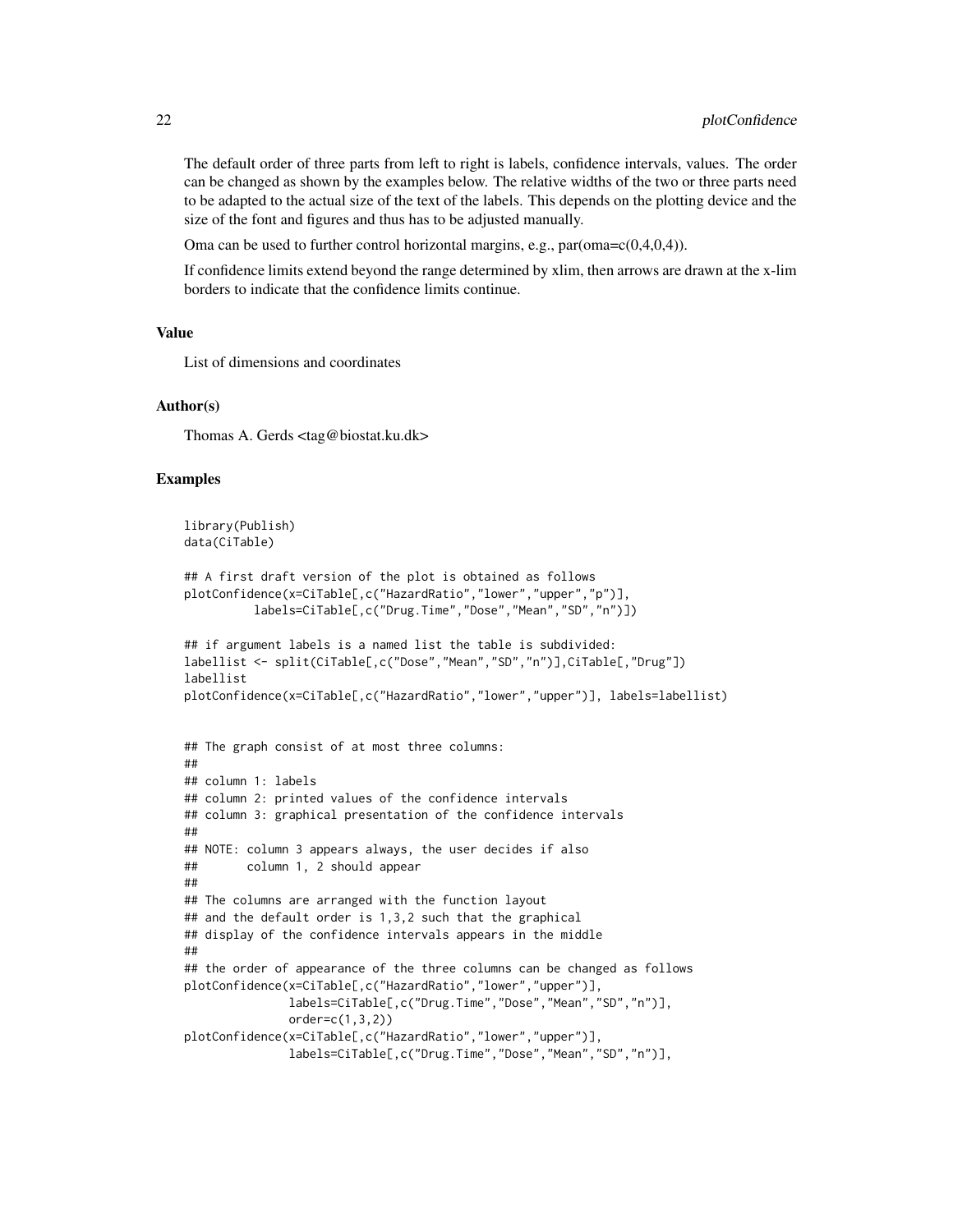```
order=c(2,3,1))
## if there are only two columns the order is 1, 2
plotConfidence(x=CiTable[,c("HazardRatio","lower","upper")],
               labels=CiTable[,c("Drug.Time","Dose","Mean","SD","n")],
              values=FALSE,
              order=c(2,1))plotConfidence(x=CiTable[,c("HazardRatio","lower","upper")],
              labels=CiTable[,c("Drug.Time","Dose","Mean","SD","n")],
              values=FALSE,
              order=c(1,2))
```

```
## The relative size of the columns needs to be controlled manually
## by using the argument xratio. If there are only two columns
plotConfidence(x=CiTable[,c("HazardRatio","lower","upper")],
              labels=CiTable[,c("Drug.Time","Dose","Mean","SD","n")],
              xratio=c(0.4,0.15))
```

```
## The amount of space on the left and right margin can be controlled
## as follows:
plotConfidence(x=CiTable[,c("HazardRatio","lower","upper")],
              labels=CiTable[,c("Drug.Time","Dose","Mean","SD","n")],
```

```
xratio=c(0.4,0.15),
leftmargin=0.1,rightmargin=0.00)
```

```
## The actual size of the current graphics device determines
## the size of the figures and the space between them.
## The sizes and line widths are increased as follows:
plotConfidence(x=CiTable[,c("HazardRatio","lower","upper")],
              xlab="Hazard ratio",
               labels=CiTable[,c("Drug.Time","Dose","Mean","SD","n")],
               points.cex=3,
              cex=2,
              1wd=3,
              xaxis.lwd=1.3,
              xaxis.cex=1.3)
## Note that 'cex' of axis ticks is controlled via 'par' but
## cex of the label via argument 'cex' of 'mtext'.
## The sizes and line widths are decreased as follows:
plotConfidence(x=CiTable[,c("HazardRatio","lower","upper")],
               labels=CiTable[,c("Drug.Time","Dose","Mean","SD","n")],
               cex=0.8lwd=0.8,
               xaxis.lwd=0.8,
               xaxis.cex=0.8)
```
## Another good news is that all figures can be controlled separately

```
## The size of the graphic device can be controlled in the usual way, e.g.:
## Not run:
    pdf("~/tmp/testCI.pdf",width=8,height=8)
   plotConfidence(x=CiTable[,c("HazardRatio","lower","upper")],
```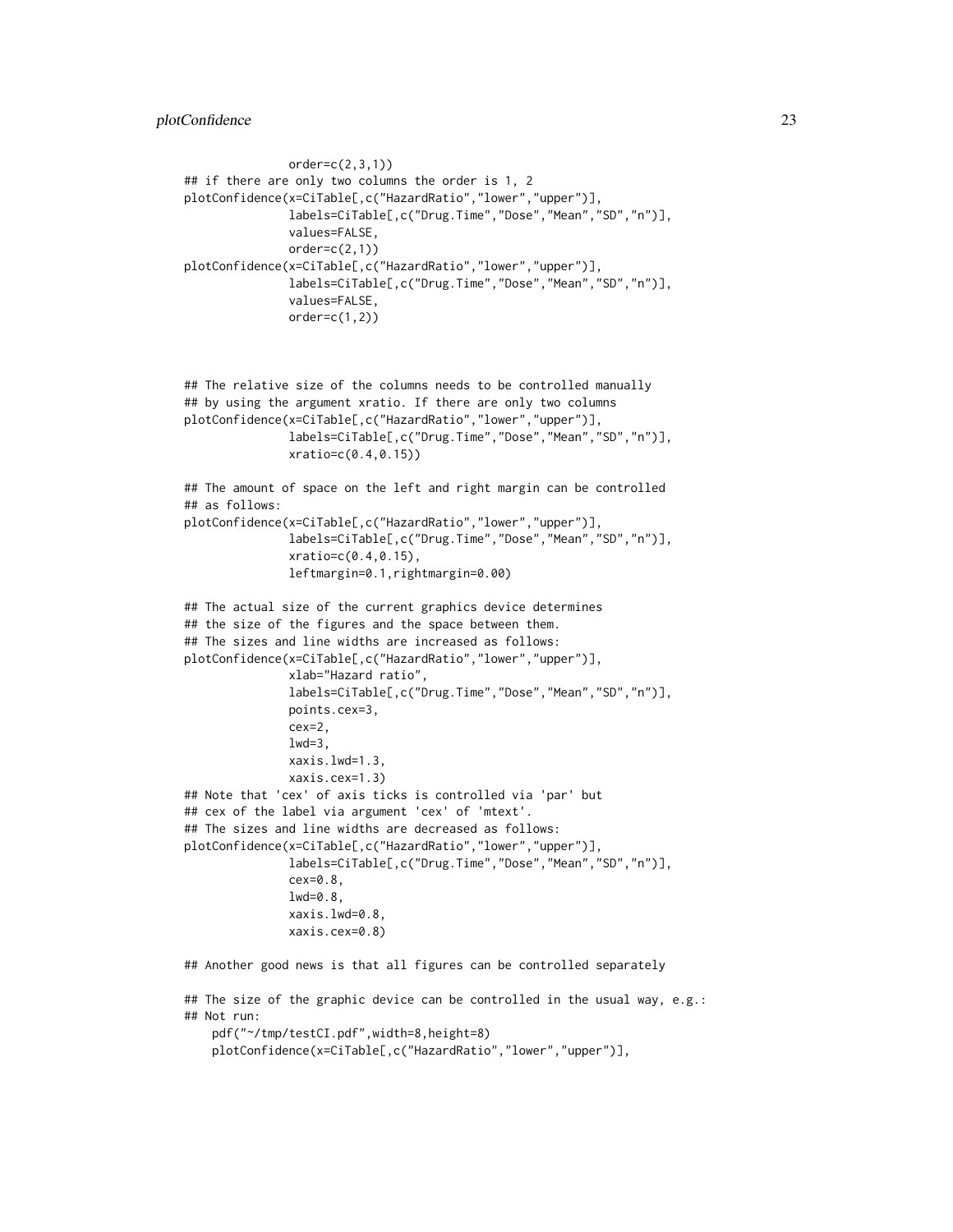```
labels=CiTable[,c("Drug.Time","Dose","Mean","SD","n")])
    dev.off()
## End(Not run)
## More control of the x-axis and confidence intervals that
## stretch outside the x-range end in an arrow.
## the argument xlab.line adjusts the distance of the x-axis
## label from the graph
plotConfidence(x=CiTable[,c("HazardRatio","lower","upper")],
              xlab="Hazard ratio",
              xlab.line=1.8,
               xaxis.at=c(0.8,1,1.3),
               labels=CiTable[,c("Drug.Time","Dose","Mean","SD","n")],
               xlim=c(0.8,1.3))
## log-scale
plotConfidence(x=CiTable[,c("HazardRatio","lower","upper")],
              xlab="Hazard ratio",
               xlab.line=1.8,
              xaxis.at=c(0.8,1,1.3),
               labels=CiTable[,c("Drug.Time","Dose","Mean","SD","n")],
               xlim=c(0.8,1.3),plot.log="x")
## More pronounced arrows
## Coloured xlab expression
plotConfidence(x=CiTable[,c("HazardRatio","lower","upper")],
               xlab=expression(HR[1](s)),
               xlab.line=1.8,
               xlab.col="darkred",
               extremearrows.angle=50,
               extremearrows.length=0.1,
               labels=CiTable[,c("Drug.Time","Dose","Mean","SD","n")],
              xlim=c(0.8,1.3))
## Controlling the labels and their titles
## and the values and their titles
plotConfidence(x=CiTable[,c("HazardRatio","lower","upper")],
               labels=CiTable[,c("Drug.Time","Dose","Mean","SD","n")],
               xlab="Hazard ratio",
               title.values=expression(bold(HR (CI[95]))),
               title.labels=c("Drug/Time","Dose","Mean","St.dev.","N"),
               factor.reference.pos=c(1,10,19),
               factor.reference.pch=16,
               cex=1.3,
              xaxis.at=c(0.75,1,1.25,1.5,2))
## For factor reference groups, one may want to replace the
## confidence intervals by the word Reference, as in the previous example.
## To change the word 'Reference' we use the argument factor.reference.label:
## To change the plot symbol for the reference lines factor.reference.pch
## To remove the plot symbol in the reference lines use 'NA' as follows:
```

```
plotConfidence(x=CiTable[,c("HazardRatio","lower","upper")],
```

```
labels=CiTable[,c("Drug.Time","Dose","Mean","SD","n")],
```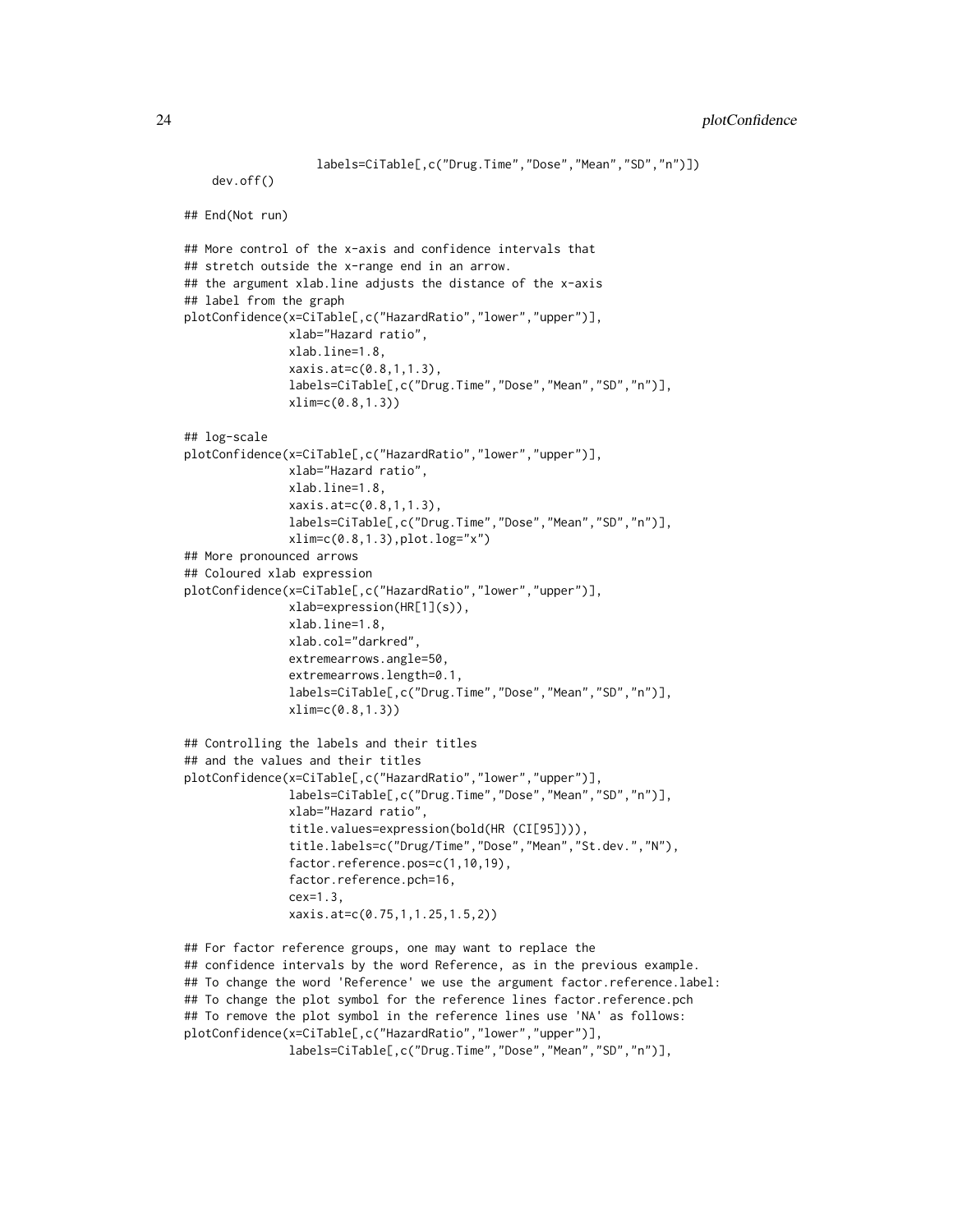```
xlab="Hazard ratio",
               factor.reference.label="Ref",
               title.values=expression(bold(HR (CI[95]))),
               title.labels=c("Drug/Time","Dose","Mean","St.dev.","N"),
               factor.reference.pos=c(1,10,19),
               factor.reference.pch=NA,
               cex=1.3,
               xaxis.at=c(0.75,1,1.25,1.5,2))
## changing the style of the graphical confidence intervals
plotConfidence(x=CiTable[,c("HazardRatio","lower","upper")],
               labels=CiTable[,c("Drug.Time","Dose","Mean","SD","n")],
               xlab="Hazard ratio",
               factor.reference.pos=c(1,10,19),
               points.pch=15,
               points.col=rainbow(27),
               points.cex=2,
               arrows.col="darkblue",
               cex=1.3,
               order=c(1,3,2),
               xaxis.at=c(0.75,1,1.25,1.5))
## the values column of the graph can have multiple columns as well
## to illustrate this we create the confidence intervals
## before calling the function and then cbind them
## to the pvalues
HR <- pubformat(CiTable[,6])
CI95 <- formatCI(lower=CiTable[,7],upper=CiTable[,8],format="(l-u)")
pval <- format.pval(CiTable[,9],digits=3,eps=10^{-3})
pval[pval=="NA"] <- ""
plotConfidence(x=CiTable[,c("HazardRatio","lower","upper")],
               labels=CiTable[,c("Drug.Time","Dose","Mean","SD","n")],
               values=list("HR"=HR,"CI-95"=CI95,"P-value"=pval),
               cex=1.2,
              xratio=c(0.5,0.3))
## Finally, vertical columns can be delimited with background color
## NOTE: this may slow things down and potentially create
## large figures (many bytes)
col1 <- rep(c(prodlim::dimColor("green",density=22),
              prodlim::dimColor("green")),length.out=9)
col2 <- rep(c(prodlim::dimColor("orange",density=22),
              prodlim::dimColor("orange")),length.out=9)
col3 <- rep(c(prodlim::dimColor("blue",density=22),
              prodlim::dimColor("blue")),length.out=9)
plotConfidence(x=CiTable[,c("HazardRatio","lower","upper")],
               labels=CiTable[,c("Drug.Time","Dose","Mean","SD","n")],
               stripes=c(1,0,1),
               stripes.col=c(col1,col2,col3))
plotConfidence(x=CiTable[,c("HazardRatio","lower","upper")],
               labels=CiTable[,c("Drug.Time","Dose","Mean","SD","n")],
               stripes=c(1,1,1),
```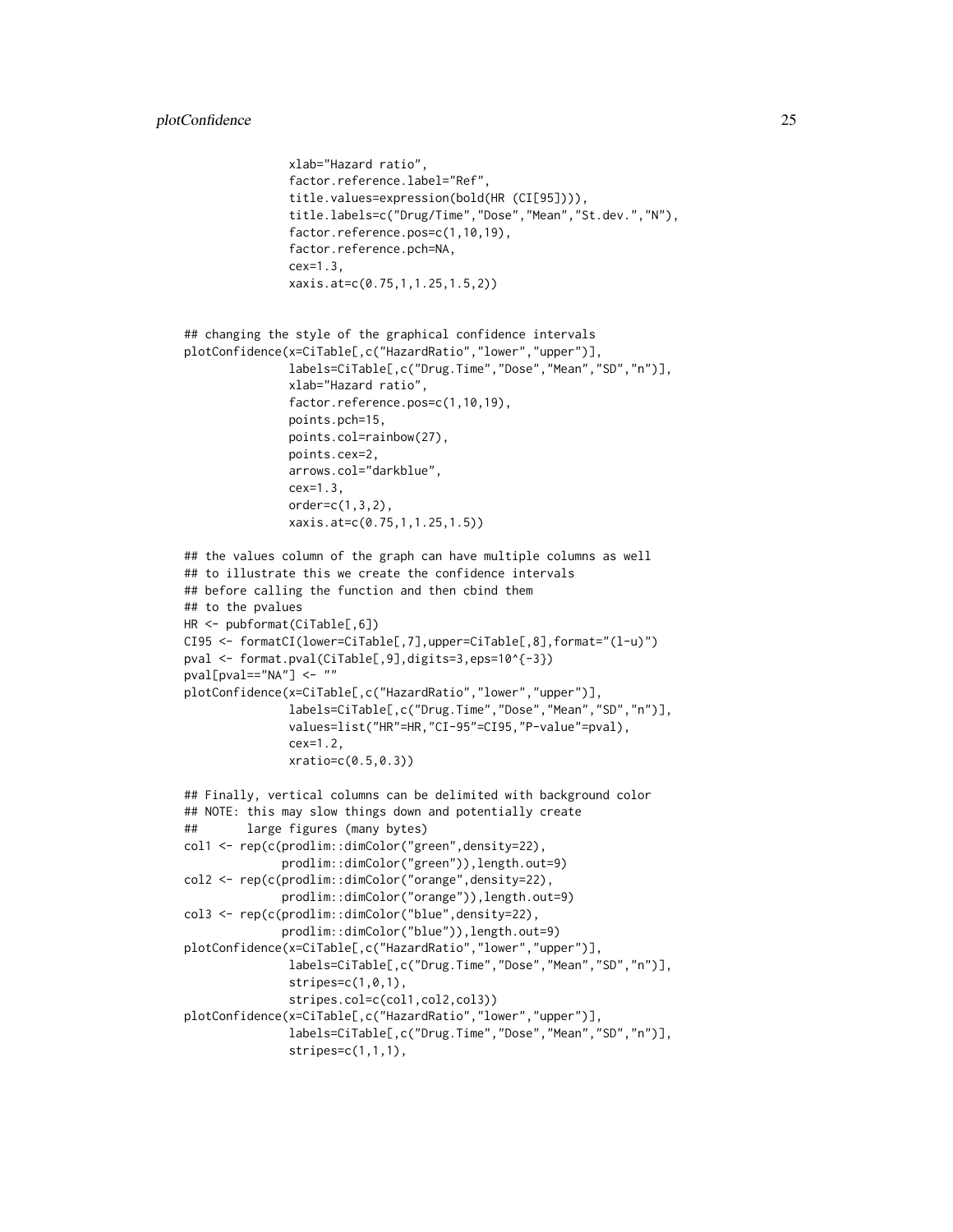```
stripes.col=c(col1,col2,col3))
```

```
threegreens <- c(prodlim::dimColor("green",density=55),
                 prodlim::dimColor("green",density=33),
                 prodlim::dimColor("green",density=22))
plotConfidence(x=CiTable[,c("HazardRatio","lower","upper")],
               labels=CiTable[,c("Drug.Time","Dose","Mean","SD","n")],
               values=FALSE,
              xlim=c(0.75,1.5),
               stripes=c(1,1,1),
               xratio=c(0.5,0.15),
               stripes.horizontal=c(0,9,18,27)+0.5,
               stripes.col=threegreens)
```
print.ci *Print confidence intervals*

#### Description

Print confidence intervals

#### Usage

## S3 method for class 'ci'  $print(x, se = FALSE, print = TRUE, ...)$ 

#### Arguments

| X        | Object containing point estimates and the corresponding confidence intervals                    |
|----------|-------------------------------------------------------------------------------------------------|
| se       | If TRUE add the standard error.                                                                 |
| print    | Logical: if FALSE do not actually print confidence intervals but just return them<br>invisibly. |
| $\cdots$ | passed to summary.ci                                                                            |

# Details

This format of the confidence intervals is user-manipulable.

## Value

A string: the formatted confidence intervals

# Author(s)

Thomas A. Gerds <tag@biostat.ku.dk>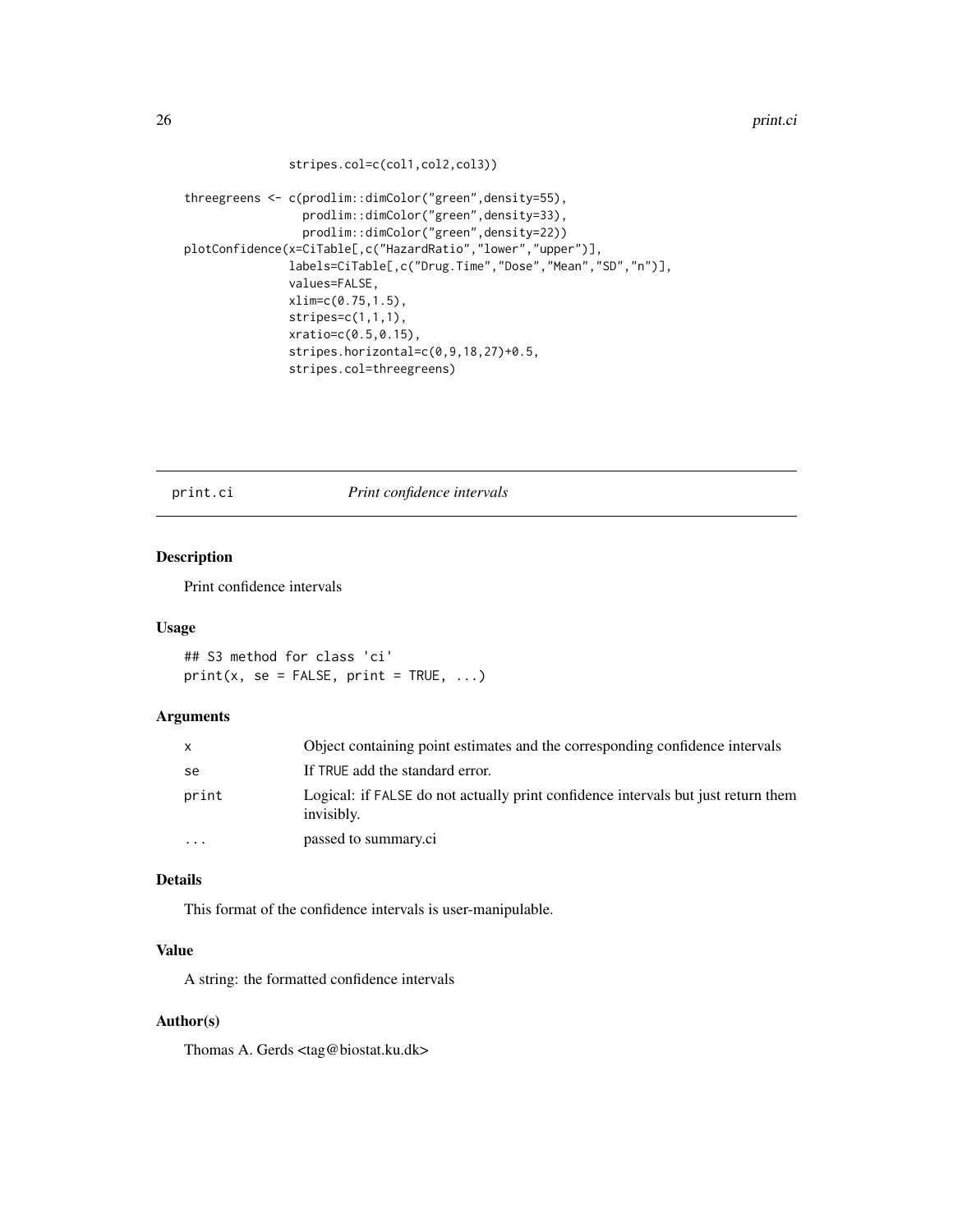# <span id="page-26-0"></span>print.table2x2 27

# See Also

ci plot.ci formatCI summary.ci

#### Examples

```
library(lava)
m \leftarrow 1vm(Y \sim X)m <- categorical(m,Y~X,K=4)
set.seed(4)
d \leq \sin(m, 24)ci.mean(Y~X,data=d)
x <- ci.mean(Y~X,data=d)
print(x,format="(l,u)")
```
print.table2x2 *print results of 2x2 contingency table analysis*

# Description

print results of 2x2 contingency table analysis

# Usage

## S3 method for class 'table2x2'  $print(x, digits = 1, ...)$ 

#### Arguments

| x       | object obtained with table2x2 |
|---------|-------------------------------|
| digits  | rounding digits               |
| $\cdot$ | not used                      |

# Value

invisible x

# Author(s)

Thomas A. Gerds <tag@biostat.ku.dk>

# See Also

table2x2

```
table2x2(table("marker"=rbinom(100,1,0.4),"response"=rbinom(100,1,0.1)))
table2x2(matrix(c(71,18,38,8),ncol=2),stats="table")
table2x2(matrix(c(71,18,38,8),ncol=2),stats=c("rr","fisher"))
```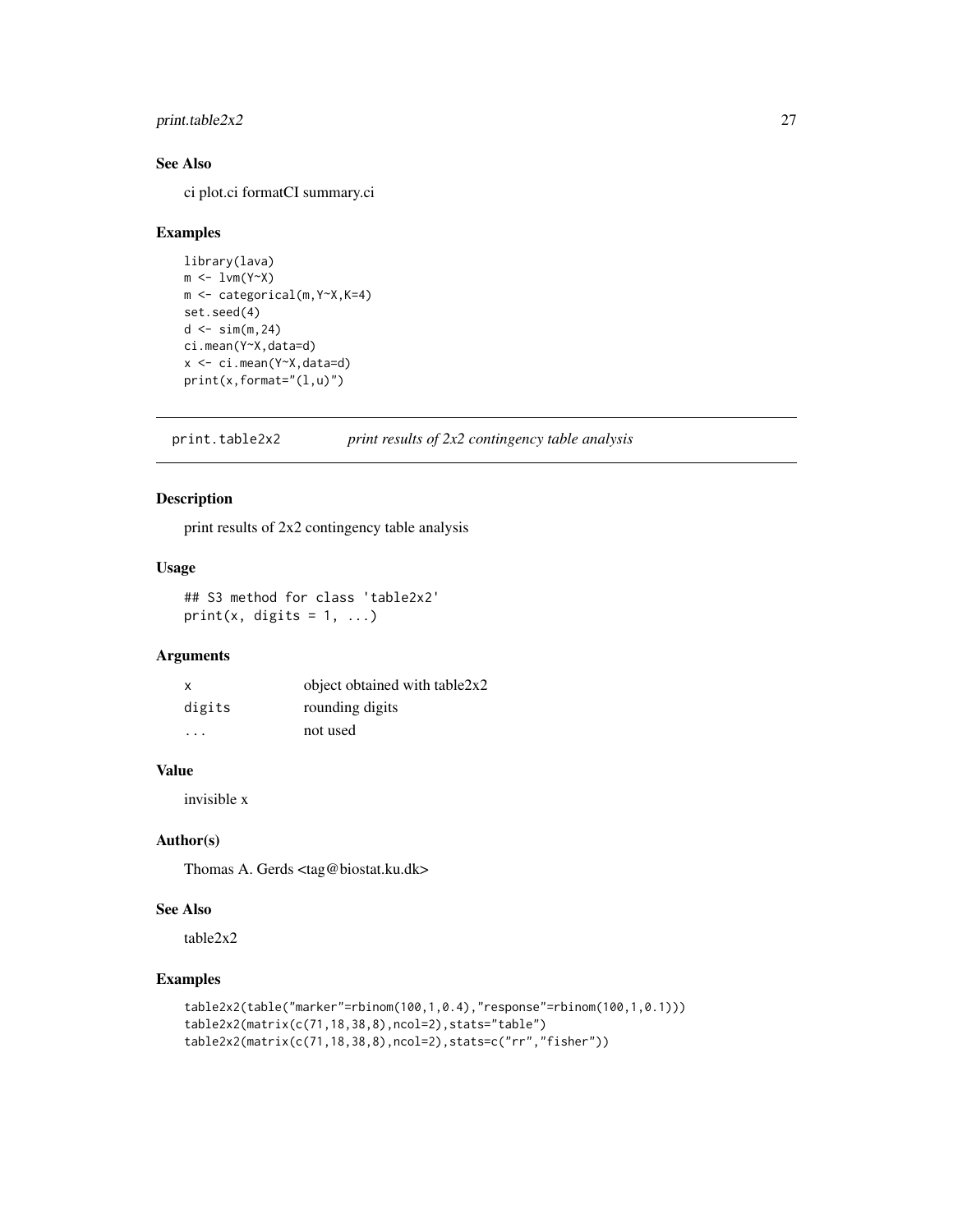<span id="page-27-0"></span>print.univariateTable *Printing univariate tables*

# Description

Print function for univariate tables

# Usage

## S3 method for class 'univariateTable' print(x, ...)

# Arguments

| $\boldsymbol{\mathsf{x}}$ | An object obtained with univariateTable |
|---------------------------|-----------------------------------------|
| $\cdots$                  | Passed to summary.univariateTable       |

# Details

This function is simply calling summary.univariateTable

#### Value

The result of summary.univariateTable(x)

# Author(s)

Thomas A. Gerds <tag@biostat.ku.dk>

#### See Also

univariateTable

pubformat *Format numbers for publication*

# Description

Format numbers according to a specified handler function. Currently supported are sprintf, format and prettyNum.

# Usage

```
public\npath( x, digits = 2, nsmall = digits, handler = "spring" , ... )
```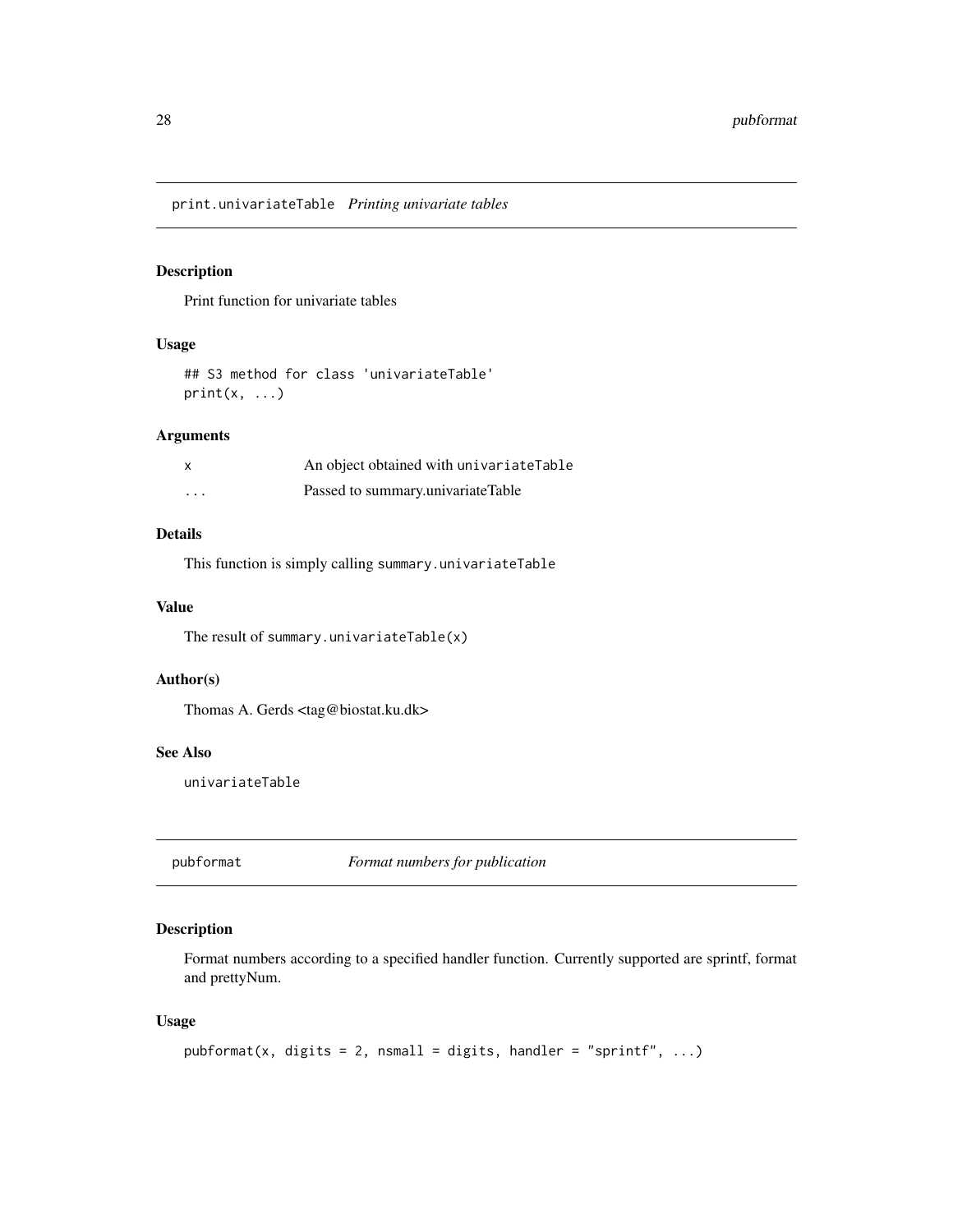#### <span id="page-28-0"></span>publish 29

#### Arguments

| x         | numeric vector                                                                                                             |
|-----------|----------------------------------------------------------------------------------------------------------------------------|
| digits    | number of digits                                                                                                           |
| nsmall    | see handler                                                                                                                |
| handler   | String specifitying the name of the function which should perform the format-<br>ting. See sprintf, format and pretty Num. |
| $\ddotsc$ | Passed to handler function if applicable, <i>i.e.</i> , not to sprintf.                                                    |

# Value

Formatted number

# Author(s)

Thomas A. Gerds <tag@biostat.ku.dk>

# See Also

sprintf, format, prettyNum

# Examples

```
pubformat(c(0.000143,12.8,1))
pubformat(c(0.000143,12.8,1),handler="format")
pubformat(c(0.000143,12.8,1),handler="format",trim=TRUE)
pubformat(c(0.000143,12.8,1),handler="prettyNum")
```
publish *Publishing tables and figures*

# Description

Publish provides summary functions for data and results of statistical analysis in ready-for-publication design

# Usage

publish(object, ...)

# Arguments

| object | object to be published |
|--------|------------------------|
| .      | Passed to method.      |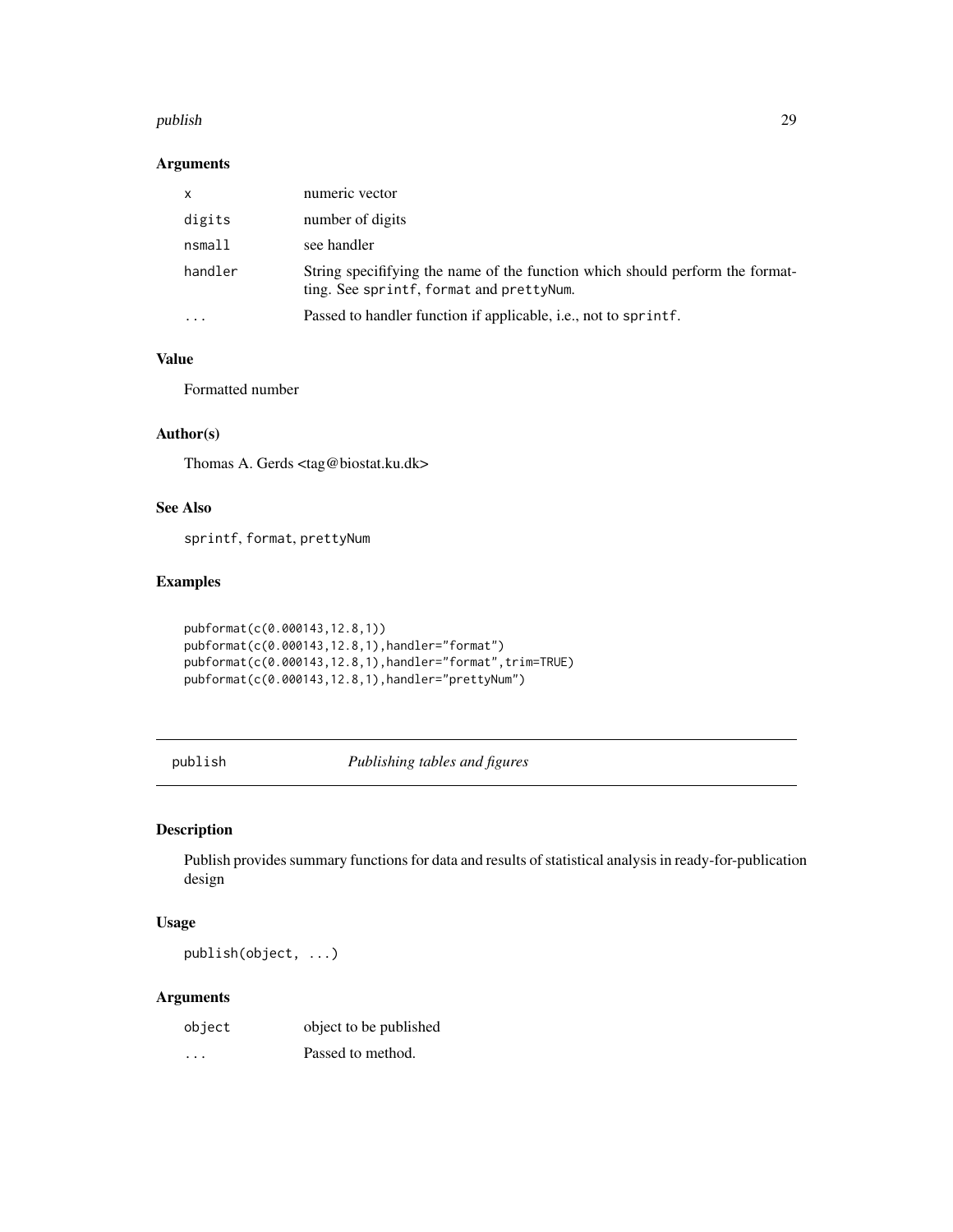# Details

Some warnings are currently suppressed.

#### Value

Tables and figures

### Author(s)

Thomas A. Gerds <tag@biostat.ku.dk>

# See Also

publish.CauseSpecificCox publish.ci publish.coxph publish.glm publish.riskRegression publish.survdiff

publish.CauseSpecificCox

*Tabulizing cause-specific hazard ratio from all causes with confidence limits and Wald test p-values.*

#### Description

Publish cause-specific Cox models

# Usage

```
## S3 method for class 'CauseSpecificCox'
publish(object, cause, confint.method, pvalue.method,
  factor.reference = "extraline", units = NULL, print = TRUE, ...)
```
# Arguments

| object           | Cause-specific hazard model obtained with CSC.                                                                    |
|------------------|-------------------------------------------------------------------------------------------------------------------|
| cause            | Show a table for this cause. If omitted, list all causes.                                                         |
|                  | confint.method SeeregressionTable                                                                                 |
|                  | pvalue.method  See regressionTable                                                                                |
| factor.reference |                                                                                                                   |
|                  | See regressionTable                                                                                               |
| units            | See regressionTable                                                                                               |
| print            | If TRUE print the table(s).                                                                                       |
| .                | passed on to control formatting of parameters, confidence intervals and p-values.<br>See summary.regressionTable. |

#### Details

The cause-specific hazard ratio's are combined into one table.

<span id="page-29-0"></span>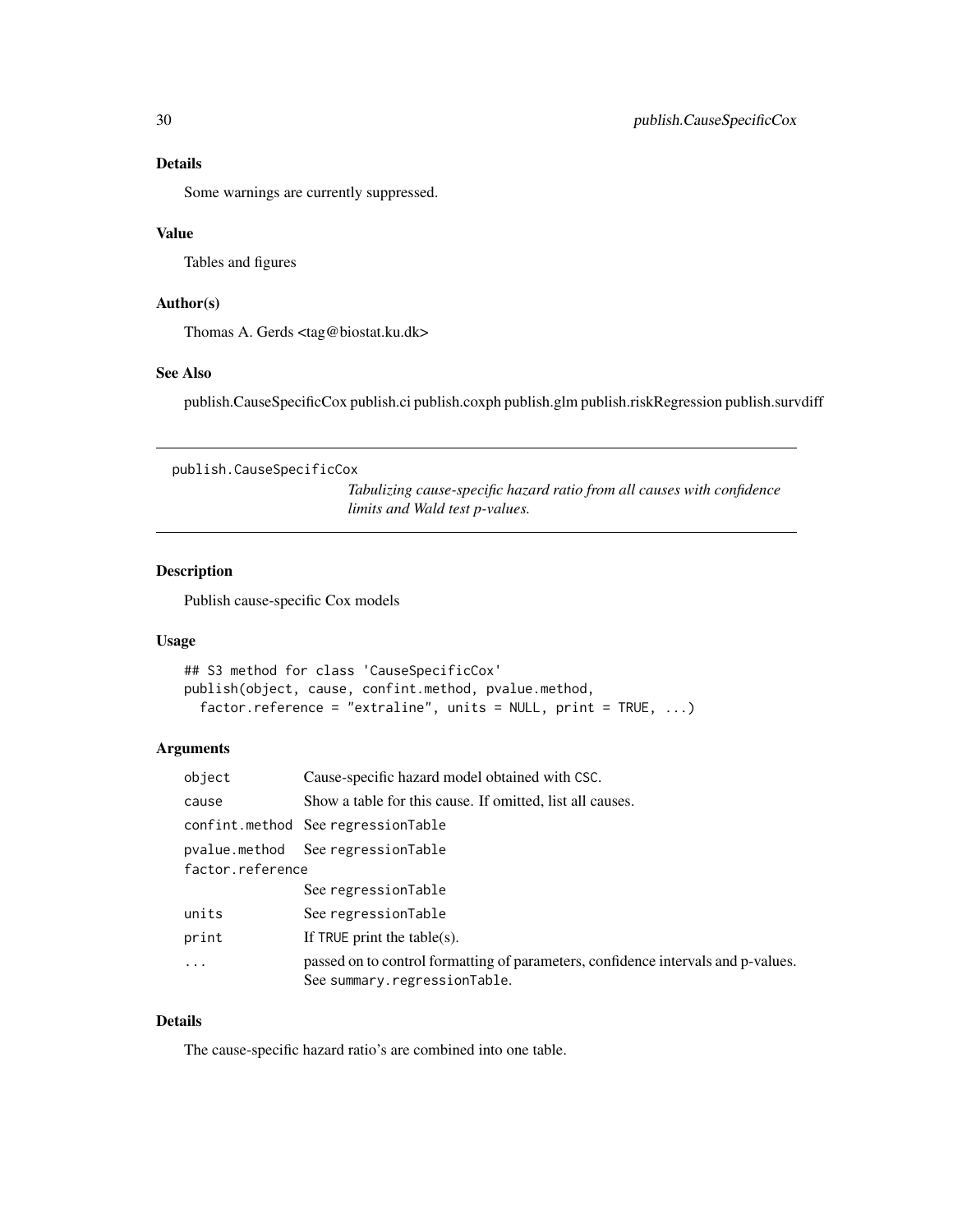#### <span id="page-30-0"></span>publish.ci 31

# Value

Table with cause-specific hazard ratios, confidence limits and p-values.

# Author(s)

Thomas Alexander Gerds <tab@biostat.ku.dk>

# Examples

```
library(riskRegression)
library(prodlim)
library(pec)
library(survival)
data(Melanoma,package="riskRegression")
fit1 <- CSC(list(Hist(time,status)~sex,Hist(time,status)~invasion+epicel+age),
            data=Melanoma)
publish(fit1)
publish(fit1,pvalue.stars=TRUE)
publish(fit1,factor.reference="inline",units=list("age"="years"))
```
publish.ci *Publish tables with confidence intervals*

# Description

Publish tables with confidence intervals

#### Usage

```
## S3 method for class 'ci'
publish(object, format = "[u;1]", se = FALSE, ...)
```
# Arguments

| object | Object of class ci containing point estimates and the corresponding confidence<br>intervals                                                                                                                                                                                                                 |
|--------|-------------------------------------------------------------------------------------------------------------------------------------------------------------------------------------------------------------------------------------------------------------------------------------------------------------|
| format | A string which indicates the format used for confidence intervals. The string<br>is passed to formatCI with two arguments: the lower and the upper limit. For<br>example $'(1;u)$ yields confidence intervals with round parenthesis in which<br>the upper and the lower limits are separated by semicolon. |
| se     | If TRUE add standard error.                                                                                                                                                                                                                                                                                 |
|        | passed to publish                                                                                                                                                                                                                                                                                           |

# Details

This function calls summary.ci with print=FALSE and then publish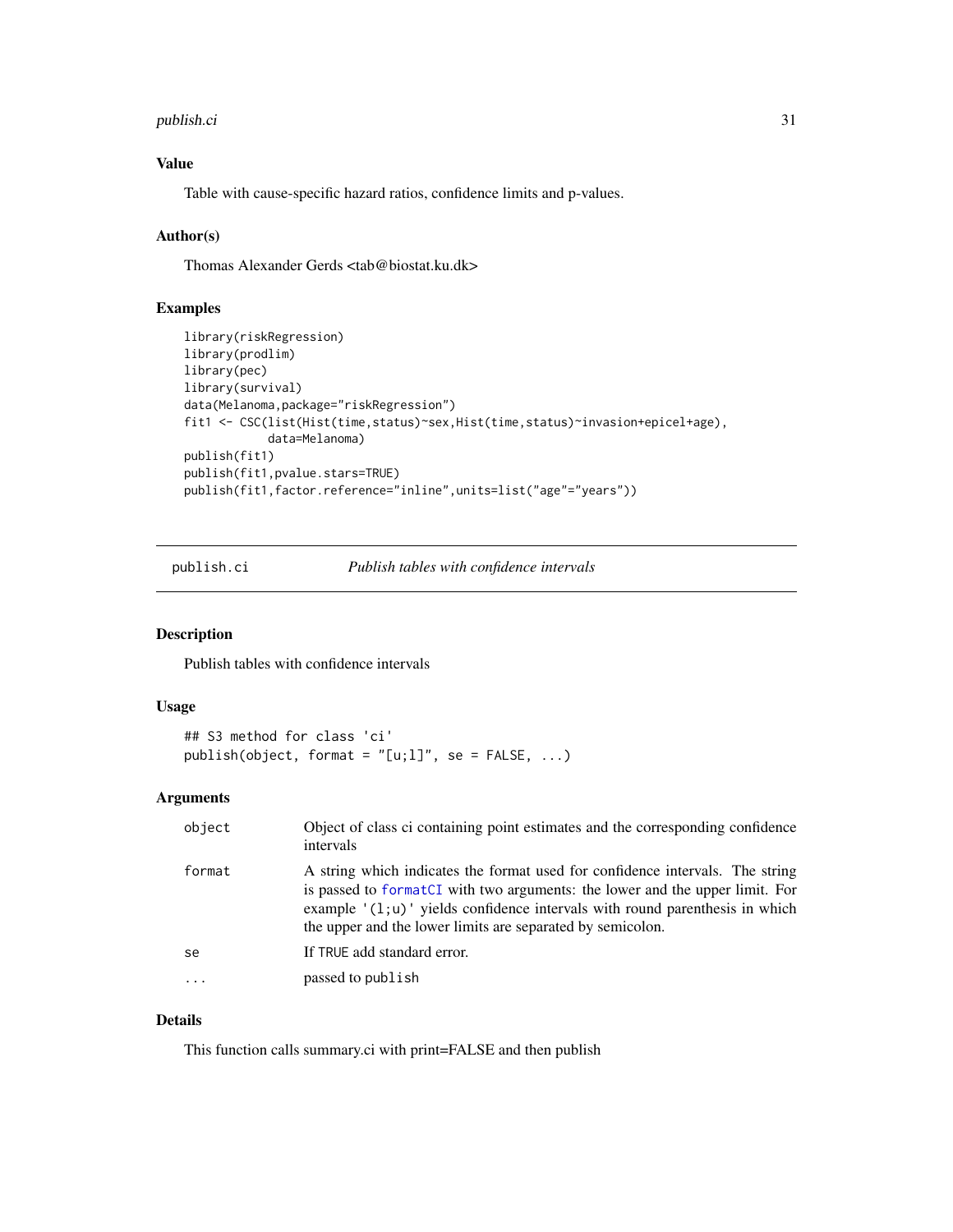# Value

table with confidence intervals

#### Author(s)

Thomas A. Gerds <tag@biostat.ku.dk>

# See Also

summary.ci

#### Examples

```
data(Diabetes)
publish(ci.mean(chol~location+gender,data=Diabetes),org=TRUE)
```
publish.coxph *Tabulize hazard ratios with confidence intervals and p-values.*

# Description

Tabulize the part of the result of a Cox regression analysis which is commonly shown in publications.

#### Usage

```
## S3 method for class 'coxph'
publish(object, confint.method, pvalue.method, print = TRUE,
 factor.reference = "extraline", units = NULL, probindex = FALSE, ...)
```
# Arguments

| object           | A coxph object.                                                                                   |
|------------------|---------------------------------------------------------------------------------------------------|
|                  | confint.method See regressionTable                                                                |
|                  | pvalue.method See regressionTable                                                                 |
| print            | If FALSE do not print results.                                                                    |
| factor.reference |                                                                                                   |
|                  | See regressionTable                                                                               |
| units            | See regressionTable                                                                               |
| probindex        | Logical. If TRUE show coefficients on probabilistic index scale instead of hazard<br>ratio scale. |
| .                | passed to summary. regressionTable and also to labelUnits.                                        |

<span id="page-31-0"></span>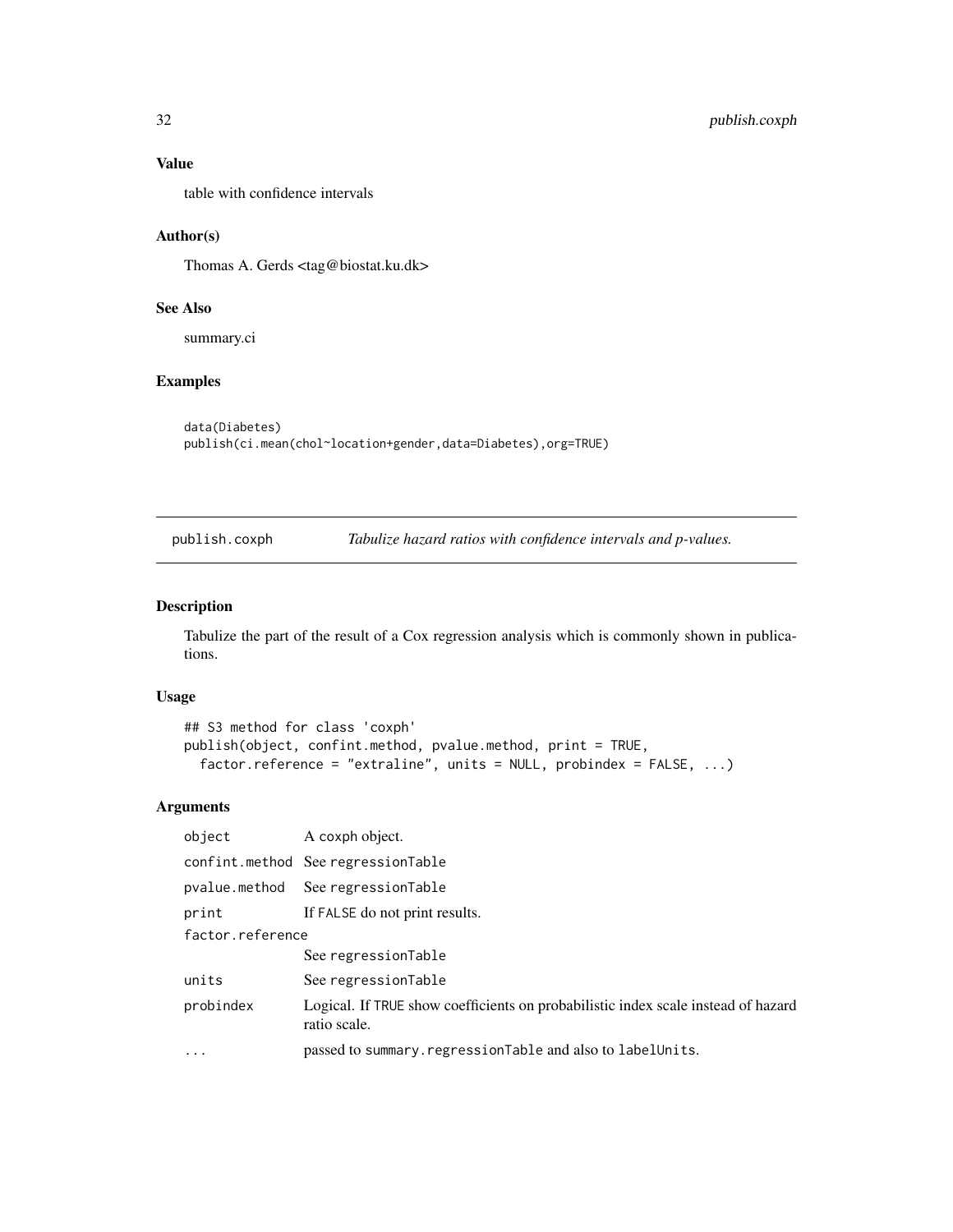# publish.coxph 33

# Details

Transforms the log hazard ratios to hazard ratios and returns them with confidence limits and pvalues. If explanatory variables are log transformed or log2 transformed, a scaling factor is multiplied to both the log-hazard ratio and its standard-error.

#### Value

Table with hazard ratios, confidence intervals and p-values.

#### Author(s)

Thomas Alexander Gerds

```
library(survival)
data(pbc)
pbc$edema <- factor(pbc$edema,
             levels=c("0","0.5","1"), labels=c("0","0.5","1"))
fit = coxph(Surv(time,status!=0)~age+sex+edema+log(bili)+log(albumin),
            data=na.omit(pbc))
publish(fit)
## forest plot
plot(publish(fit),cex=1.3)
publish(fit,ci.digits=2,pvalue.eps=0.01,pvalue.digits=2,pvalue.stars=TRUE)
publish(fit,ci.digits=2,ci.handler="prettyNum",pvalue.eps=0.01,
        pvalue.digits=2,pvalue.stars=TRUE)
publish(fit, ci.digits=2, ci.handler="sprintf", pvalue.eps=0.01,
        pvalue.digits=2,pvalue.stars=TRUE, ci.trim=FALSE)
fit2 = coxph(Surv(time,status!=0)~age+sex+edema+log(bili,base=2)+log(albumin)+log(protime),
    data=na.omit(pbc))
publish(fit2)
# with cluster variable
fit3 = coxph(Surv(time,status!=0)~age+cluster(sex)+edema+log(bili,base=2)
                                    +log(albumin)+log(protime),
    data=na.omit(pbc))
publish(fit3)
# with strata and cluster variable
fit4 = coxph(Surv(time,status!=0)~age+cluster(sex)+strata(edema)+log(bili,base=2)
                 +log(albumin)+log(protime),
    data=pbc)
publish(fit4)
```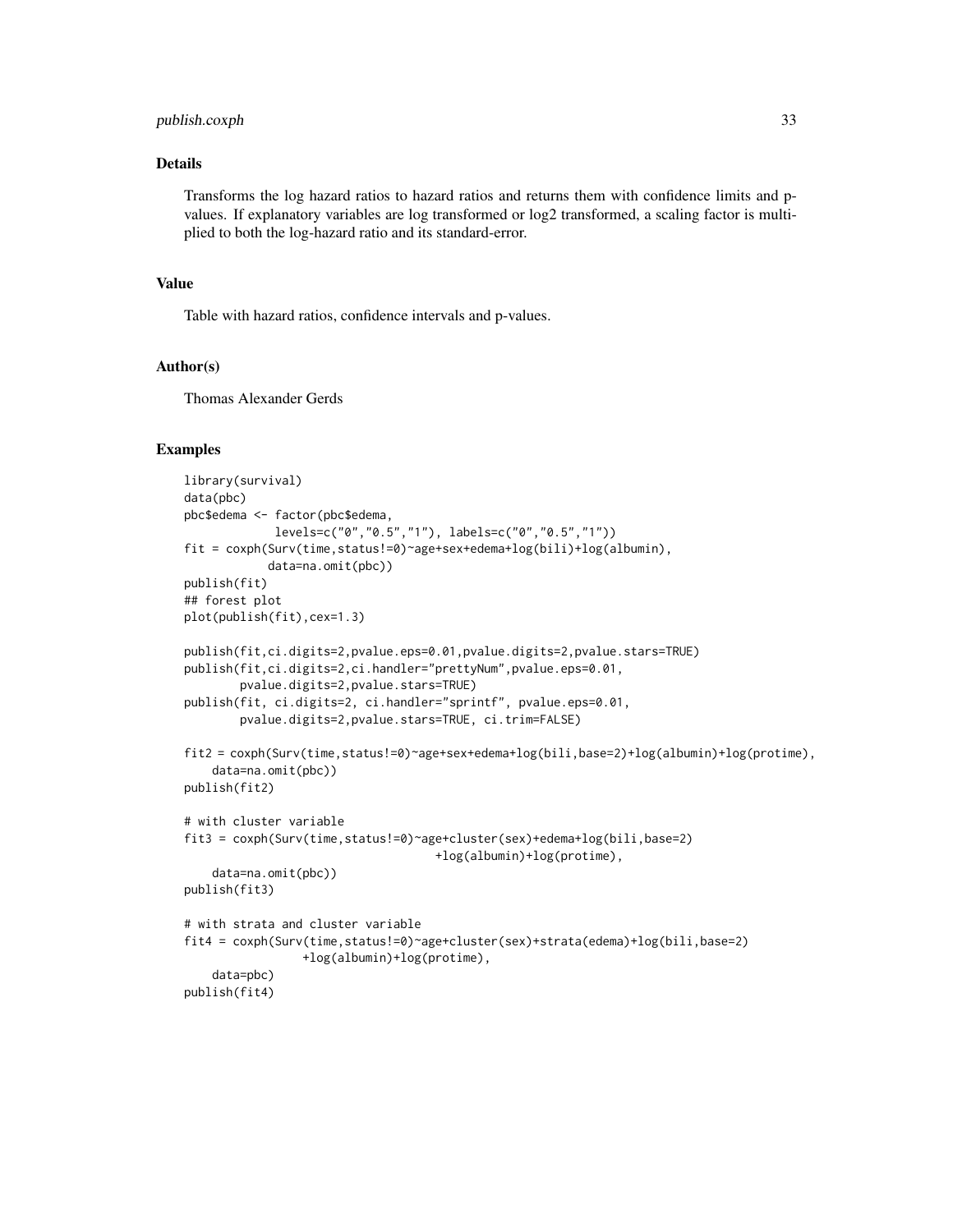<span id="page-33-0"></span>

Tabulate the results of a generalized linear regression analysis.

# Usage

```
## S3 method for class 'glm'
publish(object, confint.method, pvalue.method, digits = c(2, 4),
 print = TRUE, factor.reference = "extraline",
  intercept = ifelse((is.null(object$family) || object$family$family ==
  "gaussian"), 1L, \theta L), units = NULL, ...)
```
# Arguments

| object           | A glm object.                                                                                                                                                                                                                                                  |  |
|------------------|----------------------------------------------------------------------------------------------------------------------------------------------------------------------------------------------------------------------------------------------------------------|--|
|                  | confint.method SeeregressionTable.                                                                                                                                                                                                                             |  |
| pvalue.method    | See regressionTable.                                                                                                                                                                                                                                           |  |
| digits           | A vector of two integer values. These determine how to round numbers (first)<br>value) and p-values (second value). E.g., $c(1,3)$ would mean 1 digit for all num-<br>bers and 3 digits for p-values. The actual rounding is done by summary. regressionTable. |  |
| print            | If FALSE do not print results.                                                                                                                                                                                                                                 |  |
| factor.reference |                                                                                                                                                                                                                                                                |  |
|                  | Style for showing results for categorical. See regressionTable.                                                                                                                                                                                                |  |
| intercept        | See regressionTable.                                                                                                                                                                                                                                           |  |
| units            | See regressionTable.                                                                                                                                                                                                                                           |  |
| $\cdots$         | passed to summary.regressionTable and also to labelUnits.                                                                                                                                                                                                      |  |
| reference        | Style for showing results for categorical variables. If "extraline" show an<br>additional line for the reference category.                                                                                                                                     |  |

# Details

The table shows changes in mean for linear regression and odds ratios for logistic regression (family = binomial).

# Value

Table with regression coefficients, confidence intervals and p-values.

#### Author(s)

Thomas Alexander Gerds <tag@biostat.ku.dk>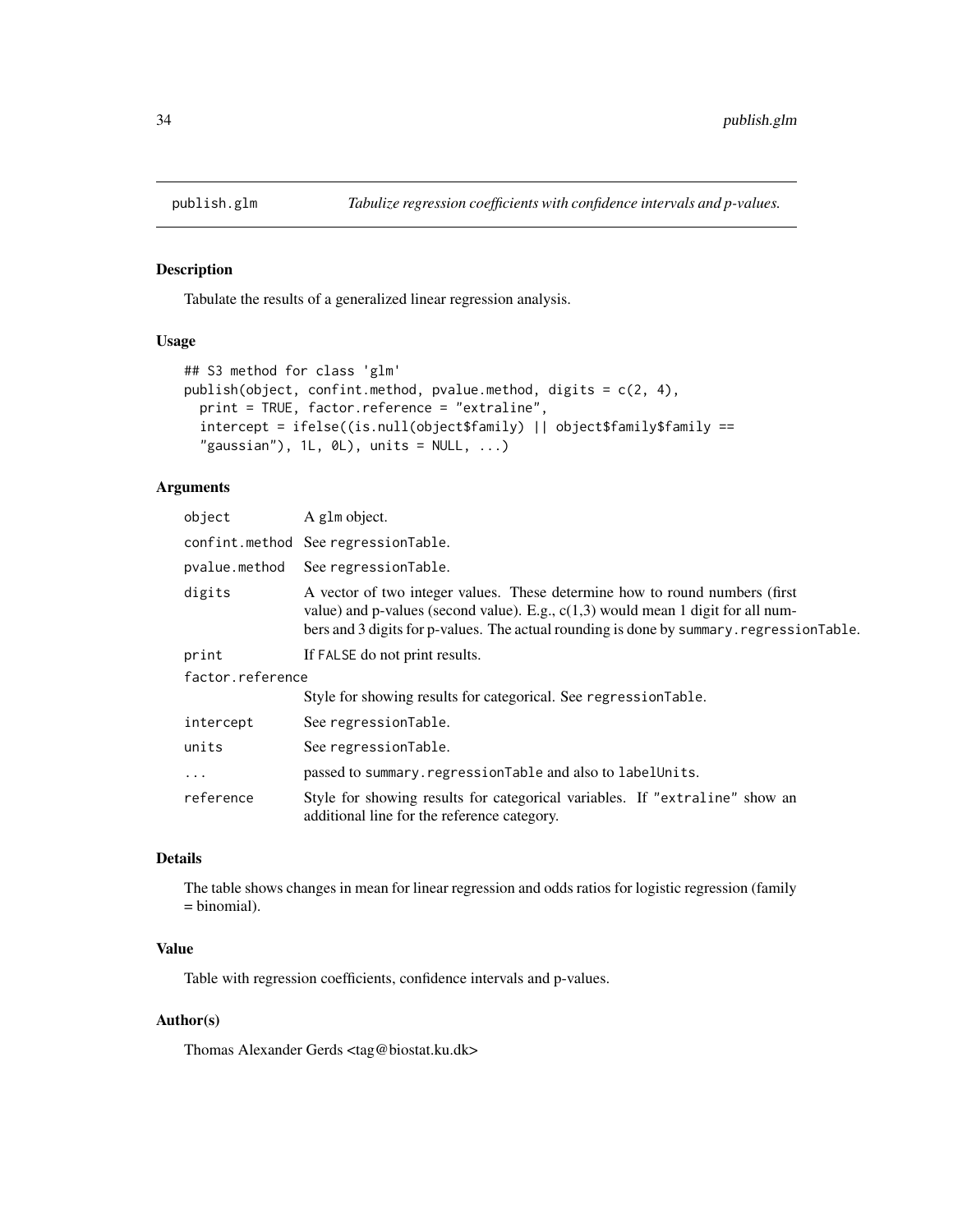# publish.glm 35

```
data(Diabetes)
## Linear regression
f = glm(bp.2s~frame+gender+age,data=Diabetes)
publish(f)
publish(f,factor.reference="inline")
publish(f,pvalue.stars=TRUE)
publish(f,ci.format="(l,u)")
### interaction
fit = glm(bp.2s~frame+gender*age,data=Diabetes)
summary(fit)
publish(fit)
Fit = glm(bp.2s~frame*gender+age,data=Diabetes)
publish(Fit)
## Logistic regression
Diabetes$hyper1 <- factor(1*(Diabetes$bp.1s>140))
lrfit <- glm(hyper1~frame+gender+age,data=Diabetes,family=binomial)
publish(lrfit)
### interaction
lrfit1 <- glm(hyper1~frame+gender*age,data=Diabetes,family=binomial)
publish(lrfit1)
lrfit2 <- glm(hyper1~frame*gender+age,data=Diabetes,family=binomial)
publish(lrfit2)
## Poisson regression
data(trace)
trace <- Units(trace,list("age"="years"))
fit <- glm(dead ~ smoking+sex+age+Time+offset(log(ObsTime)), family="poisson",data=trace)
rtf <- regressionTable(fit,factor.reference = "inline")
summary(rtf)
publish(fit)
## gls regression
library(nlme)
library(lava)
m \le -1vm(Y ~ X1 + gender + group + Interaction)
distribution(m, ~gender) <- binomial.lvm()
distribution(m, ~group) <- binomial.lvm(size = 2)
constrain(m, Interaction \sim gender + group) <- function(x){x[,1]*x[,2]}
d \le -\sin(m, 1e2)d$gender <- factor(d$gender, labels = letters[1:2])
d$group <- factor(d$group)
e.gls \leq gls(Y \sim X1 + gender*group, data = d,
             weights = varIdent(form = \sim1|group))
publish(e.gls)
```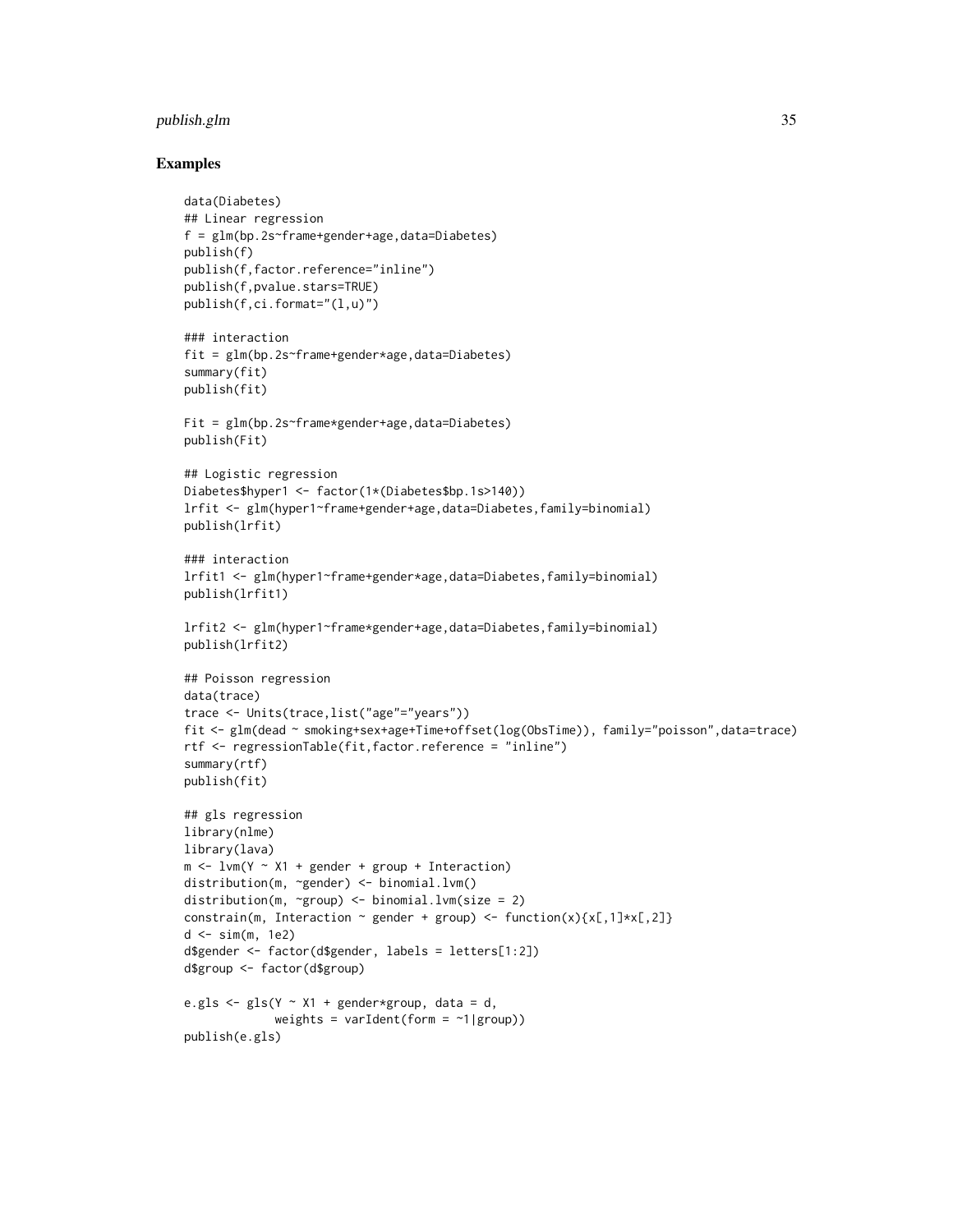```
## lme
library(nlme)
fm1 <- lme(distance ~ age*Sex,
            random = \sim1|Subject,
            data = Orthodont)
res <- publish(fm1)
```
publish.htest *Pretty printing of test results.*

# Description

Pretty printing of test results.

# Usage

## S3 method for class 'htest' publish(object, title, ...)

# Arguments

| object                  | Result of t. test or wilcox. test                                                                                                |
|-------------------------|----------------------------------------------------------------------------------------------------------------------------------|
| title                   | Decoration also used to name output                                                                                              |
| $\cdot$ $\cdot$ $\cdot$ | Used to transport arguments ci. arg and pvalue. arg to subroutines format. pval<br>and formatCI. See also prodlim::SmartControl. |

# Author(s)

Thomas A. Gerds <tag@biostat.ku.dk>

```
data(Diabetes)
publish(t.test(bp.2s~gender,data=Diabetes))
publish(wilcox.test(bp.2s~gender,data=Diabetes))
publish(with(Diabetes,t.test(bp.2s,bp.1s,paired=TRUE)))
publish(with(Diabetes,wilcox.test(bp.2s,bp.1s,paired=TRUE)))
```
<span id="page-35-0"></span>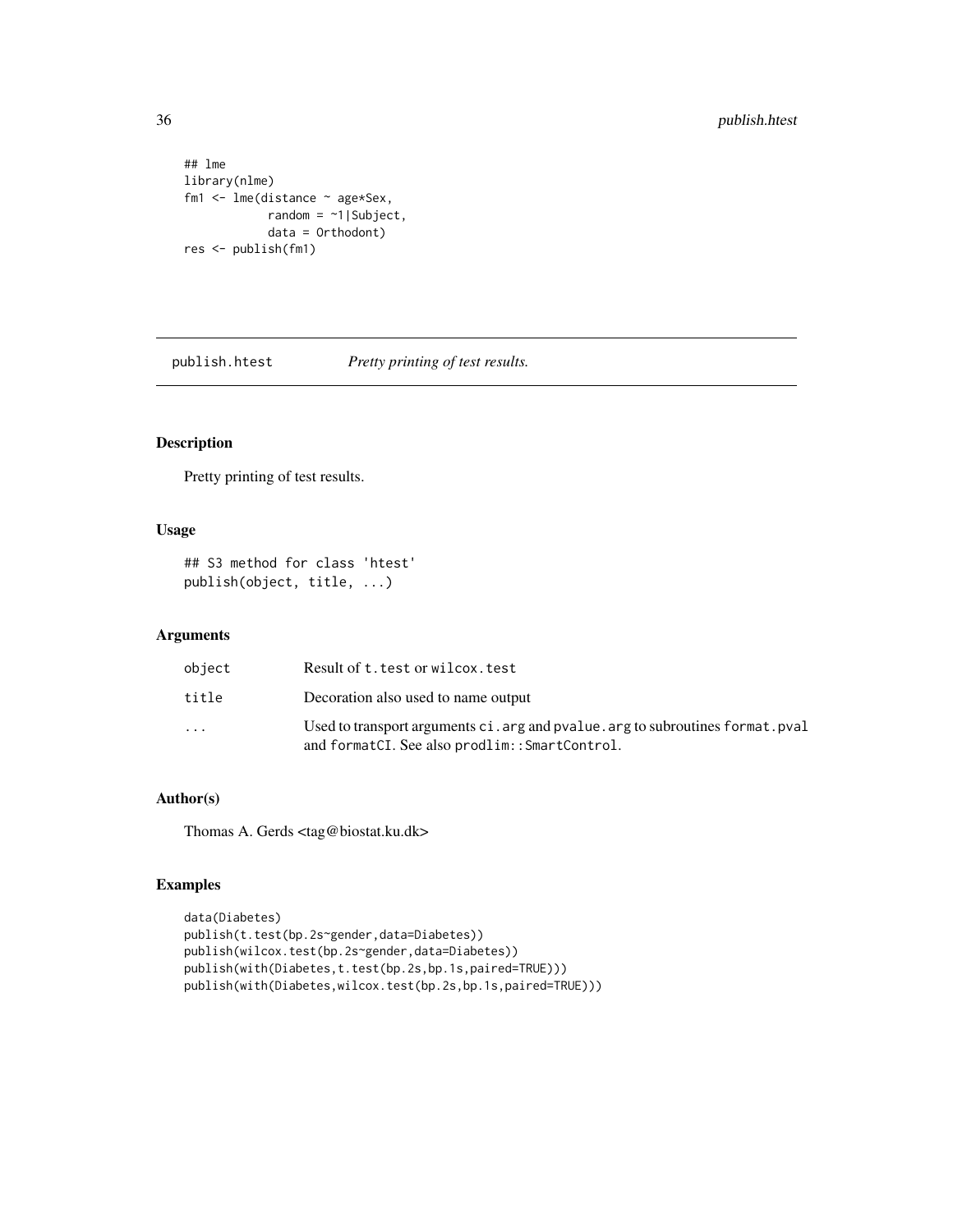<span id="page-36-1"></span><span id="page-36-0"></span>

This is the heart of the Publish package

# Usage

```
## S3 method for class 'matrix'
publish(object, title, colnames = TRUE, rownames = TRUE,
 col1name = ", digits = 4, sep = ", endhead, endrow, style,
  inter.lines, latex = FALSE, wiki = FALSE, org = FALSE,
 markdown = FALSE, tabular = TRUE, latex.table.format = NA,
  lates.hline = 1, lates.nodollar = FALSE, ...)
```
# Arguments

| object                      | Matrix to be published                                                                                                                                                                                                             |
|-----------------------------|------------------------------------------------------------------------------------------------------------------------------------------------------------------------------------------------------------------------------------|
| title                       | Title for table, only in wiki and muse format                                                                                                                                                                                      |
| colnames                    | If TRUE show column names                                                                                                                                                                                                          |
| rownames                    | If TRUE show row names                                                                                                                                                                                                             |
| col1name                    | Name for first column                                                                                                                                                                                                              |
| digits                      | Numbers are rounded according to digits                                                                                                                                                                                            |
| sep                         | Field separator when style is "none"                                                                                                                                                                                               |
| endhead                     | String to be pasted at the end of the first row (header)                                                                                                                                                                           |
| endrow                      | String to be pasted at the end of each row                                                                                                                                                                                         |
| style                       | Table style for export to "latex", "org", "markdown", "wiki", "none". Over-<br>written by argments below.                                                                                                                          |
| inter.lines                 | A named list which contains strings to be placed between the rows of the ta-<br>ble. An element with name "0" is used to place a line before the first column,<br>elements with name " $r$ " are placed between line r and $r+1$ . |
| latex                       | If TRUE use latex table format                                                                                                                                                                                                     |
| wiki                        | If TRUE use mediawiki table format                                                                                                                                                                                                 |
| org                         | If TRUE use emacs orgmode table format                                                                                                                                                                                             |
| markdown                    | If TRUE use markdown table format                                                                                                                                                                                                  |
| tabular                     | For style latex only: if TRUE enclose the table in begin/end tabular environe-                                                                                                                                                     |
| ment.<br>latex.table.format |                                                                                                                                                                                                                                    |
|                             | For style latex only: format of the tabular environement.                                                                                                                                                                          |
| latex.hline                 | For style latex only: if TRUE add hime statements add the end of each line.                                                                                                                                                        |
|                             | latex.nodollar For style latex only: if TRUE do not enclose numbers in dollars.                                                                                                                                                    |
| $\cdots$                    | Used to transport arguments. Currently supports wiki.class.                                                                                                                                                                        |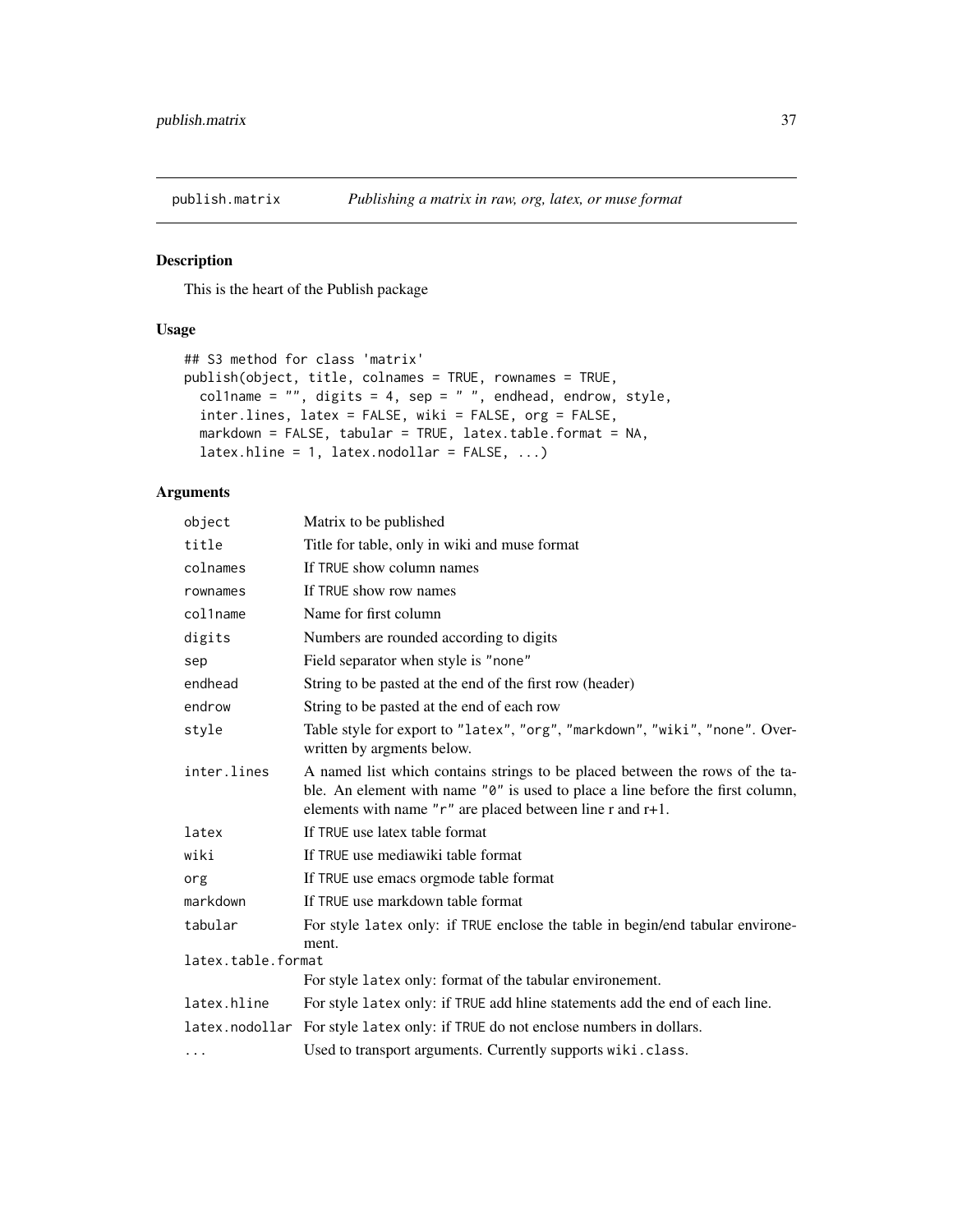# Examples

```
x <- matrix(1:12,ncol=3)
publish(x)
# rounding the numeric part of data mixtures
y <- cbind(matrix(letters[1:12],ncol=3),x,matrix(rnorm(12),ncol=3))
publish(y,digits=1)
publish(x,inter.lines=list("1"="text between line 1 and line 2",
                          "3"="text between line 3 and line 4"))
```

| publish.MIresult | Present logistic regression and Cox regression obtained with mi-   |
|------------------|--------------------------------------------------------------------|
|                  | tools::MIcombine based on smcfcs::smcfcs multiple imputation anal- |
|                  | vsıs                                                               |

# Description

Regression tables after multiple imputations

# Usage

```
## S3 method for class 'MIresult'
publish(object, confint.method, pvalue.method,
 digits = c(2, 4), print = TRUE, factor.reference = "extraline",
  intercept, units = NULL, fit, data, ...)
```
# Arguments

| object           | Object obtained with mitools::MIcombine based on smcfcs::smcfcs multiple im-<br>putation analysis                                                                                                                                    |  |
|------------------|--------------------------------------------------------------------------------------------------------------------------------------------------------------------------------------------------------------------------------------|--|
|                  | confint.method No options here. Only Wald type confidence intervals.                                                                                                                                                                 |  |
| pvalue.method    | No options here. Only Wald type tests.                                                                                                                                                                                               |  |
| digits           | Rounding digits for all numbers but the p-values.                                                                                                                                                                                    |  |
| print            | If FALSE suppress printing of the results                                                                                                                                                                                            |  |
| factor.reference |                                                                                                                                                                                                                                      |  |
|                  | Style for showing results for categorical. See regressionTable.                                                                                                                                                                      |  |
| intercept        | See regressionTable.                                                                                                                                                                                                                 |  |
| units            | See regressionTable.                                                                                                                                                                                                                 |  |
| fit              | One fitted model using the same formula as object. This can be the fit to the<br>complete case data or the fit to one of the completed data. It is used to get<br>xlevels, formula and terms. For usage see examples, is used to fit |  |
| data             | Original data set which includes the missing values                                                                                                                                                                                  |  |
| $\cdots$         | passed to summary.regressionTable, labelUnits and publish.default.                                                                                                                                                                   |  |

<span id="page-37-0"></span>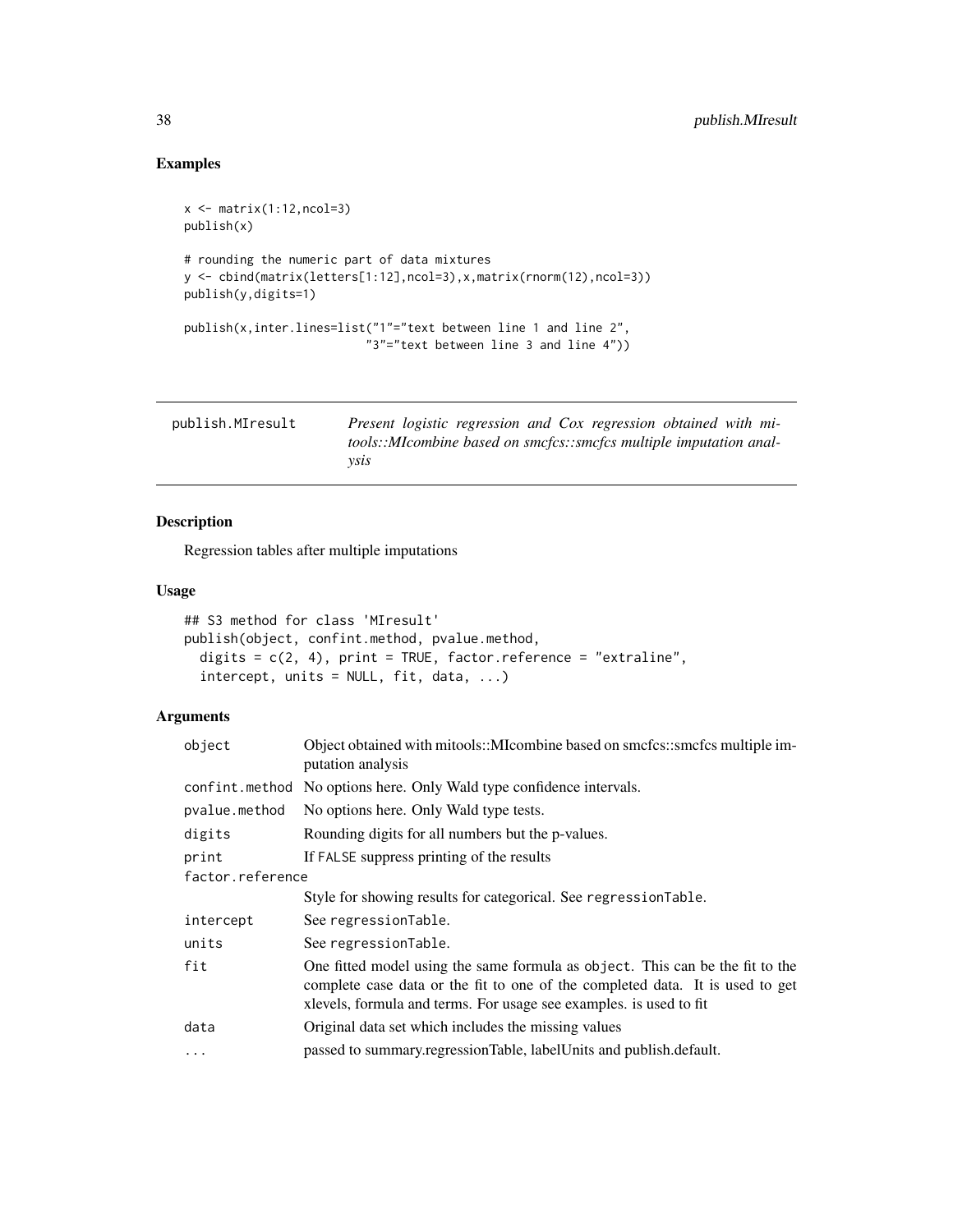# publish.MIresult 39

# Details

Show results of smcfcs based multiple imputations of missing covariates in publishable format

### Author(s)

Thomas A. Gerds <tag@biostat.ku.dk>

```
## Not run:
## continuous outcome: linear regression
# lava some data with missing values
library(riskRegression)
set.seed(7)
d=sampleData(78)
## generate missing values
d[X1==1,X6:=NA]
d[X2==1,X3:=NA]
d=d[,.(X8,X4,X3,X6,X7)]
sapply(d,function(x)sum(is.na(x)))
# multiple imputation (should set m to a large value)
library(smcfcs)
library(mitools)
set.seed(17)
f= smcfcs(d,smtype="lm",
           smformula=X8~X4+X3+X6+X7,
           method=c("","","logreg","norm",""),m=3)
ccfit=lm(X8~X4+X3+X6+X7,data=d)
mifit=MIcombine(with(imputationList(f$impDatasets),
                lm(X8~X4+X3+X6+X7)))
publish(mifit,fit=ccfit,data=d)
publish(ccfit)
## binary outcome
# lava some data with missing values
library(riskRegression)
set.seed(7)
db=sampleData(78,outcome="binary")
## generate missing values
db[X1==1,X6:=NA]
db[X2==1,X3:=NA]
db=db[,.(Y,X4,X3,X6,X7)]
sapply(db,function(x)sum(is.na(x)))
# multiple imputation (should set m to a large value)
library(smcfcs)
library(mitools)
set.seed(17)
fb= smcfcs(db,smtype="logistic",
```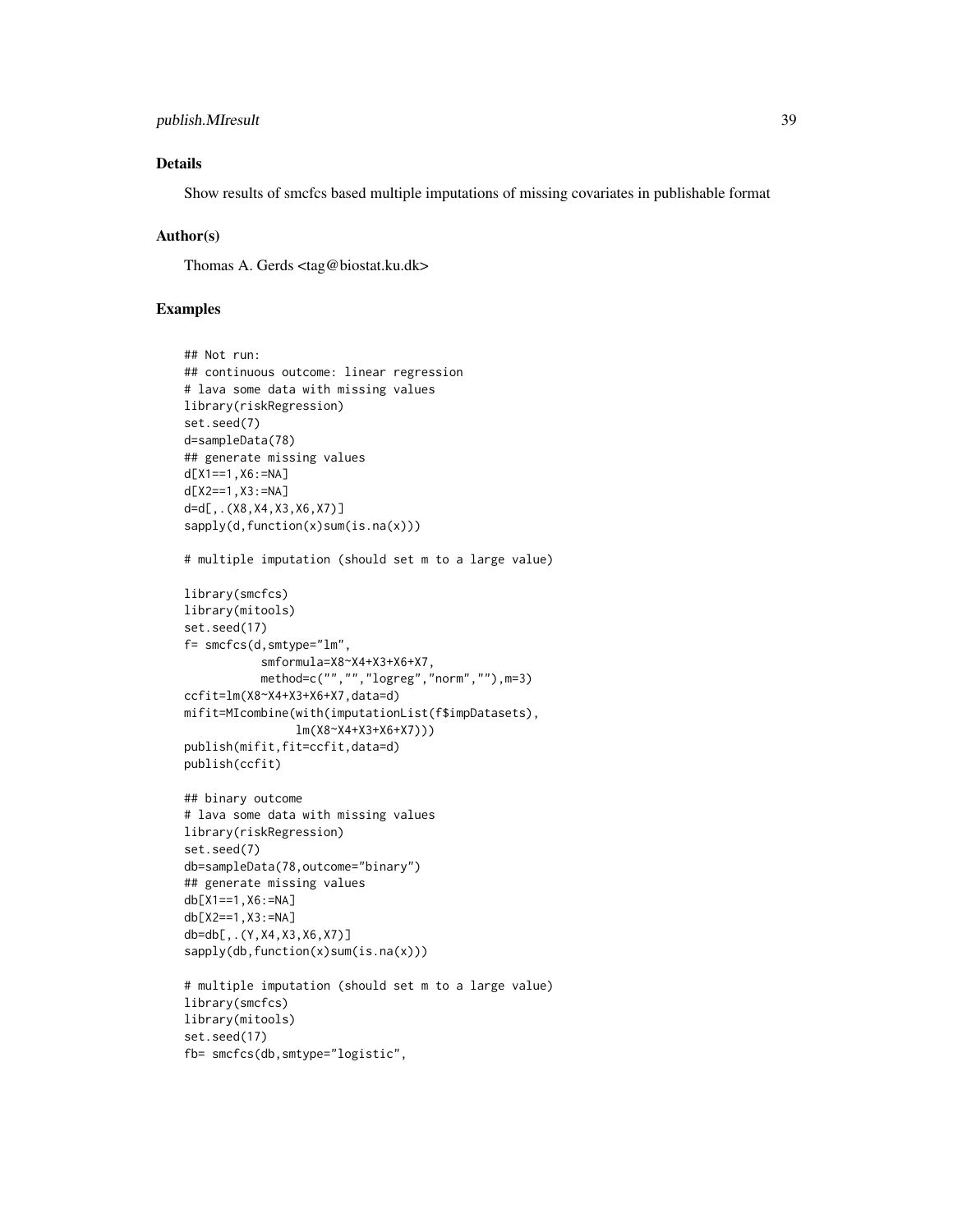```
smformula=Y~X4+X3+X6+X7,
           method=c("","","logreg","norm",""),m=2)
ccfit=glm(Y~X4+X3+X6+X7,family="binomial",data=db)
mifit=MIcombine(with(imputationList(fb$impDatasets),
                glm(Y~X4+X3+X6+X7,family="binomial")))
publish(mifit,fit=ccfit)
publish(ccfit)
## survival: Cox regression
library(smcfcs)
library(mitools)
library(survival)
# lava some data with missing values
library(riskRegression)
set.seed(7)
ds=sampleData(78,outcome="survival")
## generate missing values
ds[X5==1,X6:=NA]
ds[X2==1,X3:=NA]
ds=ds[,.(time,event,X4,X3,X6,X7)]
sapply(ds,function(x)sum(is.na(x)))
set.seed(17)
fs= smcfcs(ds,smtype="coxph",
           smformula="Surv(time,event)~X4+X3+X6+X7",
          method=c("","","","logreg","norm",""),m=2)
ccfit=coxph(Surv(time,event)~X4+X3+X6+X7,data=ds)
mifit=MIcombine(with(imputationList(fs$impDatasets),
                coxph(Surv(time,event)~X4+X3+X6+X7)))
publish(mifit,fit=ccfit,data=ds)
publish(ccfit)
## competing risks: Cause-specific Cox regression
library(survival)
library(smcfcs)
library(mitools)
# lava some data with missing values
library(riskRegression)
set.seed(7)
dcr=sampleData(78,outcome="competing.risks")
## generate missing values
dcr[X5==1,X6:=NA]
dcr[X2==1,X3:=NA]
dcr=dcr[,.(time,event,X4,X3,X6,X7)]
sapply(dcr,function(x)sum(is.na(x)))
set.seed(17)
fcr= smcfcs(dcr,smtype="compet",
           smformula=c("Surv(time,event==1)~X4+X3+X6+X7",
                       "Surv(time,event==2)~X4+X3+X6+X7"),
           method=c("","","","logreg","norm",""),m=2)
## cause 2
ccfit2=coxph(Surv(time,event==2)~X4+X3+X6+X7,data=dcr)
```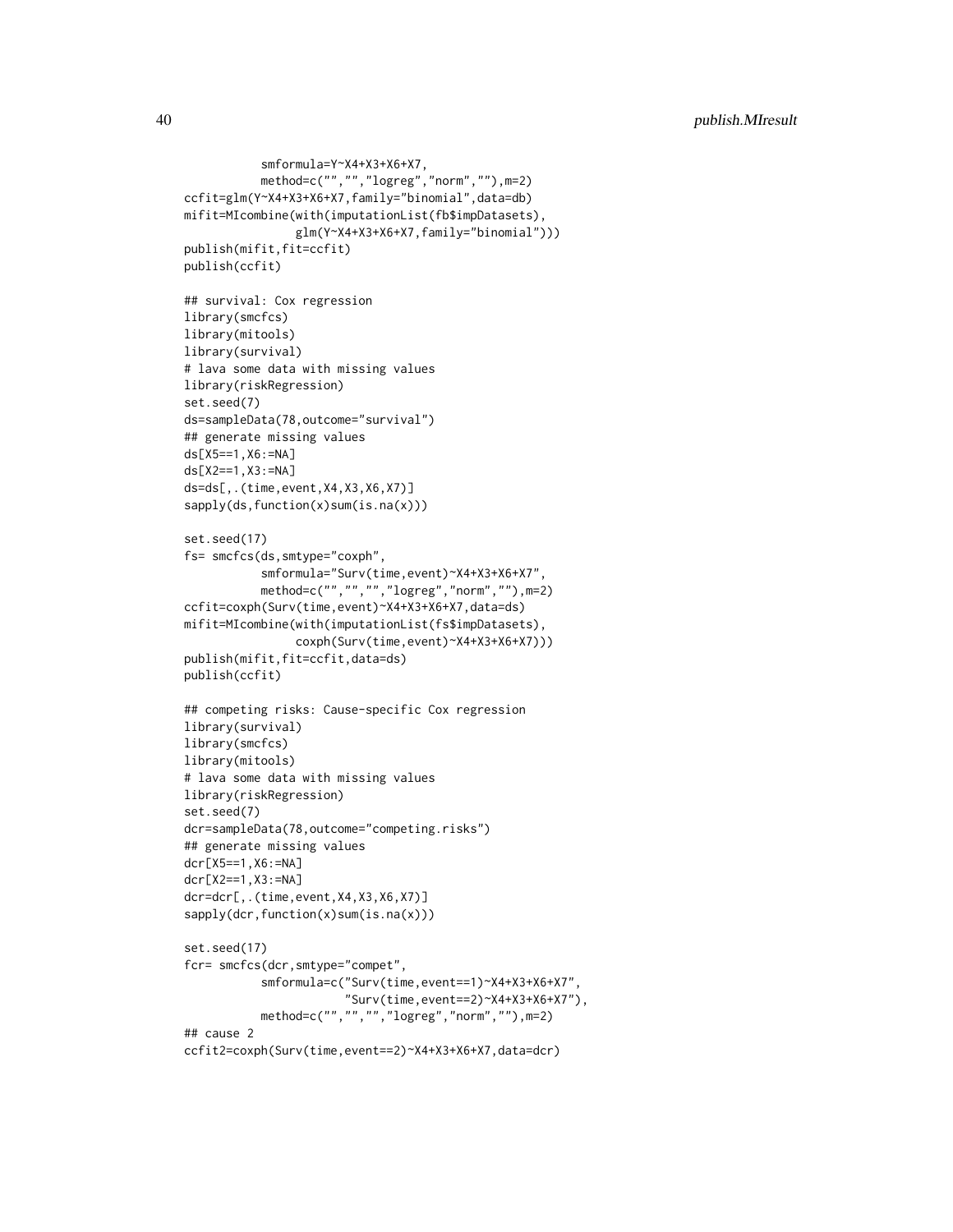```
mifit2=MIcombine(with(imputationList(fcr$impDatasets),
               coxph(Surv(time,event==2)~X4+X3+X6+X7)))
publish(mifit2,fit=ccfit2,data=dcr)
publish(ccfit2)
```
## End(Not run)

publish.riskRegression

*Publishing results of riskRegression*

#### Description

Preparing a publishable table from riskRegression results

# Usage

```
## S3 method for class 'riskRegression'
publish(object, digits = c(2, 4), print = TRUE,
  ...)
```
# Arguments

| object    | object of class riskRegression as obtained with functions ARR and LRR. |
|-----------|------------------------------------------------------------------------|
| digits    | Number of digits for regression coefficients                           |
| print     | If FALSE do not print the results                                      |
| $\ddotsc$ | passed to publish. matrix                                              |

#### Value

Table with regression coefficients, confidence intervals and p-values

#### Author(s)

Thomas A. Gerds <tag@biostat.ku.dk>

# See Also

ARR LRR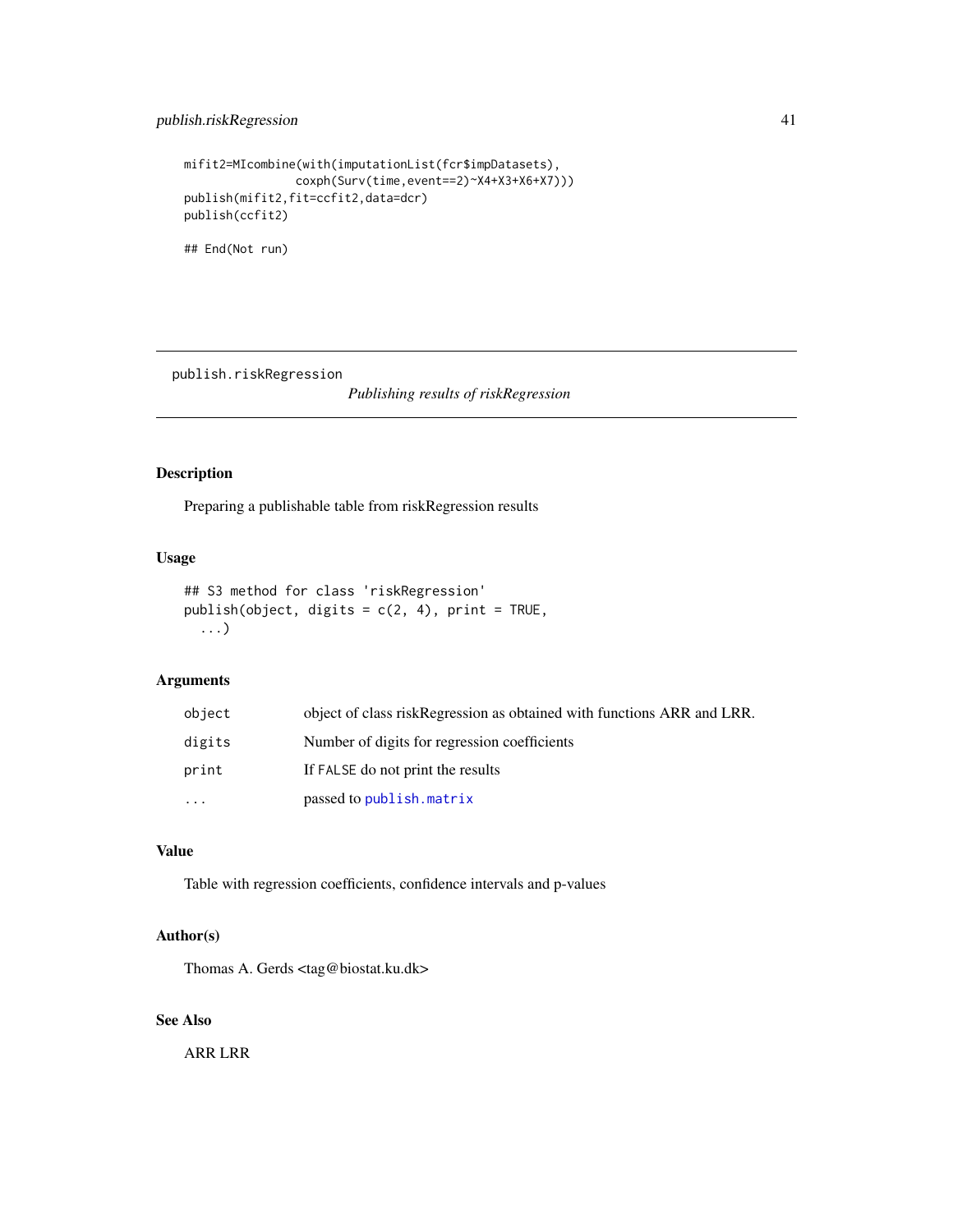# <span id="page-41-0"></span>Examples

```
library(prodlim)
library(riskRegression)
library(lava)
library(survival)
set.seed(20)
d <- SimCompRisk(20)
f <- ARR(Hist(time,event)~X1+X2,data=d,cause=1)
publish(f)
publish(f,digits=c(1,3))
```
publish.Score *Publish predictive accuracy results*

# Description

Write output of riskRegression::Score in tables

# Usage

```
## S3 method for class 'Score'
publish(object, metrics, score = TRUE, contrasts = TRUE,
 level = 3, ...
```
# Arguments

| object    | Object obtained with riskRegression:: Score                                                                                                                                                                |
|-----------|------------------------------------------------------------------------------------------------------------------------------------------------------------------------------------------------------------|
| metrics   | Which metrics to put into tables. Defaults to object\$metrics.                                                                                                                                             |
| score     | Logical. If TRUE print the score elements, i.e., metric applied to the risk predic-<br>tion models.                                                                                                        |
| contrasts | Logical. If TRUE print the contrast elements (if any). These compare risk predic-<br>tion models according to metrics.                                                                                     |
| level     | Level of subsection headers, i.e., ** for level 2 and *** for level 3 (useful for<br>emacs org-users). Default is plain subsection headers no stars. A negative value<br>will suppress subjection headers. |
| $\ddots$  | Passed to publish                                                                                                                                                                                          |

# Details

Collect prediction accuracy results in tables

#### Value

Results of Score in tabular form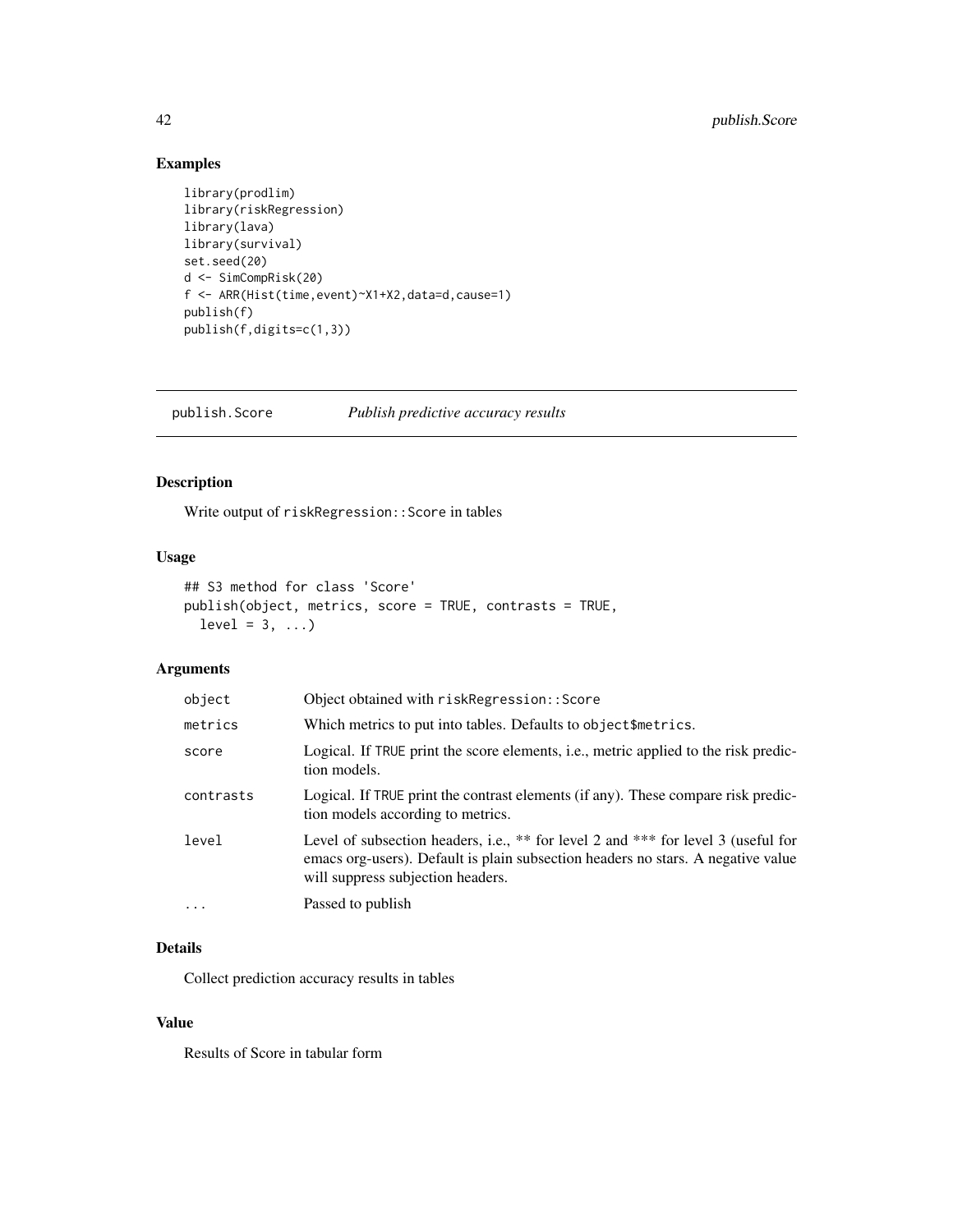<span id="page-42-0"></span>publish.summary.aov 43

# Author(s)

Thomas A. Gerds <tag@biostat.ku.dk>

#### Examples

```
library(riskRegression)
library(survival)
learn = sampleData(100)
val= sampleData(100)
f1=CSC(Hist(time,event)~X1+X8,data=learn)
f2=CSC(Hist(time,event)~X1+X5+X6+X8,learn)
xs=Score(list(f1,f2),data=val,formula=Hist(time,event)~1)
publish(xs)
```
publish.summary.aov *Format summary table of aov results*

# Description

Format summary table of aov results

#### Usage

## S3 method for class 'summary.aov' publish(object, print = TRUE, handler = "sprintf", digits =  $c(2, 4)$ , nsmall = digits, ...)

#### Arguments

| object  | glm object                                                 |
|---------|------------------------------------------------------------|
| print   | Logical. Decide about whether or not to print the results. |
| handler | see pubformat                                              |
| digits  | see pubformat                                              |
| nsmall  | see pubformat                                              |
|         | used to transport further arguments                        |

```
data(Diabetes)
f <- glm(bp.1s~age+chol+gender+location,data=Diabetes)
publish(summary(aov(f)),digits=c(1,2))
```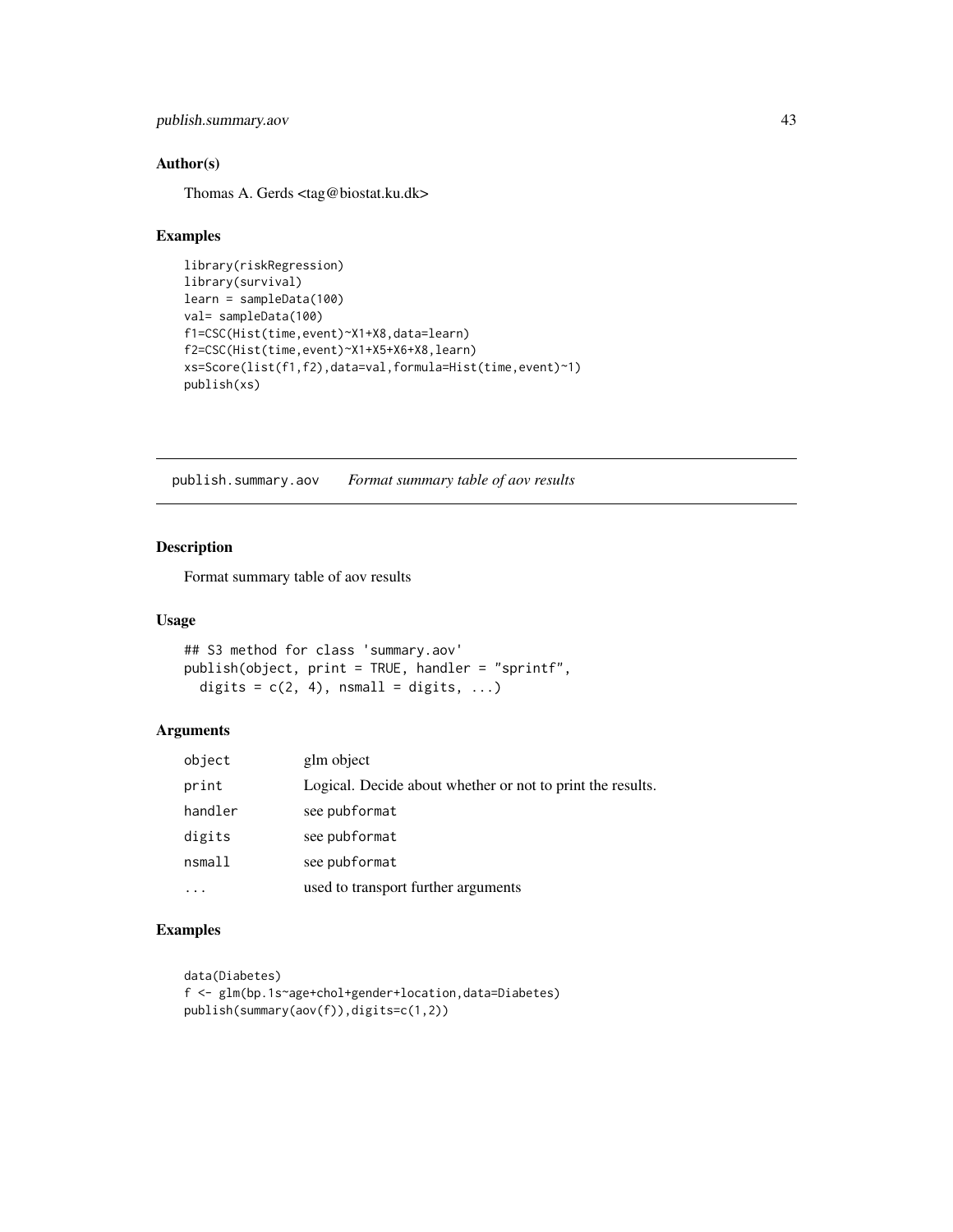<span id="page-43-0"></span>publish.survdiff *Alternative summary of survdiff results*

#### Description

Alternative summary of survdiff results

# Usage

```
## S3 method for class 'survdiff'
publish(object, digits = c(2, 4), print = TRUE, ...)
```
#### Arguments

| object | Object obtained with survival:: survdiff.                                                            |
|--------|------------------------------------------------------------------------------------------------------|
| digits | Vector with digits for rounding numbers: the second for pyalues, the first for all<br>other numbers. |
| print  | If FALSE do not print results.                                                                       |
| .      | Not (yet) used.                                                                                      |
|        |                                                                                                      |

### Author(s)

Thomas A. Gerds <tag@biostat.ku.dk>

#### Examples

```
library(survival)
data(pbc)
sd <- survdiff(Surv(time,status!=0)~sex,data=pbc)
publish(sd)
publish(sd,digits=c(3,2))
```
regressionTable *Regression table*

#### Description

Tabulate the results of a regression analysis.

#### Usage

```
regressionTable(object, param.method = "coef", confint.method = c("default",
  "profile", "robust", "simultaneous"), pvalue.method = c("default", "robust",
  "simultaneous"), factor.reference = "extraline", intercept = 0L,
  units = NULL, noterms = NULL, probindex = \emptyset L, ...)
```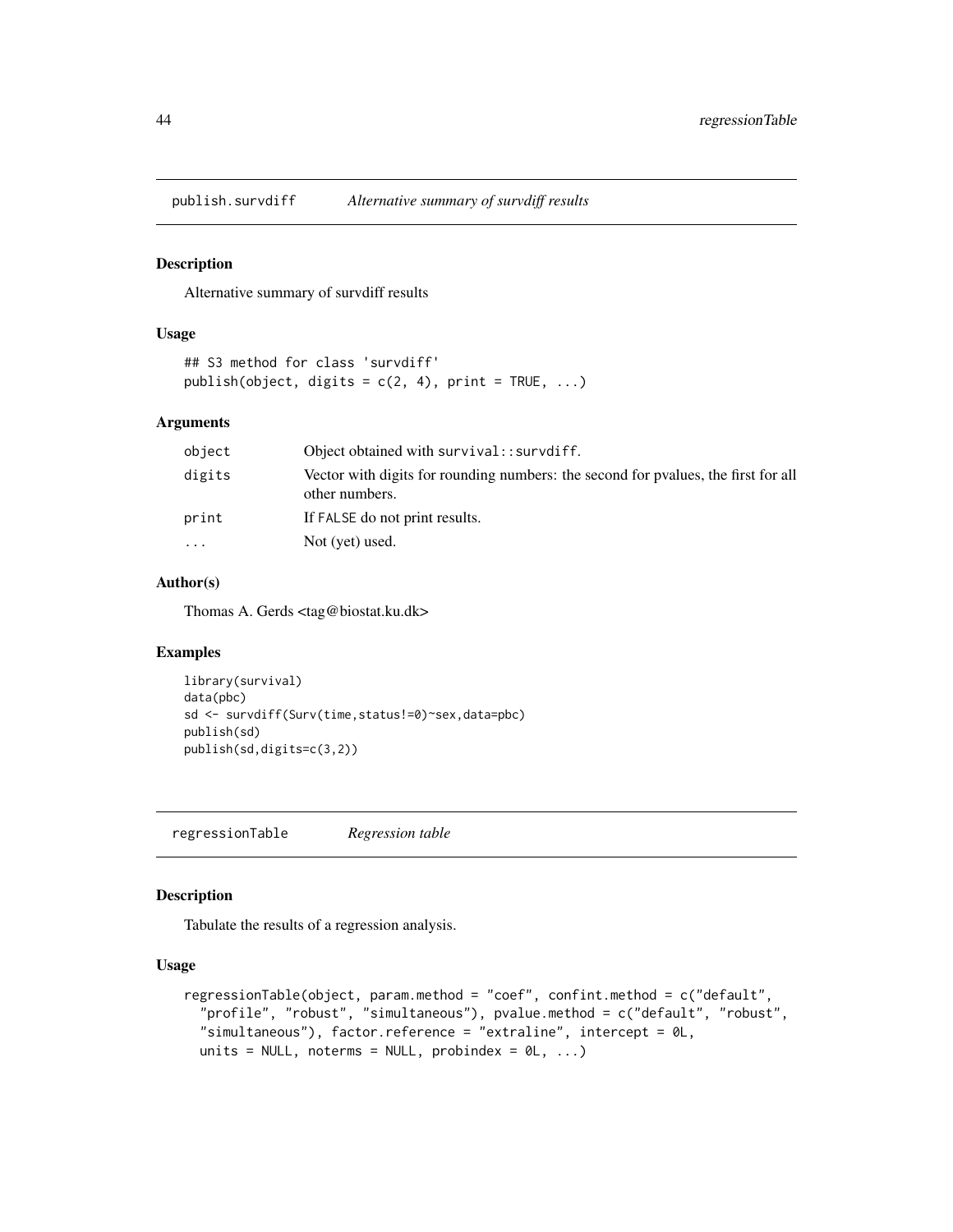# regressionTable 45

#### Arguments

| object           | Fitted regression model obtained with lm, glm or coxph.                                                                                                                                                                                                                                                                                                                                                                                                                                        |  |
|------------------|------------------------------------------------------------------------------------------------------------------------------------------------------------------------------------------------------------------------------------------------------------------------------------------------------------------------------------------------------------------------------------------------------------------------------------------------------------------------------------------------|--|
| param.method     | Method to obtain model coefficients.                                                                                                                                                                                                                                                                                                                                                                                                                                                           |  |
|                  | confint.method Method to obtain confidence intervals. Default is 'default' which leads to<br>Wald type intervals using the model based estimate of standard error. 'profile'<br>yields profile likelihood confidence intervals, available from library MASS for<br>Im and glm objects. 'robust' uses the sandwich form standard error to con-<br>struct Wald type intervals (see lava: : estimate.default). simultaneous calls<br>multcomp:: glht to obtain simultaneous confidence intervals. |  |
| pvalue.method    | Method to obtain p-values. If 'default' show raw p-values. If 'robust' use p-<br>value corresponding to robust standard error as provided by lava:: estimate.default.<br>If 'simultaneous' call multcomp:: glht to obtain p-values.                                                                                                                                                                                                                                                            |  |
| factor.reference |                                                                                                                                                                                                                                                                                                                                                                                                                                                                                                |  |
|                  | Style for showing results for categorical variables. If 'extraline' show an<br>additional line for the reference category. If 'inline' display as level vs. ref-<br>erence.                                                                                                                                                                                                                                                                                                                    |  |
| intercept        | Logical. If FALSE suppress intercept.                                                                                                                                                                                                                                                                                                                                                                                                                                                          |  |
| units            | List of units for continuous variables. See examples.                                                                                                                                                                                                                                                                                                                                                                                                                                          |  |
| noterms          | Position of terms that should be ignored. E.g., for a Cox model with a cluster(id)<br>term, there will be no hazard ratio for variable id.                                                                                                                                                                                                                                                                                                                                                     |  |
| probindex        | Logical. If TRUE show coefficients on probabilistic index scale instead of hazard<br>ratio scale.                                                                                                                                                                                                                                                                                                                                                                                              |  |
| $\cdots$         | Not yet used                                                                                                                                                                                                                                                                                                                                                                                                                                                                                   |  |
|                  |                                                                                                                                                                                                                                                                                                                                                                                                                                                                                                |  |

# Details

The basic use of this function is to generate a near publication worthy table from a regression object. As with summary(object) reference levels of factor variables are not included. Expansion of the table with such values can be performed using the "fixRegressionTable" function. Forest plot can be added to the output with "plotRegressionTable".

regressionTable produces an object (list) with the parameters deriveds. The summary function creates a data frame which can be used as a (near) publication ready table.

The table shows changes in mean for linear regression, odds ratios for logistic regression (family = binomial) and hazard ratios for Cox regression.

#### Value

List of regression blocks

# Author(s)

Thomas A. Gerds <tag@biostat.ku.dk>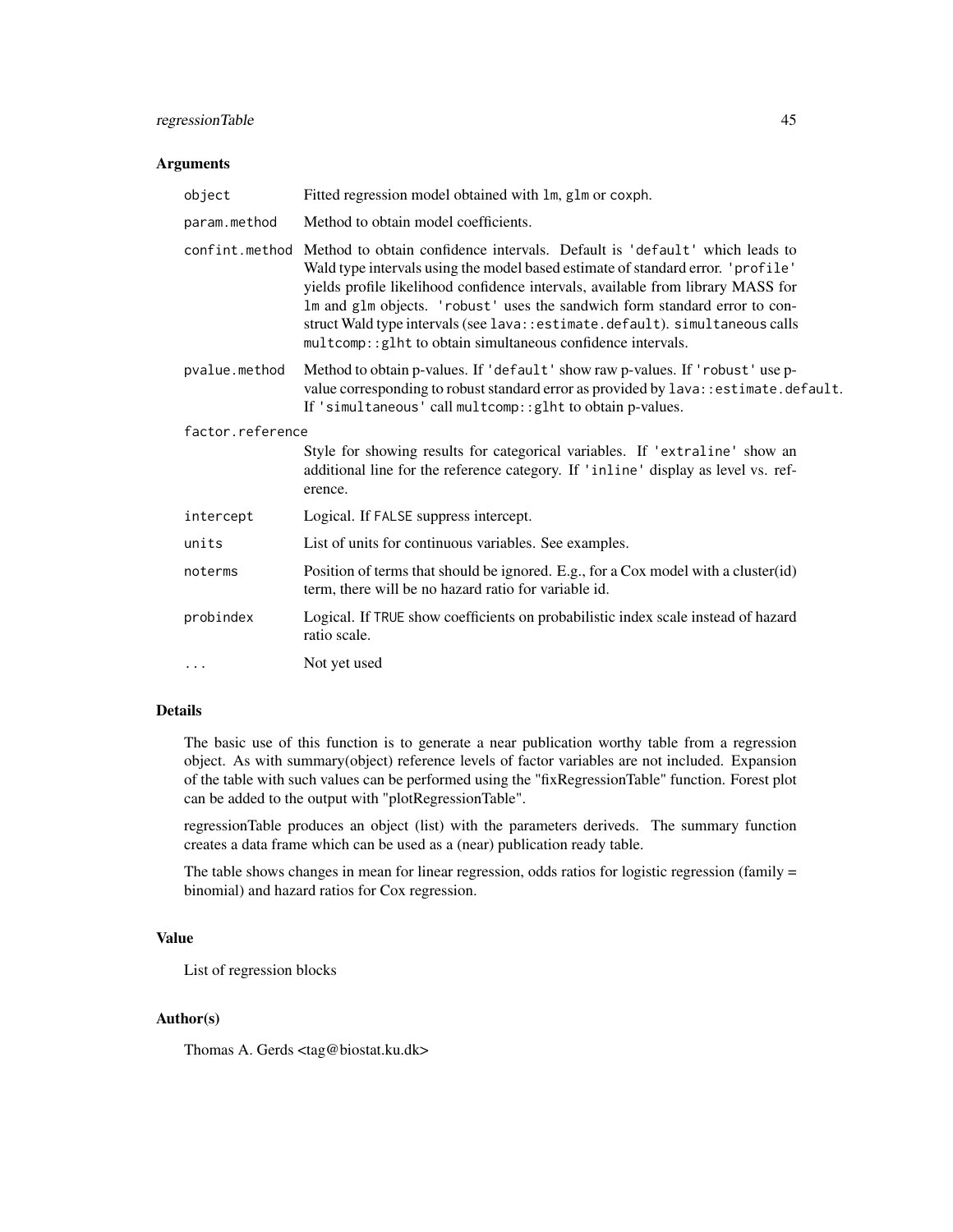#### Examples

```
# linear regression
data(Diabetes)
f1 <- glm(bp.1s~age+gender+frame+chol,data=Diabetes)
summary(regressionTable(f1))
summary(regressionTable(f1,units=list("chol"="mmol/L","age"="years")))
## with interaction
f2 <- glm(bp.1s~age*gender+frame+chol,data=Diabetes)
summary(regressionTable(f2))
#Add reference values
summary(regressionTable(f2))
f3 <- glm(bp.1s~age+gender*frame+chol,data=Diabetes)
publish(f3)
regressionTable(f3)
# logistic regression
Diabetes$hyp1 <- factor(1*(Diabetes$bp.1s>140))
l1 <- glm(hyp1~age+gender+frame+chol,data=Diabetes,family="binomial")
regressionTable(l1)
publish(l1)
plot(regressionTable(l1))
## with interaction
l2 <- glm(hyp1~age+gender+frame*chol,data=Diabetes,family="binomial")
regressionTable(l2)
l3 <- glm(hyp1~age*gender+frame*chol,data=Diabetes,family="binomial")
regressionTable(l3)
# Cox regression
library(survival)
data(pbc)
pbc$edema <- factor(pbc$edema,levels=c("0","0.5","1"),labels=c("0","0.5","1"))
c1 <- coxph(Surv(time,status!=0)~log(bili)+age+protime+sex+edema,data=pbc)
regressionTable(c1)
# with interaction
c2 <- coxph(Surv(time,status!=0)~log(bili)+age+protime*sex+edema,data=pbc)
regressionTable(c2)
c3 <- coxph(Surv(time,status!=0)~edema*log(bili)+age+protime+sex+edema+edema:sex,data=pbc)
regressionTable(c3)
## gls regression
library(nlme)
library(lava)
m \le -1vm(Y ~ X1 + gender + group + Interaction)
distribution(m, ~gender) <- binomial.lvm()
distribution(m, ~group) <- binomial.lvm(size = 2)
constrain(m, Interaction \sim gender + group) <- function(x){x[,1]*x[,2]}
d <- sim(m, 1e2)
d$gender <- factor(d$gender, labels = letters[1:2])
```
d\$group <- factor(d\$group)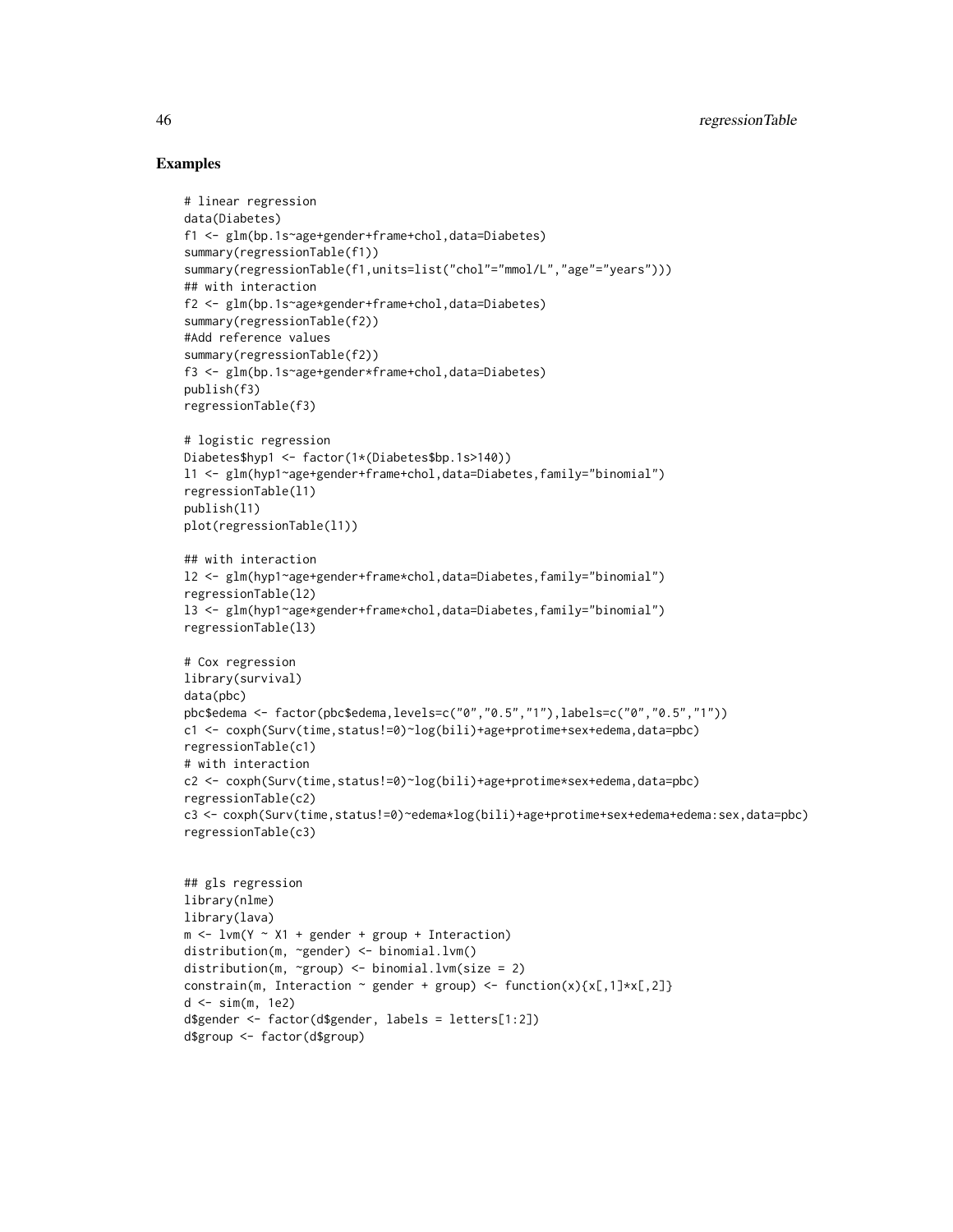#### <span id="page-46-0"></span> $SpaceT$  and  $47$

```
e.gls \leq gls(Y \sim X1 + gender*group, data = d,
             weights = varIdent(form = \sim1|group))
regressionTable(e.gls)
summary(regressionTable(e.gls))
```
SpaceT *A study was made of all 26 astronauts on the first eight space shuttle flights (Bungo et.al., 1985). On a voluntary basis 17 astronauts consumed large quantities of salt and fluid prior to landing as a countermeasure to space deconditioning, while nine did not.*

# Description

A study was made of all 26 astronauts on the first eight space shuttle flights (Bungo et.al., 1985). On a voluntary basis 17 astronauts consumed large quantities of salt and fluid prior to landing as a countermeasure to space deconditioning, while nine did not.

#### Format

A data frame with 52 observations on the following 4 variables:

Status Factor with levels Post (after flight) and Pre (before flight)

HR Supine heart rate(beats per minute)

Treatment Countermeasure salt/fluid (1= yes, 0=no)

ID Person id

# References

Altman, Practical statistics for medical research, Page 223, Ex. 9.1. Bungo et.al., 1985

#### Examples

data(SpaceT)

spaghettiogram *Spaghettiogram*

# Description

A spaghettiogram is showing repeated measures (longitudinal data)

#### Usage

```
spaghettiogram(formula, data, xlim, ylim, xlab = "", ylab = "",
 axes = TRUE, col, lwd, lty, pch, legend = FALSE, add = FALSE,
 background = TRUE, ...
```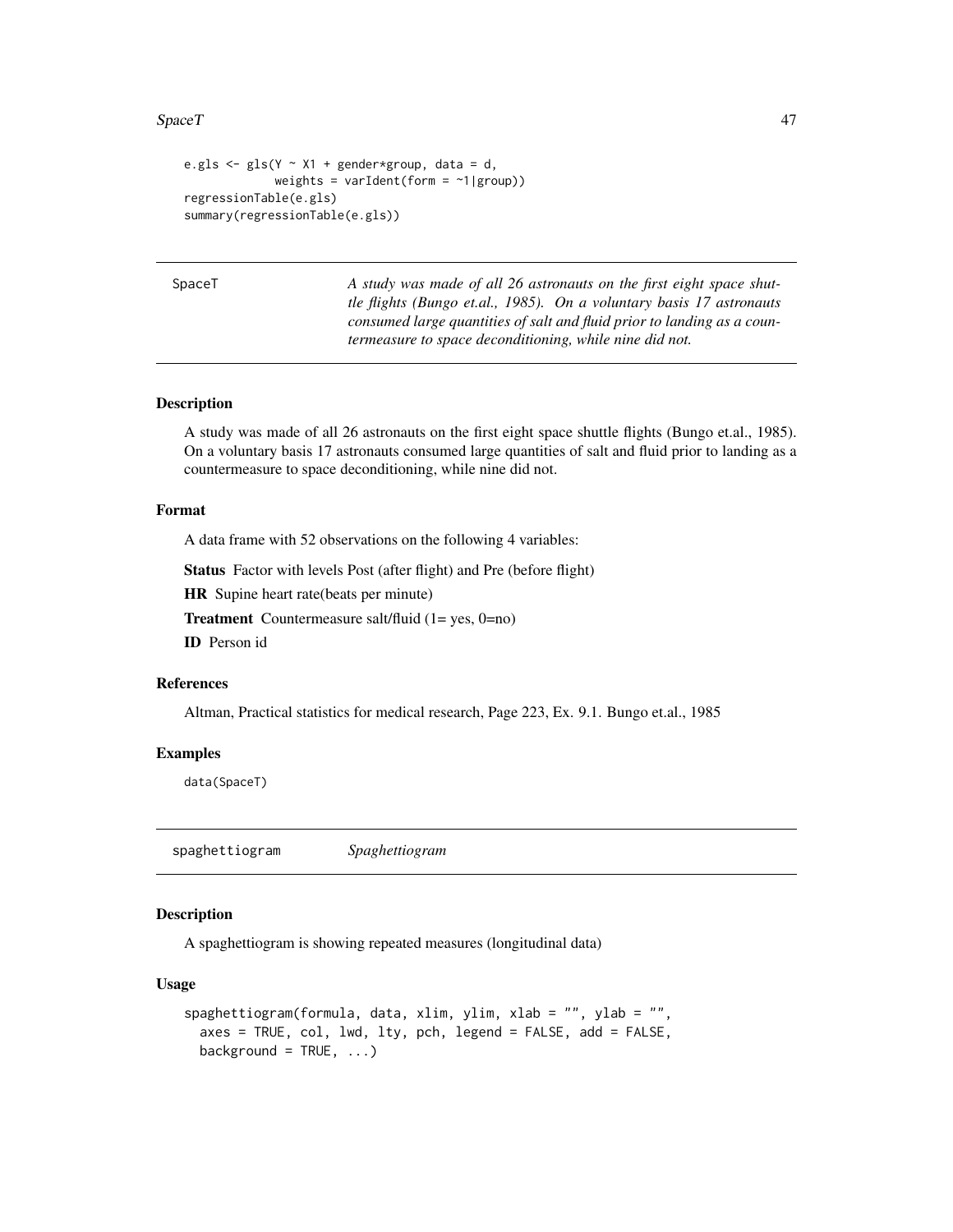# <span id="page-47-0"></span>Arguments

| formula    | A formula which specifies the variables for the spaghettiograms. If $Y \sim X +$<br>$id(Z)$ then for each value of Z the spaghettiogram is the graph $(X,Y)$ in the<br>subset defined by the value of Z. Data are expected to be in the "long" format. Y<br>is a numeric vector and X is a factor whose levels define the X-axis. Each level<br>of the id-vector corresponds to one line (spaghetti) in the plot. |
|------------|-------------------------------------------------------------------------------------------------------------------------------------------------------------------------------------------------------------------------------------------------------------------------------------------------------------------------------------------------------------------------------------------------------------------|
| data       | data set in which variables $X$ , $Y$ and $Z$ are defined.                                                                                                                                                                                                                                                                                                                                                        |
| xlim       | Limits for x-axis                                                                                                                                                                                                                                                                                                                                                                                                 |
| ylim       | Limits for y-axis                                                                                                                                                                                                                                                                                                                                                                                                 |
| xlab       | Label for x-axis                                                                                                                                                                                                                                                                                                                                                                                                  |
| ylab       | Label for x-axis                                                                                                                                                                                                                                                                                                                                                                                                  |
| axes       | Logical indicating if axes should be drawn.                                                                                                                                                                                                                                                                                                                                                                       |
| col        | Colors for the spaghettiograms                                                                                                                                                                                                                                                                                                                                                                                    |
| lwd        | Widths for the spaghettiograms                                                                                                                                                                                                                                                                                                                                                                                    |
| lty        | Type for the spaghettiograms                                                                                                                                                                                                                                                                                                                                                                                      |
| pch        | Point-type for the spaghettiograms                                                                                                                                                                                                                                                                                                                                                                                |
| legend     | If TRUE add a legend. Argument A of legend is controlled as legend.A. E.g.,<br>when $legend. cex=2 legend will be called with argument cex=2.$                                                                                                                                                                                                                                                                    |
| add        | If TRUE add to existing plot device.                                                                                                                                                                                                                                                                                                                                                                              |
| background | Control the background color of the graph.                                                                                                                                                                                                                                                                                                                                                                        |
| .          | used to transport arguments which are passed to the following subroutines: "plot",<br>"lines", "legend", "background", "axis1", "axis2".                                                                                                                                                                                                                                                                          |

# Value

List with data of each subject

# Examples

```
data(SpaceT)
Spaghettiogram(HR~Status+id(ID),
               data=SpaceT)
```
specialFrame *Special frame*

# Description

Extract data and design matrix including specials from call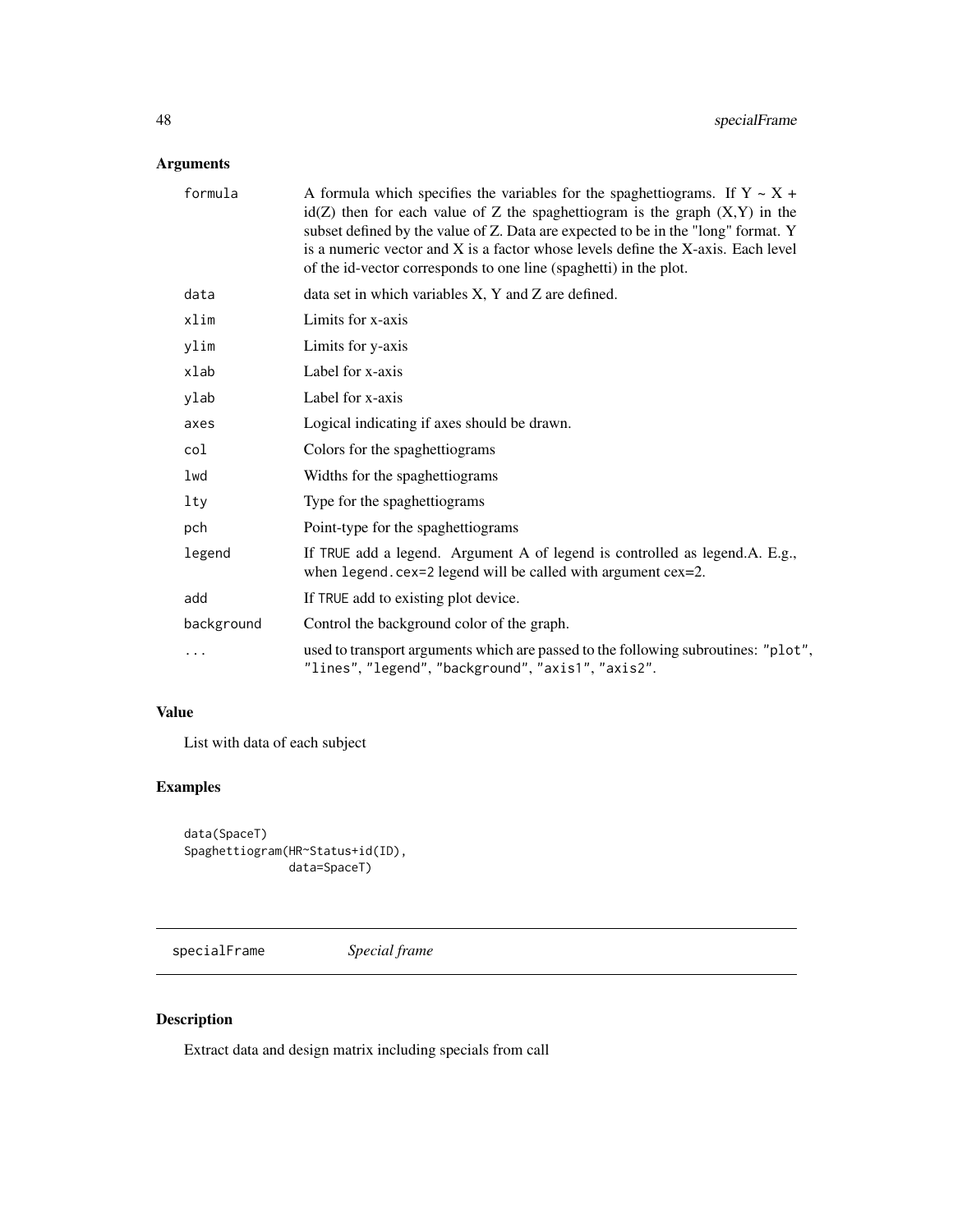# <span id="page-48-0"></span>specialFrame 49

# Usage

```
specialFrame(formula, data, unspecials.design = TRUE, specials,
  specials.factor = TRUE, specials.design = FALSE, strip.specials = TRUE,
 strip.arguments = NULL, strip.alias = NULL, strip.unspecials = NULL,
 drop.intercept = TRUE, response = TRUE, na.action = options()$na.action)
```
### Arguments

| formula           | Formula whose left hand side specifies the event history, i.e., either via Surv()<br>or $Hist()$ .                                                                              |
|-------------------|---------------------------------------------------------------------------------------------------------------------------------------------------------------------------------|
| data              | Data frame in which the formula is interpreted                                                                                                                                  |
| unspecials.design |                                                                                                                                                                                 |
|                   | Passed as is to model. design.                                                                                                                                                  |
| specials          | Character vector of special function names. Usually the body of the special<br>functions is function $(x)x$ but e.g., strata from the survival package does treat<br>the values |
| specials.factor   |                                                                                                                                                                                 |
|                   | Passed as is to model. design.                                                                                                                                                  |
| specials.design   |                                                                                                                                                                                 |
|                   | Passed as is to model. design                                                                                                                                                   |
|                   | strip. specials Passed as specials to strip. terms                                                                                                                              |
| strip.arguments   |                                                                                                                                                                                 |
|                   | Passed as arguments to strip. terms                                                                                                                                             |
| strip.alias       | Passed as alias. names to strip. terms                                                                                                                                          |
| strip.unspecials  |                                                                                                                                                                                 |
|                   | Passed as unspecials to strip. terms                                                                                                                                            |
|                   | drop.intercept Passed as is to model.design                                                                                                                                     |
| response          | If FALSE do not get response data.                                                                                                                                              |
| na.action         | Decide what to do with missing values.                                                                                                                                          |

# Details

Obtain a list with the data used for event history regression analysis. This function cannot be used directly on the user level but inside a function to prepare data for survival analysis.

# Value

A list which contains - the response - the design matrix (see [model.design](#page-0-0)) - one entry for each special (see [model.design](#page-0-0))

#### Author(s)

Thomas A. Gerds <tag@biostat.ku.dk>

# See Also

model.frame model.design Hist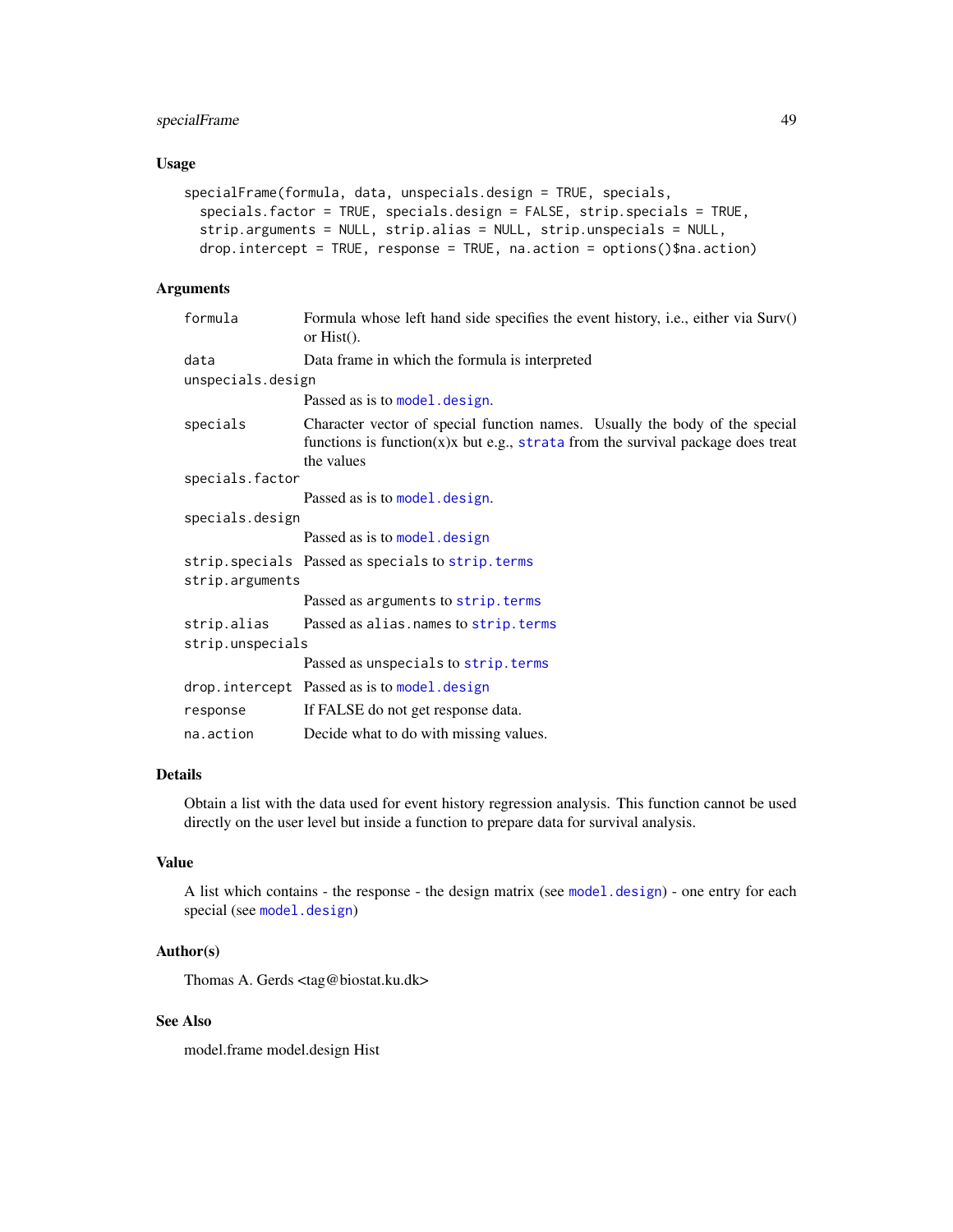#### <span id="page-49-0"></span>Examples

```
## Here are some data with an event time and no competing risks
## and two covariates X1 and X2.
## Suppose we want to declare that variable X1 is treated differently
## than variable X2. For example, X1 could be a cluster variable, or
## X1 should have a proportional effect on the outcome.
d \leq data.frame(y=1:7,
                X2=c(2.24,3.22,9.59,4.4,3.54,6.81,5.05),
                X3=c(1,1,1,1,0,0,1),
                X4=c(44.69,37.41,68.54,38.85,35.9,27.02,41.84),
                X1=factor(c("a","b","a","c","c","a","b"),
                    levels=c("c","a","b")))
## define special functions prop and cluster
prop <- function(x)x
cluster <- function(x)x
## We pass a formula and the data
e <- specialFrame(y~prop(X1)+X2+cluster(X3)+X4,
                  data=d,
                  specials=c("prop","cluster"))
## The first element is the response
e$response
## The other elements are the design, i.e., model.matrix for the non-special covariates
e$design
## and a data.frame for the special covariates
e$prop
## The special covariates can be returned as a model.matrix
e2 <- specialFrame(y~prop(X1)+X2+cluster(X3)+X4,
                   data=d,
                   specials=c("prop","cluster"),
                   specials.design=TRUE)
e2$prop
## and the non-special covariates can be returned as a data.frame
e3 <- specialFrame(y~prop(X1)+X2+cluster(X3)+X4,
                   data=d,
                   specials=c("prop","cluster"),
                   specials.design=TRUE,
                   unspecials.design=FALSE)
e3$design
```
splinePlot.lrm *Plot predictions of logistic regression*

#### Description

Plotting the prediction of a logistic regression model with confidence bands against one continuous variable.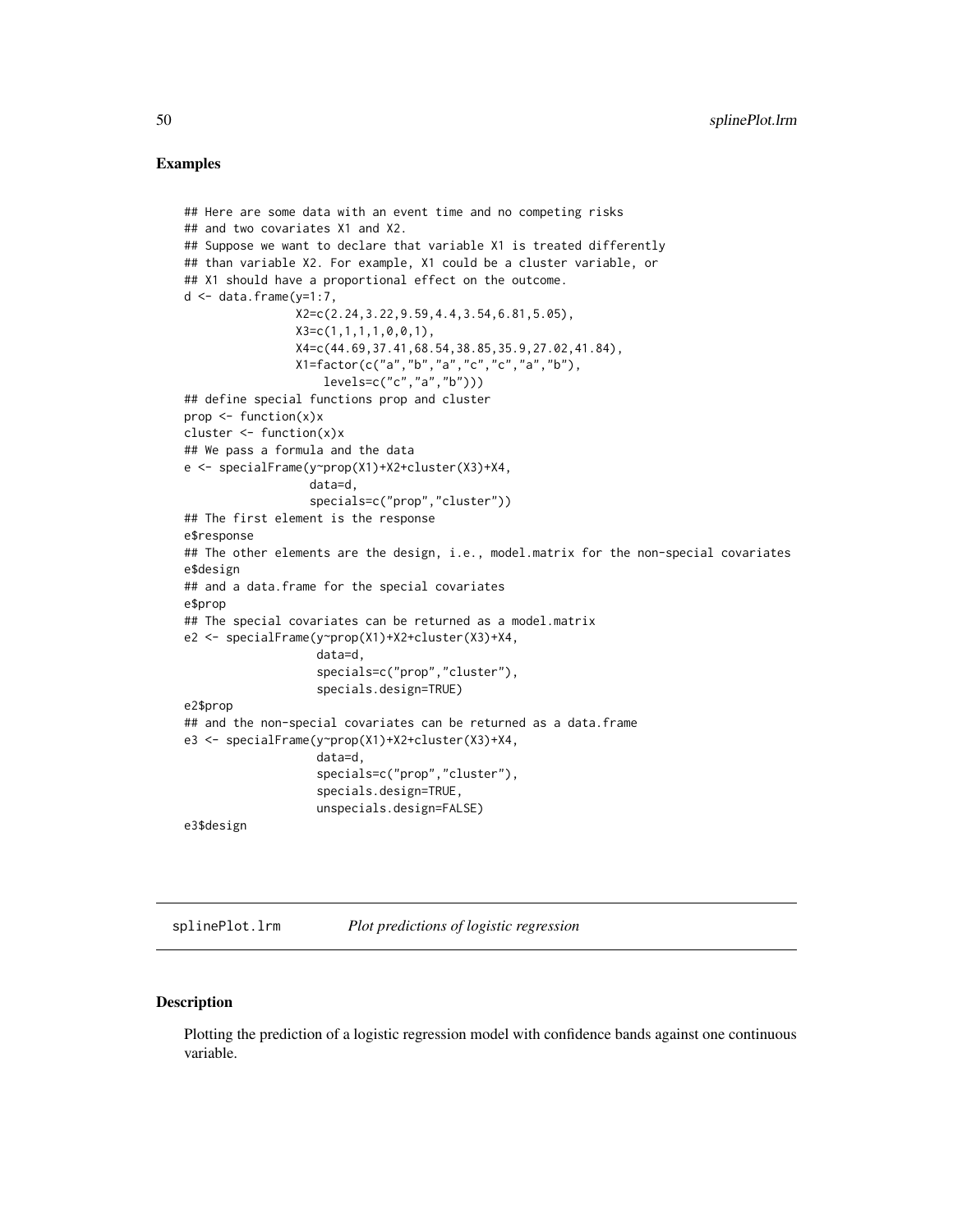# splinePlot.lrm 51

# Usage

```
splinePlot.lrm(object, xvar, xvalues, xlim = range(xvalues), ylim,
 xlab = xvar, ylab = scale[[1]], col = 1, lwd = 3, confirm in TRUE,newdata = NULL, scale = c("risk", "odds"), add = FALSE, ...)
```
# Arguments

| object    | Logistic regression model fitted with rms::1rm                                                    |
|-----------|---------------------------------------------------------------------------------------------------|
| xvar      | Name of the variable to show on x-axis                                                            |
| xvalues   | Sequence of xvar values                                                                           |
| xlim      | x-axis limits                                                                                     |
| ylim      | y-axis limits                                                                                     |
| xlab      | x-axis labels                                                                                     |
| ylab      | y-axis labels                                                                                     |
| col       | color of the line                                                                                 |
| lwd       | line width                                                                                        |
| confint   | Logical. If TRUE show confidence shadows                                                          |
| newdata   | How to adjust                                                                                     |
| scale     | Character string that determines the outcome scale (y-axis). Choose between<br>"risk" and "odds". |
| add       | Logical. If TRUE add lines to an existing graph                                                   |
| $\ddotsc$ | Further arguments passed to plot. Only if add is FALSE.                                           |
|           |                                                                                                   |

#### Details

Function which extracts from a logistic regression model fitted with rms::lrm the predicted risks or odds.

#### Author(s)

Thomas A. Gerds <tag@biostat.ku.dk>

```
data(Diabetes)
Diabetes$hypertension= 1*(Diabetes$bp.1s>140)
library(rms)
uu <- datadist(Diabetes)
options(datadist="uu")
fit=lrm(hypertension~rcs(age)+gender+hdl,data=Diabetes)
splinePlot.lrm(fit,xvar="age",xvalues=seq(30,50,1))
```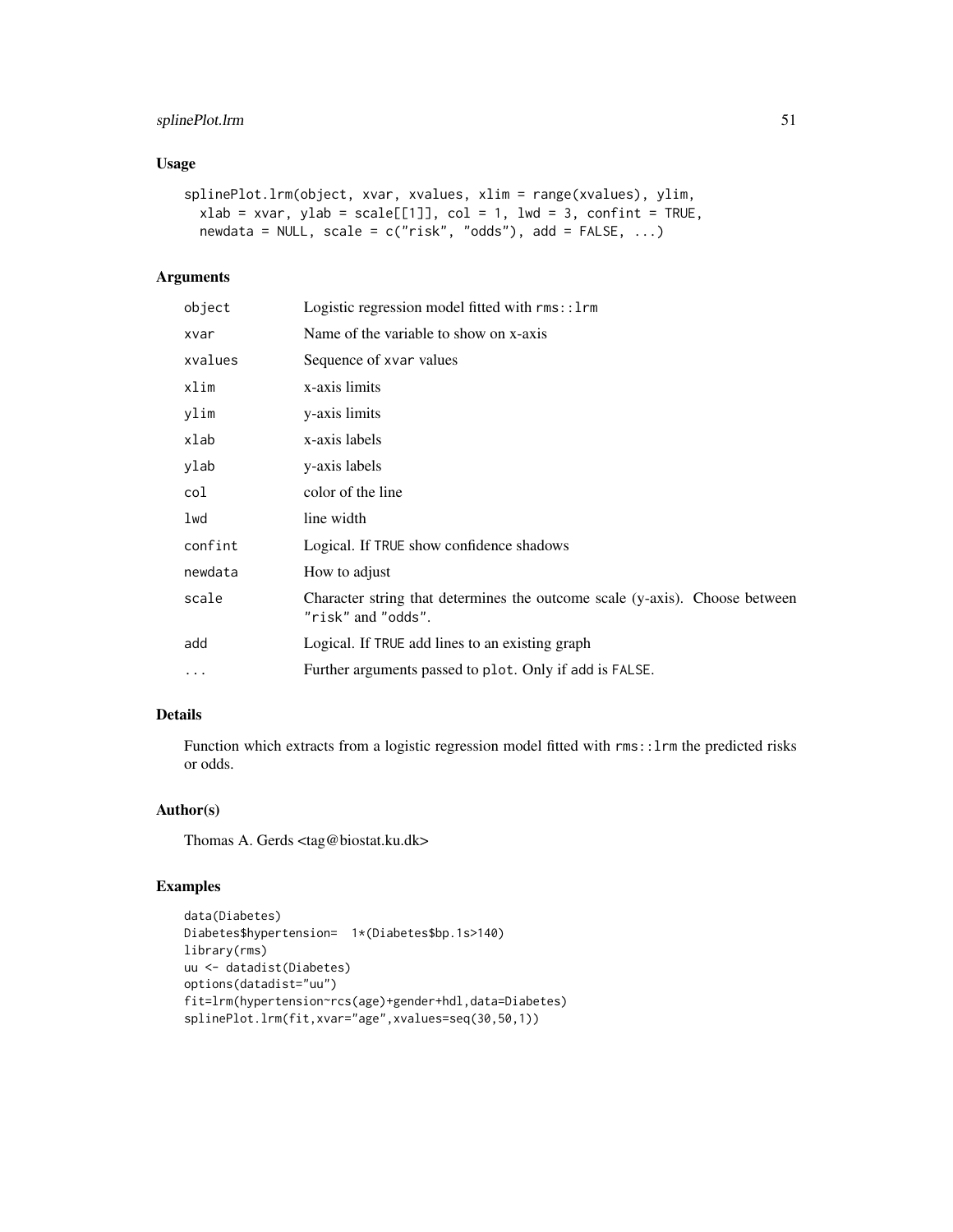<span id="page-51-0"></span>Some users like background colors, and it may be helpful to have grid lines to read off e.g. probabilities from a Kaplan-Meier graph. Both things can be controlled with this function. However, it mainly serves [plot.prodlim](#page-0-0).

### Usage

```
stripes(xlim, ylim, col = "white", lwd = 1, gridcol = "gray77",
 fill = "white", horizontal = NULL, vertical = NULL, border = "black",
 xpd = FALSE
```
#### Arguments

| xlim       | Limits for the horizontal x-dimension. Defaults to par $("usr"]$ [1:2].                                                                                                                                                           |
|------------|-----------------------------------------------------------------------------------------------------------------------------------------------------------------------------------------------------------------------------------|
| ylim       | Limits for the vertical y-dimension.                                                                                                                                                                                              |
| col        | Colors use for the stripes. Can be a vector of colors which are then repeated<br>appropriately.                                                                                                                                   |
| lwd        | Line width                                                                                                                                                                                                                        |
| gridcol    | Color of grid lines                                                                                                                                                                                                               |
| fill       | Color to fill the background rectangle given by par ("usr").                                                                                                                                                                      |
| horizontal | Numerical values at which to show horizontal grid lines, and at which to change<br>the color of the stripes.                                                                                                                      |
| vertical   | Numerical values at which to show vertical grid lines.                                                                                                                                                                            |
| border     | If a fill color is provided, the color of the border around the background.                                                                                                                                                       |
| xpd        | From help(par): A logical value or NA. If FALSE, all plotting is clipped to<br>the plot region, if TRUE, all plotting is clipped to the figure region, and if NA,<br>all plotting is clipped to the device region. See also clip. |

#### Author(s)

Thomas Alexander Gerds <tag@biostat.ku.dk>

```
plot(0,0)
backGround(bg="beige",fg="red",vertical=0,horizontal=0)
plot(0,0)
stripes(col=c("yellow","green"),gridcol="red",xlim=c(-1,1),horizontal=seq(0,1,.1))
stripes(col=c("yellow","green"),gridcol="red",horizontal=seq(0,1,.1))
```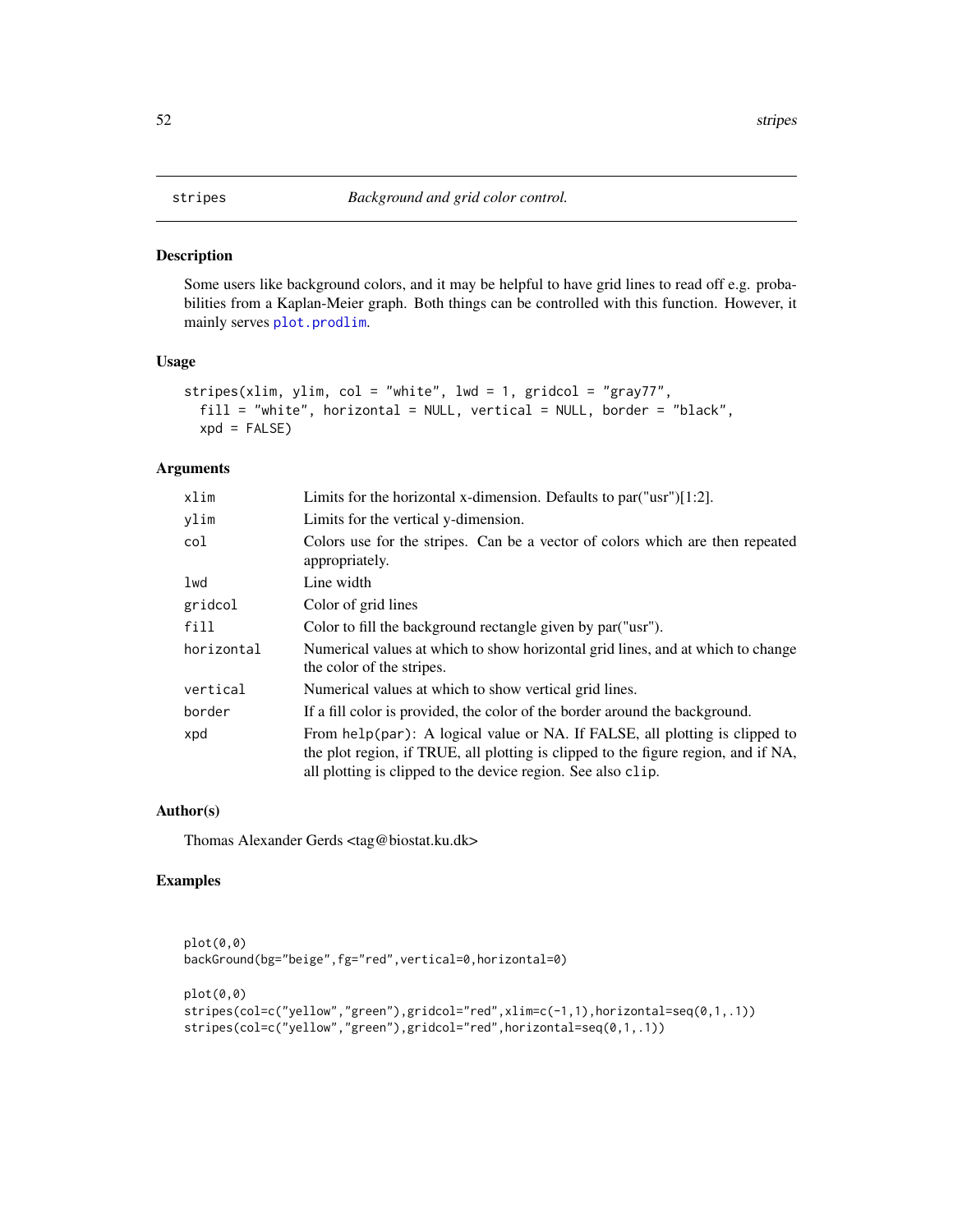<span id="page-52-0"></span>

Summarize confidence intervals

# Usage

```
## S3 method for class 'ci'
summary(object, format = "[u;1]", se = FALSE, print = TRUE,
  ...)
```
# Arguments

| object   | Object of class ci containing point estimates and the corresponding confidence<br>intervals                                                                                                                                                                                                                 |
|----------|-------------------------------------------------------------------------------------------------------------------------------------------------------------------------------------------------------------------------------------------------------------------------------------------------------------|
| format   | A string which indicates the format used for confidence intervals. The string<br>is passed to formatCI with two arguments: the lower and the upper limit. For<br>example $'(1;u)$ yields confidence intervals with round parenthesis in which<br>the upper and the lower limits are separated by semicolon. |
| se       | If TRUE add standard error.                                                                                                                                                                                                                                                                                 |
| print    | Logical: if FALSE do not actually print confidence intervals but just return them<br>invisibly.                                                                                                                                                                                                             |
| $\cdots$ | used to control formatting of numbers                                                                                                                                                                                                                                                                       |

# Details

This format of the confidence intervals is user-manipulable.

# Value

Formatted confidence intervals

# Author(s)

Thomas A. Gerds <tag@biostat.ku.dk>

# See Also

ci plot.ci format.ci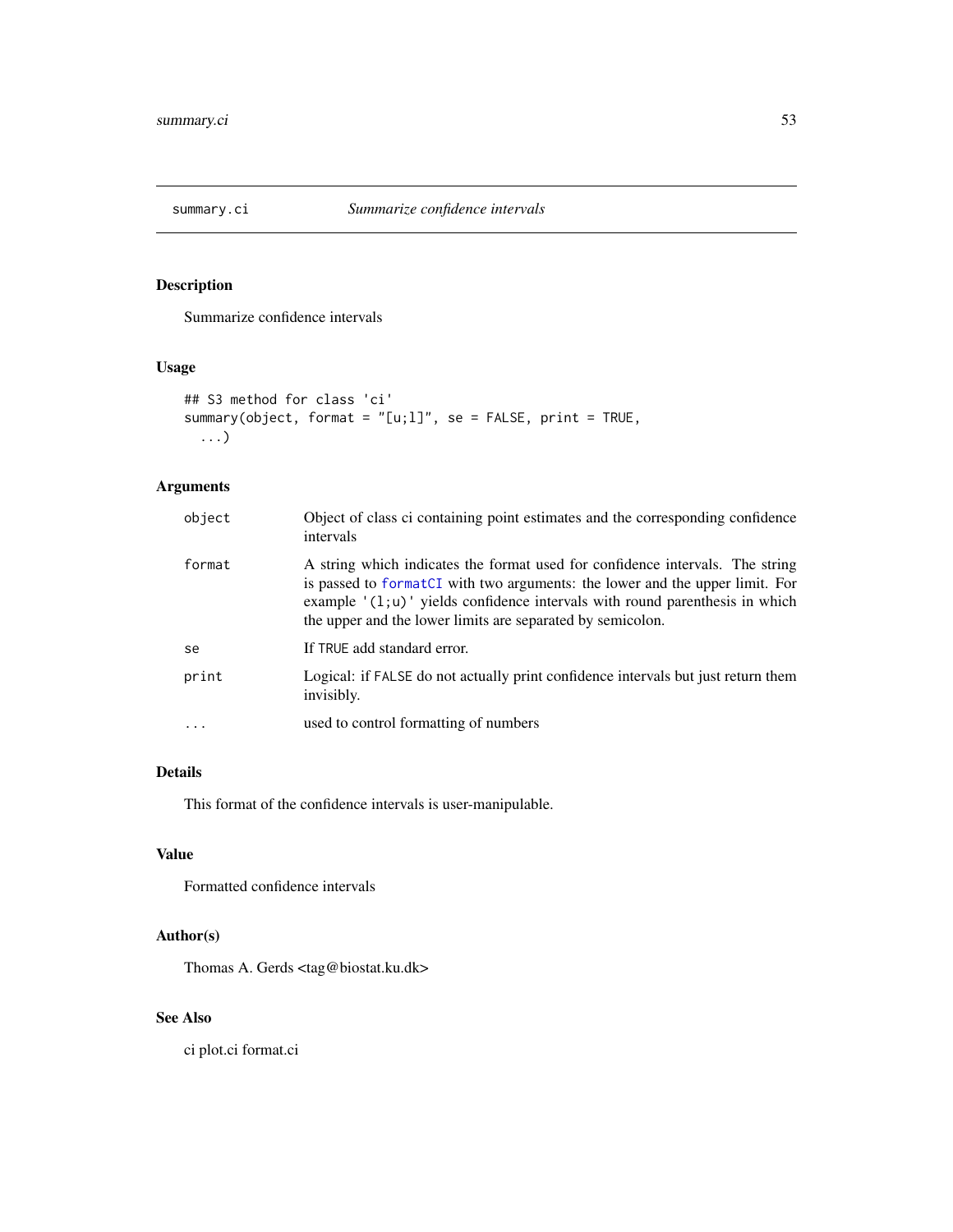#### Examples

```
library(lava)
m \leftarrow 1 \vee m(Y \sim X)m <- categorical(m,Y~X,K=4)
set.seed(4)
d \leq \sin(m, 24)ci.mean(Y~X,data=d)
x <- summary(ci.mean(Y~X,data=d),digits=2)
x
x <- summary(ci.mean(Y~X,data=d),format="(u,l)",digits=2)
x <- summary(ci.mean(Y~X,data=d),format="(u,l)",digits=1,se=TRUE)
x <- summary(ci.mean(Y~X,data=d),format="(u,l)",digits=1,handler="format")
x <- summary(ci.mean(Y~X,data=d),format="(u,l)",digits=1,handler="prettyNum")
```

```
summary.regressionTable
```
*Formatting regression tables*

# Description

Preparing regression results for publication

#### Usage

```
## S3 method for class 'regressionTable'
summary(object, show.missing = "ifany",
 print = TRUE, \ldots)
```
#### Arguments

| object       | object obtained with regression Table or summary. regression Table.                                                                               |
|--------------|---------------------------------------------------------------------------------------------------------------------------------------------------|
| show.missing | Decide if number of missing values are shown. Either logical or character. If<br>'if any' then number missing values are shown if there are some. |
| print        | If TRUE print results.                                                                                                                            |
| $\ddots$ .   | Used to control formatting of parameter estimates, confidence intervals and p-<br>values. See examples.                                           |

#### Value

List with two elements:

- regressionTable: the formatted regression table (a data.frame)
- rawTable: table with the unformatted values (a data.frame)

# Author(s)

Thomas A. Gerds <tag@biostat.ku.dk>

<span id="page-53-0"></span>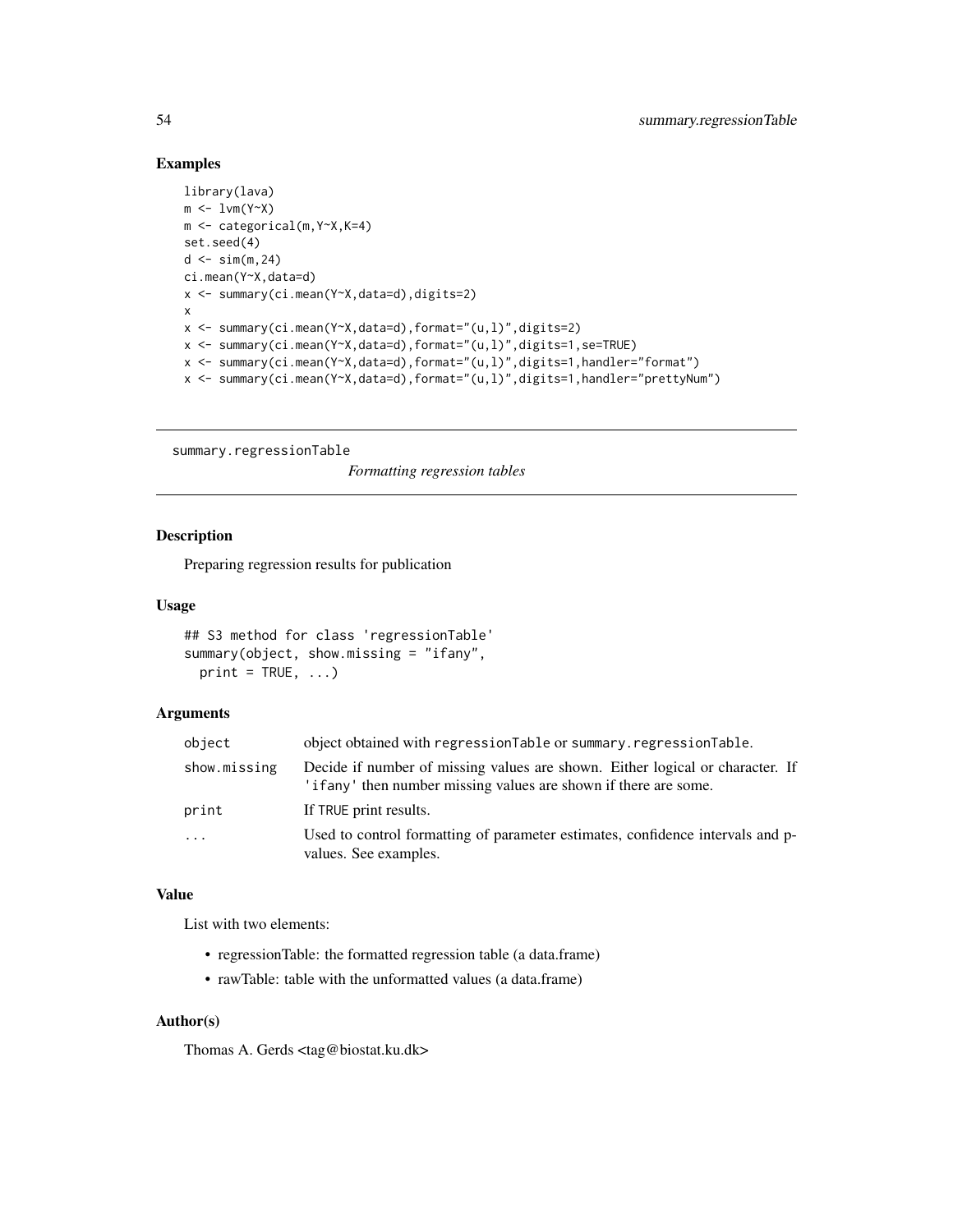# <span id="page-54-0"></span>See Also

publish.glm publish.coxph

#### Examples

```
library(survival)
data(pbc)
pbc$edema <- factor(pbc$edema,levels=c("0","0.5","1"),labels=c("0","0.5","1"))
fit = coxph(Surv(time,status!=0)~age+sex+edema+log(bili)+log(albumin)+log(protime),
            data=pbc)
u=summary(regressionTable(fit))
u$regressionTable
u$rawTable
summary(regressionTable(fit),handler="prettyNum")
summary(regressionTable(fit),handler="format")
summary(regressionTable(fit),handler="sprintf",digits=c(2,2),pValue.stars=TRUE)
```
summary.univariateTable

*Preparing univariate tables for publication*

# Description

Summary function for univariate table

#### Usage

```
## S3 method for class 'univariateTable'
summary(object, n = "inNames",
 drop.reference = FALSE, pvalue.stars = FALSE, pvalue.digits = 4,
  show.missing = c("ifany", "always", "never"), show.pvalues, show.totals,
  ...)
```
#### Arguments

| object        | univariateTable object as obtained with function univariateTable.                                                                                                                                                                                                                                                                                         |
|---------------|-----------------------------------------------------------------------------------------------------------------------------------------------------------------------------------------------------------------------------------------------------------------------------------------------------------------------------------------------------------|
| n             | If not missing, show the number of subjects in each column. If equal to "inNames",<br>show the numbers in parentheses in the column names. If missing the value<br>object\$n is used.                                                                                                                                                                     |
|               | drop.reference Logical or character (vector). Decide if line with reference level should be sup-<br>pressed for factors. If TRUE or "all" suppress for all categorical factors. If<br>'binary' suppress only for binary variables. Can be character vector in which<br>case reference lines are suppressed for variables that are included in the vector. |
| pvalue.stars  | If TRUE use symptom to parse p-values otherwise use format. pval.                                                                                                                                                                                                                                                                                         |
| pvalue.digits | Passed to format.pval.                                                                                                                                                                                                                                                                                                                                    |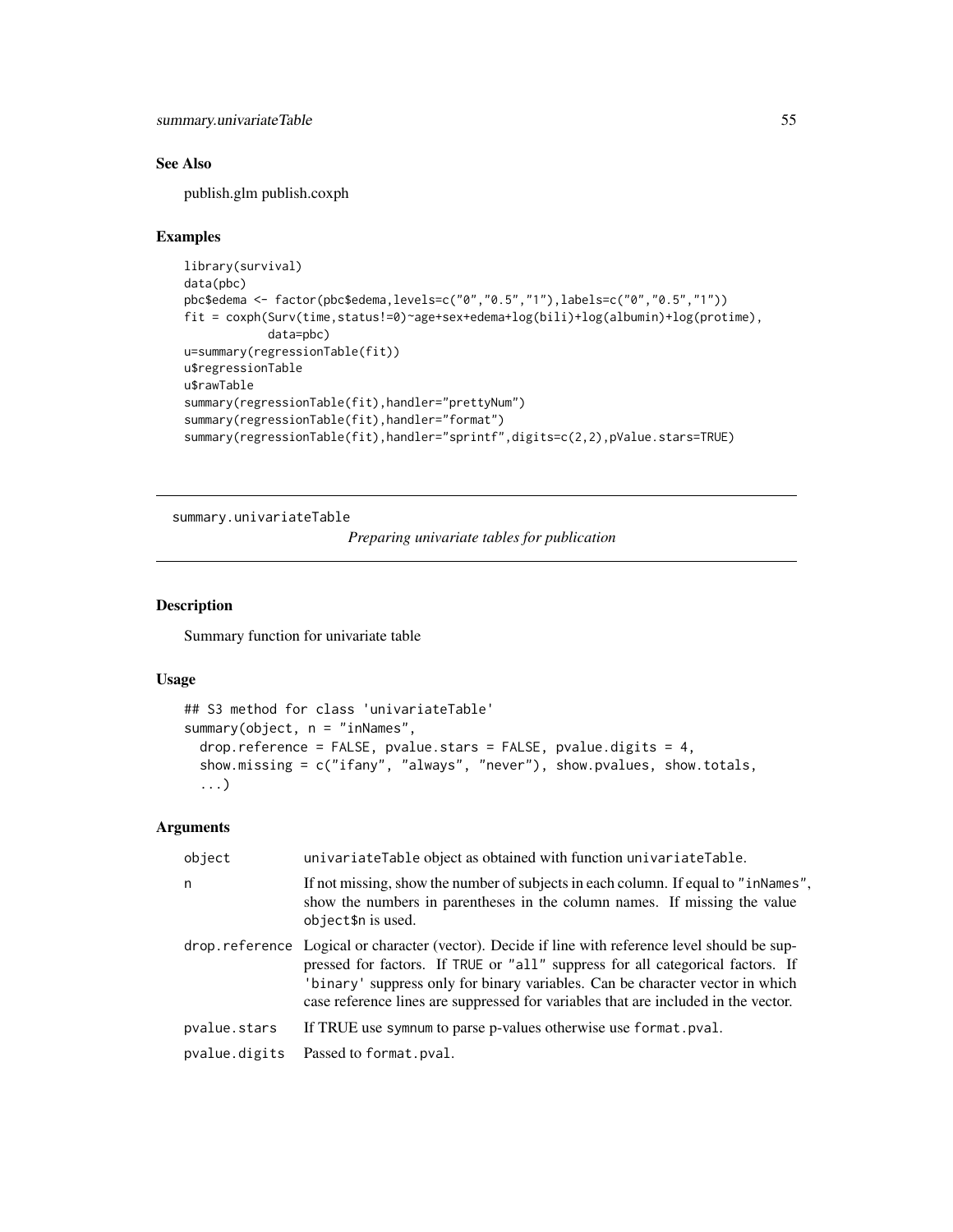<span id="page-55-0"></span>

| show.missing | Decides if number of missing values are shown in table. Defaults to "ifany",<br>and can also be set to "always" or "never". |
|--------------|-----------------------------------------------------------------------------------------------------------------------------|
| show.pvalues | Logical. If set to FALSE the column p-values is removed. If missing the value<br>object\$compare.groups[[1]]==TRUE is used. |
| show.totals  | Logical. If set to FALSE the column Totals is removed. If missing the value<br>object\$show.totals is used.                 |
| $\cdots$     | passed on to label Units. This overwrites labels stored in object \$1 abels                                                 |

# Details

Collects results of univariate table in a matrix.

#### Value

Summary table

# Author(s)

Thomas A. Gerds <tag@biostat.ku.dk>

## Examples

```
data(Diabetes)
u <- univariateTable(gender~age+location+Q(BMI)+height+weight,
                data=Diabetes)
summary(u)
summary(u,n=NULL)
summary(u,pvalue.digits=2,"age"="Age (years)","height"="Body height (cm)")
u2 <- univariateTable(location~age+AgeGroups+gender+height+weight,
                data=Diabetes)
summary(u2)
summary(u2,drop.reference=TRUE)
## same but more flexible
summary(u2,drop.reference=c("binary"))
## same but even more flexible
summary(u2,drop.reference=c("gender"))
```
sutable *Fast summary of a univariate table*

# Description

First apply univariateTable then call summary.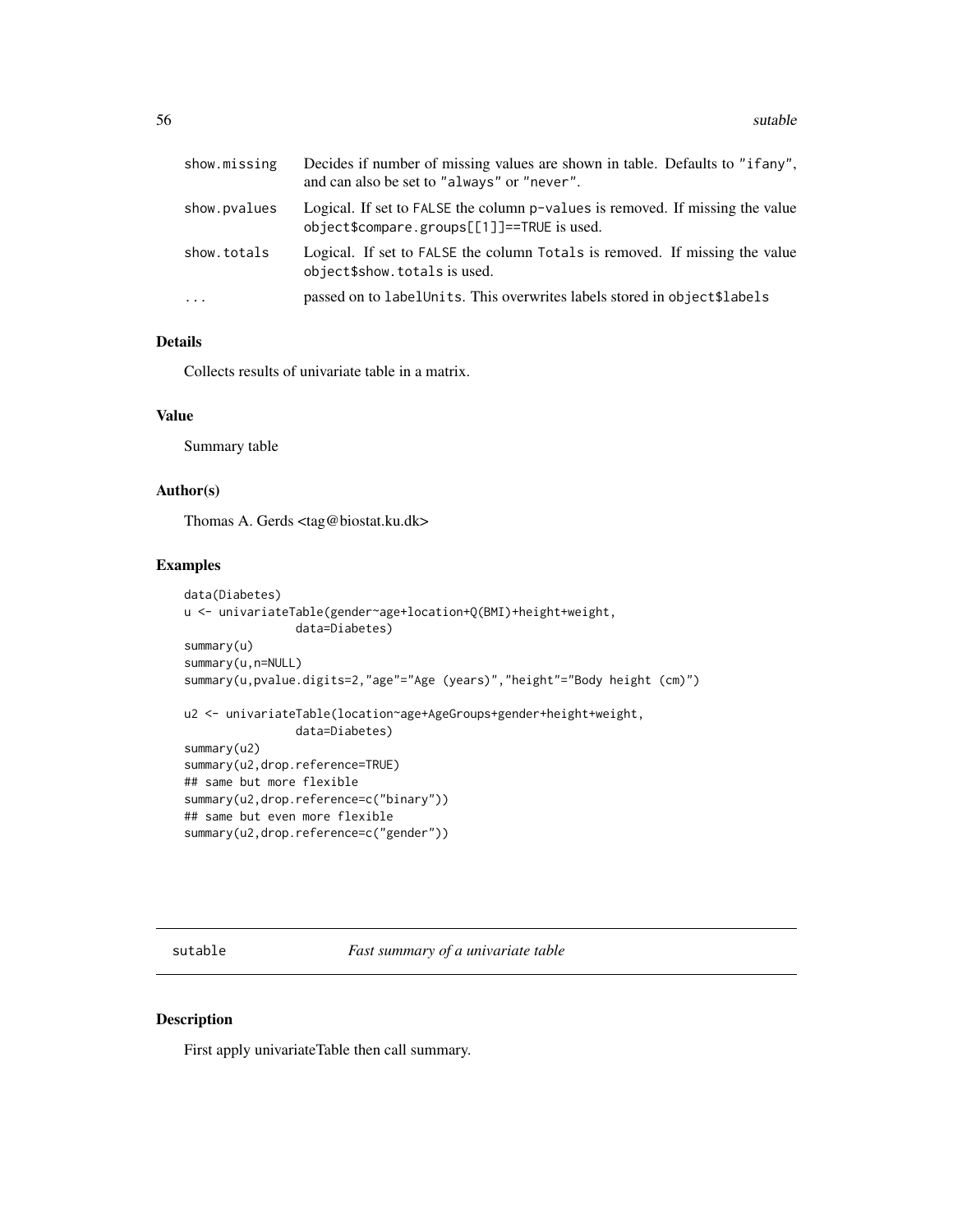#### <span id="page-56-0"></span> $table2x2$  57

# Usage

sutable(...)

#### Arguments

```
... Unnamed arguments and are passed to univariateTable as well as named ar-
                guments that match univariateTable's arguments, other arguments are passed
               to summary.univariateTable
```
#### Value

Summary table

#### Author(s)

Thomas A. Gerds <tag@biostat.ku.dk>

# See Also

summary.univariateTable univariateTable

#### Examples

```
data(Diabetes)
sutable(gender~age+location+Q(BMI)+height+weight,data=Diabetes,BMI="Body mass index (kg/m^2)")
```
2x2 *table calculus for teaching* 

# Description

2x2 table calculus for teaching

#### Usage

```
table2x2(x, digits = 1, stats = c("table", "rd", "rr", "or", "chisq","fisher"))
```
# Arguments

| X      | $2x2$ table                                                                                                                                                                                                       |
|--------|-------------------------------------------------------------------------------------------------------------------------------------------------------------------------------------------------------------------|
| digits | rounding digits                                                                                                                                                                                                   |
| stats  | subset or all of c("table","rd","or","rr","chisq","fisher") where rd=<br>risk difference, $rr =$ risk ratio, or = odds ratio, chisq = chi-square test, fisher=<br>fisher's exact test and table = the $2x2$ table |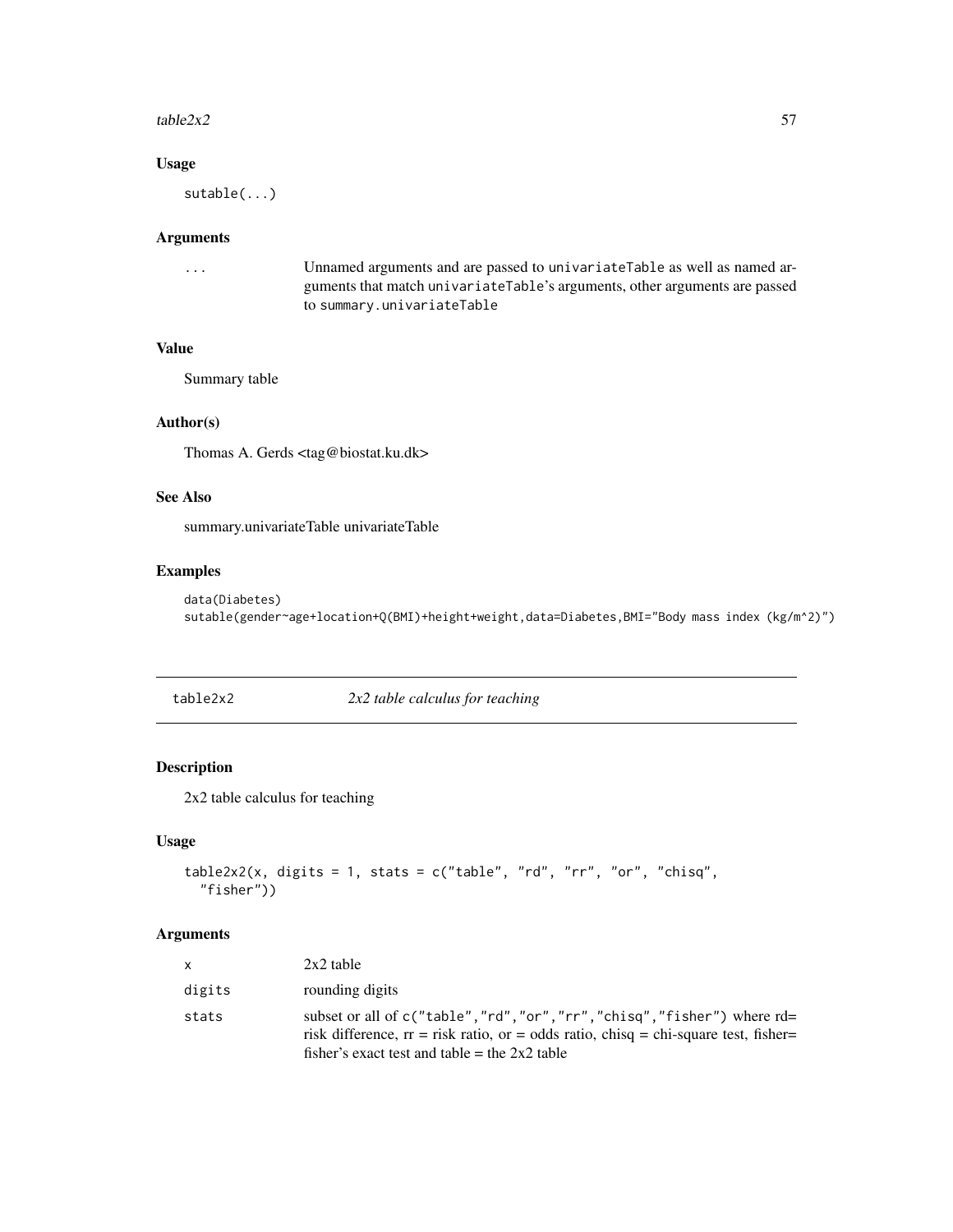<span id="page-57-0"></span>

# Details

2x2 table calculus for teaching

# Value

see example

# Author(s)

Thomas A. Gerds <tag@biostat.ku.dk>

#### Examples

```
table2x2(table("marker"=rbinom(100,1,0.4),"response"=rbinom(100,1,0.1)))
table2x2(matrix(c(71,18,38,8),ncol=2),stats="table")
table2x2(matrix(c(71,18,38,8),ncol=2),stats=c("rr","fisher"))
```
trace *trace data*

#### Description

These data are from screening to the TRACE study, a comparison between the angiotensin converting enzyme inhibitor trandolapril and placebo ford large myocardial infarctions. A total of 6676 patients were screened for the study. Survival has been followed for the screened population for 16 years. The current data has been prepared for a poisson regression to examine survival. The data has been "split" in 0.5 year intervals (plitLexis function from Epi package) and then collapsed on all variables (aggregate function).

#### Format

A data frame with 1832 observations on the following 6 variables.

Time Time after myocardial infarction, in 6 months intervals

smoking Smoking status. A factor with levels (Never, Current, Previous)

sex A factor with levels (Female, Male)

age Age in years at the time of myocardial infarction

ObsTime Cumulative risk time in each split

dead Count of deaths

#### References

Kober et al 1995 Am. J. Cardiol 76,1-5

58 trace the control of the control of the control of the control of the control of the control of the control of the control of the control of the control of the control of the control of the control of the control of the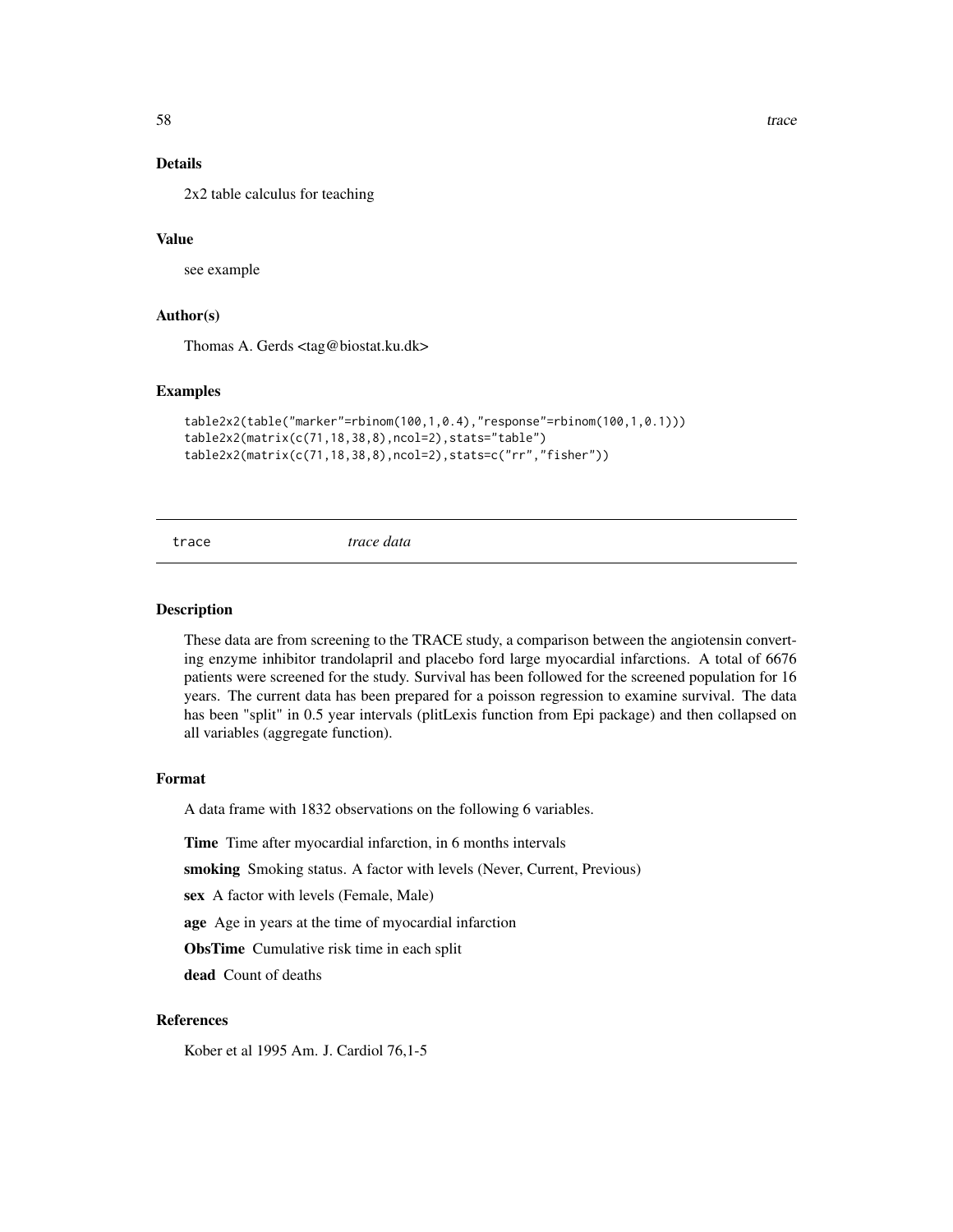#### <span id="page-58-0"></span>Units 59

# Examples

```
data(trace)
Units(trace,list("age"="years"))
fit <- glm(dead ~ smoking+sex+age+Time+offset(log(ObsTime)), family="poisson",data=trace)
rtf <- regressionTable(fit,factor.reference = "inline")
summary(rtf)
publish(fit)
```
Units *Add units to data set*

# Description

Add variable units to data.frame (or data.table).

# Usage

Units(object, units)

# Arguments

| object | A data.frame or data.table                                                      |
|--------|---------------------------------------------------------------------------------|
| units  | Named list of units. Names are variable names. If omitted, show existing units. |

# Details

If the object has units existing units are replaced by given units.

# Value

The object augmented with attribute "units"

# Author(s)

Thomas A. Gerds <tag@biostat.ku.dk>

```
data(Diabetes)
Diabetes <- Units(Diabetes,list(BMI="kg/m^2"))
Units(Diabetes)
Diabetes <- Units(Diabetes,list(bp.1s="mm Hg",bp.2s="mm Hg"))
Units(Diabetes)
```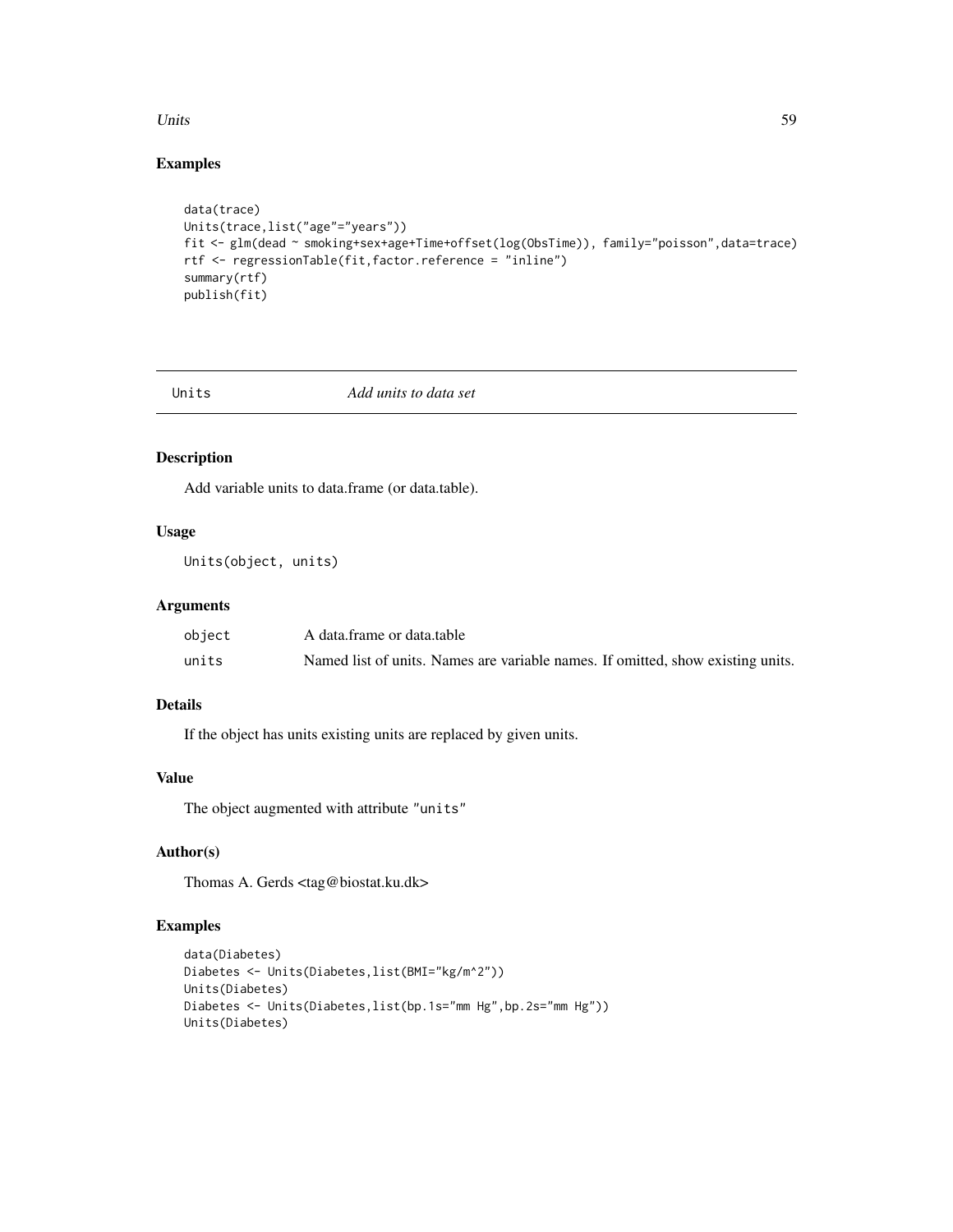<span id="page-59-0"></span>univariateTable *Univariate table*

#### <span id="page-59-1"></span>Description

Categorical variables are summarized using counts and frequencies.

# Usage

```
univariateTable(formula, data = parent.frame(),
 summary.format = "mean(x) (sd(x))", Q.format = "median(x) [iqr(x)]",
  freq.format = "count(x) (percent(x))", column.percent = TRUE,
 digits = c(1, 1, 3), short.groupnames, compare.groups = TRUE,
  show.totals = TRUE, n = "inNames", outcome = NULL, na.rm = FALSE, ...)
```
# Arguments

| formula          | Formula specifying the grouping variable (strata) on the left hand side (can be<br>omitted) and on the right hand side the variables for which to obtain (descriptive)<br>statistics.                                                           |
|------------------|-------------------------------------------------------------------------------------------------------------------------------------------------------------------------------------------------------------------------------------------------|
| data             | Data set in which formula is evaluated                                                                                                                                                                                                          |
|                  | summary. format Format for the numeric (non-factor) variables. Default is mean (SD). If differ-<br>ent formats are desired, either special Q can be used or the function is called<br>multiple times and the results are rbinded. See examples. |
| Q.format         | Format for quantile summary of numerical variables: Default is median (inter<br>quartile range).                                                                                                                                                |
| freq.format      | Format for categorical variables. Default is count (percentage).                                                                                                                                                                                |
| column.percent   | Logical, if TRUE and the default freq.format is used then column percentages are<br>given instead of row percentages for categorical variables (factors).                                                                                       |
| digits           | Number of digits                                                                                                                                                                                                                                |
| short.groupnames |                                                                                                                                                                                                                                                 |
|                  | If TRUE group names are abbreviated.                                                                                                                                                                                                            |
| compare.groups   | Method used to compare groups. If "logistic" and there are exactly two<br>groups logistic regression is used instead of t-tests and Wilcoxon rank tests to<br>compare numeric variables across groups.                                          |
| show.totals      | If TRUE show a column with totals.                                                                                                                                                                                                              |
| n                | If TRUE show the number of subjects as a separate row. If equal to "inNames",<br>show the numbers in parentheses in the column names. If FALSE do not show<br>number of subjects.                                                               |
| outcome          | Outcome data used to calculate p-values when compare groups method is 'logistic'<br>or 'cox'.                                                                                                                                                   |
| na.rm            | If TRUE remove missing values from categorical variables when calculating p-<br>values.                                                                                                                                                         |
| $\cdots$         | saved as part of the result to be passed on to labelUnits                                                                                                                                                                                       |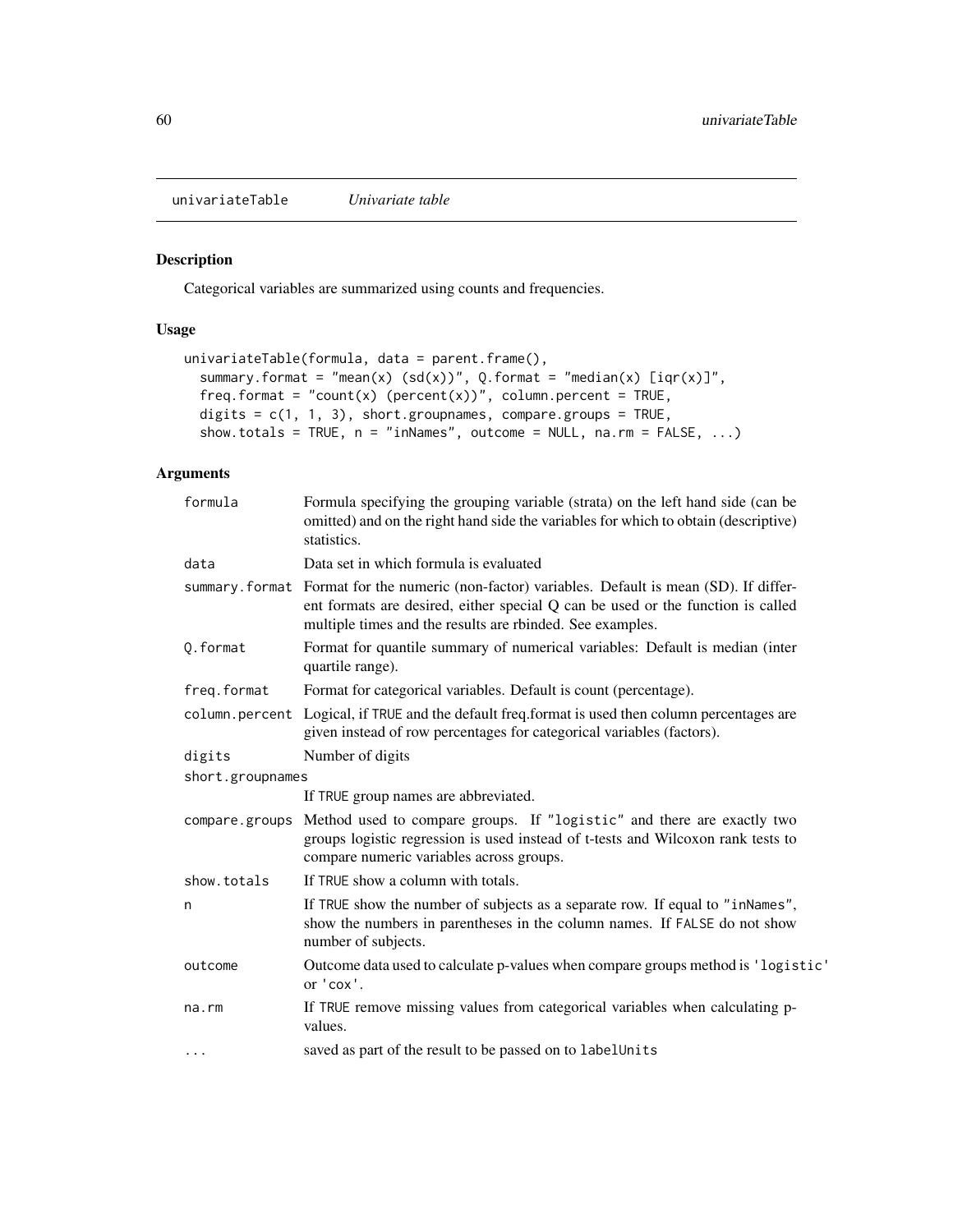#### Details

This function can generate the baseline demographic characteristics that forms table 1 in many publications. It is also useful for generating other tables of univariate statistics.

The result of the function is an object (list) which containe the various data generated. In most applications the summary function should be applied which generates a data.frame with a (nearly) publication ready table. Standard manipulation can be used to modify, add or remove columns/rows and for users not accustomed to R the table generated can be exported to a text file which can be read by other software, e.g., via write.csv(table,file="path/to/results/table.csv")

Continuous variables are summarized by means and standard deviations. Deviations from the above defaults are obtained when the arguments summary.format and freq.format are combined with suitable summary functions.

#### Value

List with one summary table element for each variable on the right hand side of formula. The summary tables can be combined with rbind. The function summary.univariateTable combines the tables, and shows p-values in custom format. The summary tables

#### Author(s)

Thomas A. Gerds

#### See Also

summary.univariateTable, publish.univariateTable

```
data(Diabetes)
univariateTable(~age,data=Diabetes)
univariateTable(~gender,data=Diabetes)
univariateTable(~age+gender+ height+weight,data=Diabetes)
## same thing but less typing
utable(~age+gender+ height+weight,data=Diabetes)
```

```
## summary by location:
univariateTable(location~Q(age)+gender+height+weight,data=Diabetes)
## continuous variables marked with Q() are (by default) summarized
## with median (IQR) and kruskal.test (with two groups equivalent to wilcox.test)
## variables not marked with Q() are (by default) summarized
## with mean (sd) and anova.glm(...,test="Chisq")
## the p-value of anova.glm with only two groups is similar
## but not exactly equal to that of a t.test
## categorical variables are (by default) summarized by count
## (percent) and anova.glm(...,family=binomial,test="Chisq")
## export result to csv
table1 = summary(univariateTable(location~age+gender+height+weight,data=Diabetes),
show.pvalues=FALSE)
```

```
# write.csv(table1,file="~/table1.csv",rownames=FALSE)
```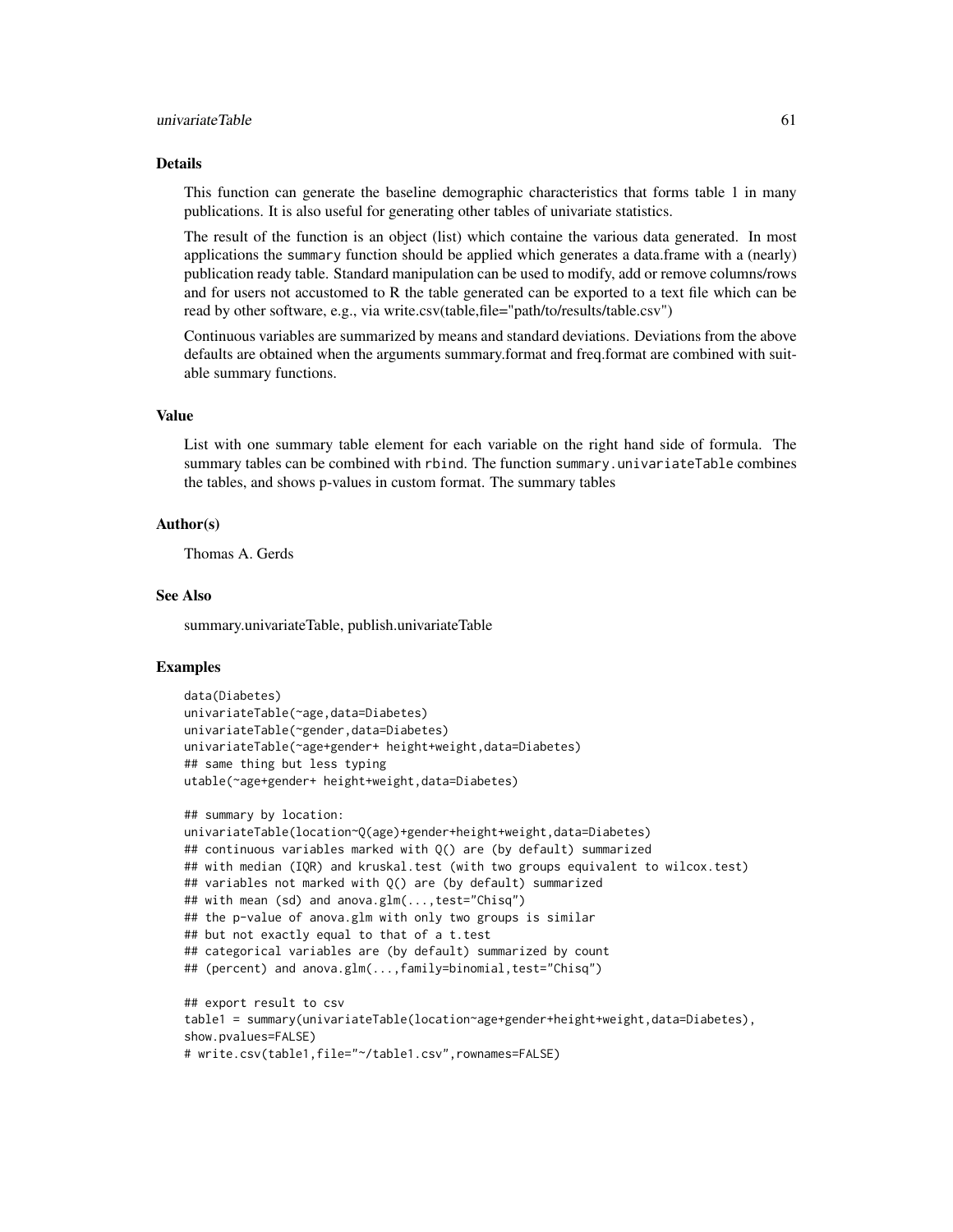```
## change labels and values
utable(location~age+gender+height+weight,data=Diabetes,
       age="Age (years)",gender="Sex",
       gender.female="Female",
       gender.male="Male",
       height="Body height (inches)",
       weight="Body weight (pounds)")
## Use quantiles and rank tests for some variables and mean and standard deviation for others
univariateTable(gender~Q(age)+location+Q(BMI)+height+weight,
                data=Diabetes)
## Factor with more than 2 levels
Diabetes$AgeGroups <- cut(Diabetes$age,
                          c(19,29,39,49,59,69,92),
                          include.lowest=TRUE)
univariateTable(location~AgeGroups+gender+height+weight,
                data=Diabetes)
## Row percent
univariateTable(location~gender+age+AgeGroups,
                data=Diabetes,
                column.percent=FALSE)
## change of frequency format
univariateTable(location~gender+age+AgeGroups,
                data=Diabetes,
                column.percent=FALSE,
                freq.format="percent(x) (n=count(x))")
## changing Labels
u <- univariateTable(location~gender+AgeGroups+ height + weight,
                     data=Diabetes,
                     column.percent=TRUE,
                     freq.format="count(x) (percent(x))")
summary(u,"AgeGroups"="Age (years)","height"="Height (inches)")
## more than two groups
Diabetes$frame=factor(Diabetes$frame,levels=c("small","medium","large"))
univariateTable(frame~gender+BMI+age,data=Diabetes)
Diabetes$sex=as.numeric(Diabetes$gender)
univariateTable(frame~sex+gender+BMI+age,
                data=Diabetes, freq.format="count(x) (percent(x))")
## multiple summary formats
## suppose we want for some reason mean (range) for age
## and median (range) for BMI.
## method 1:
univariateTable(frame~Q(age)+BMI,
                data=Diabetes,
                Q. format="mean(x) (range(x))",
```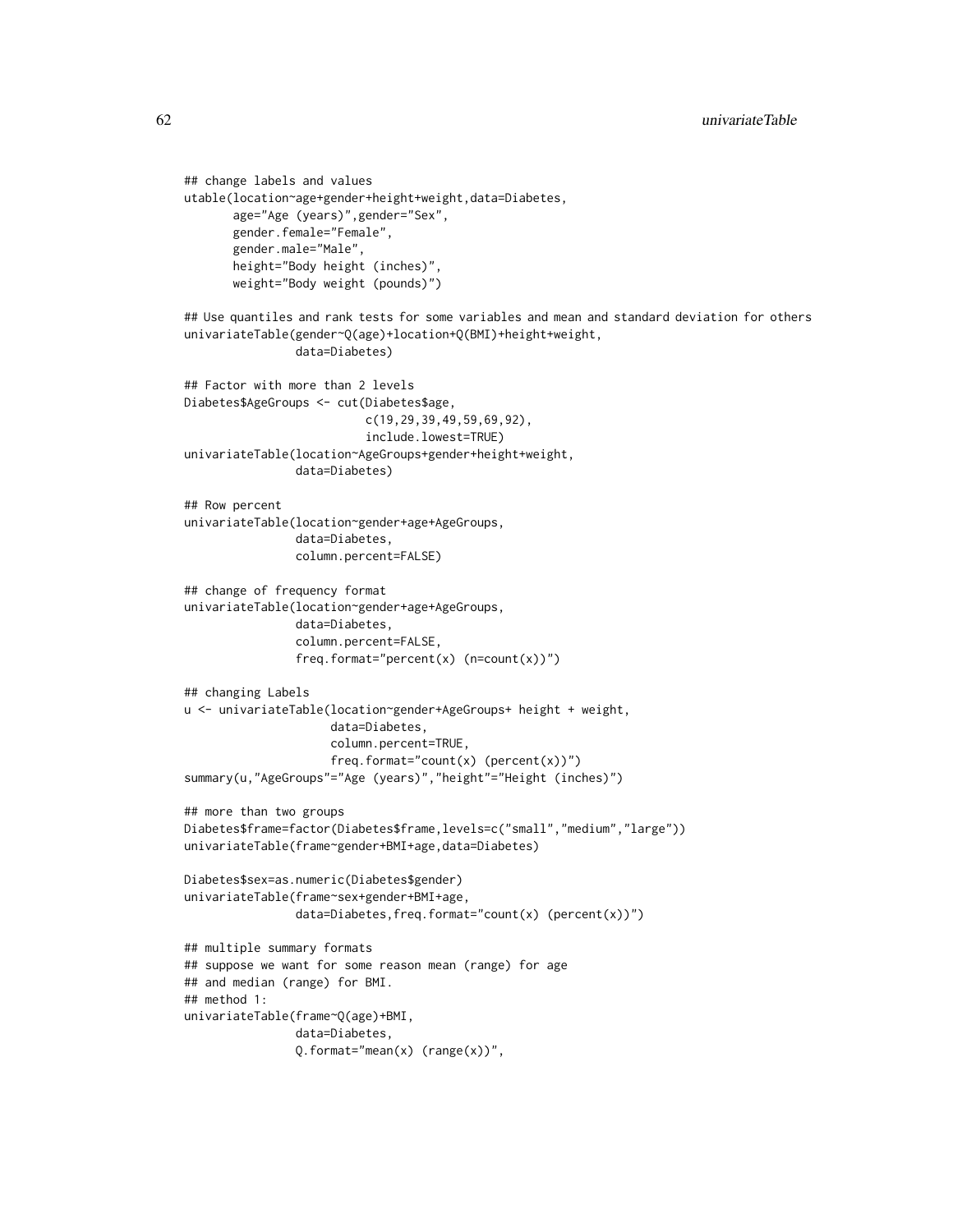```
summary.format="median(x) (range(x))")
## method 2:
u1 <- summary(univariateTable(frame~age,
                              data=na.omit(Diabetes),
                              summary.format="mean(x) (range(x))"))
u2 <- summary(univariateTable(frame~BMI,
                              data=na.omit(Diabetes),
                              summary.format="median(x) (range(x))"))
publish(rbind(u1,u2),digits=2)
```